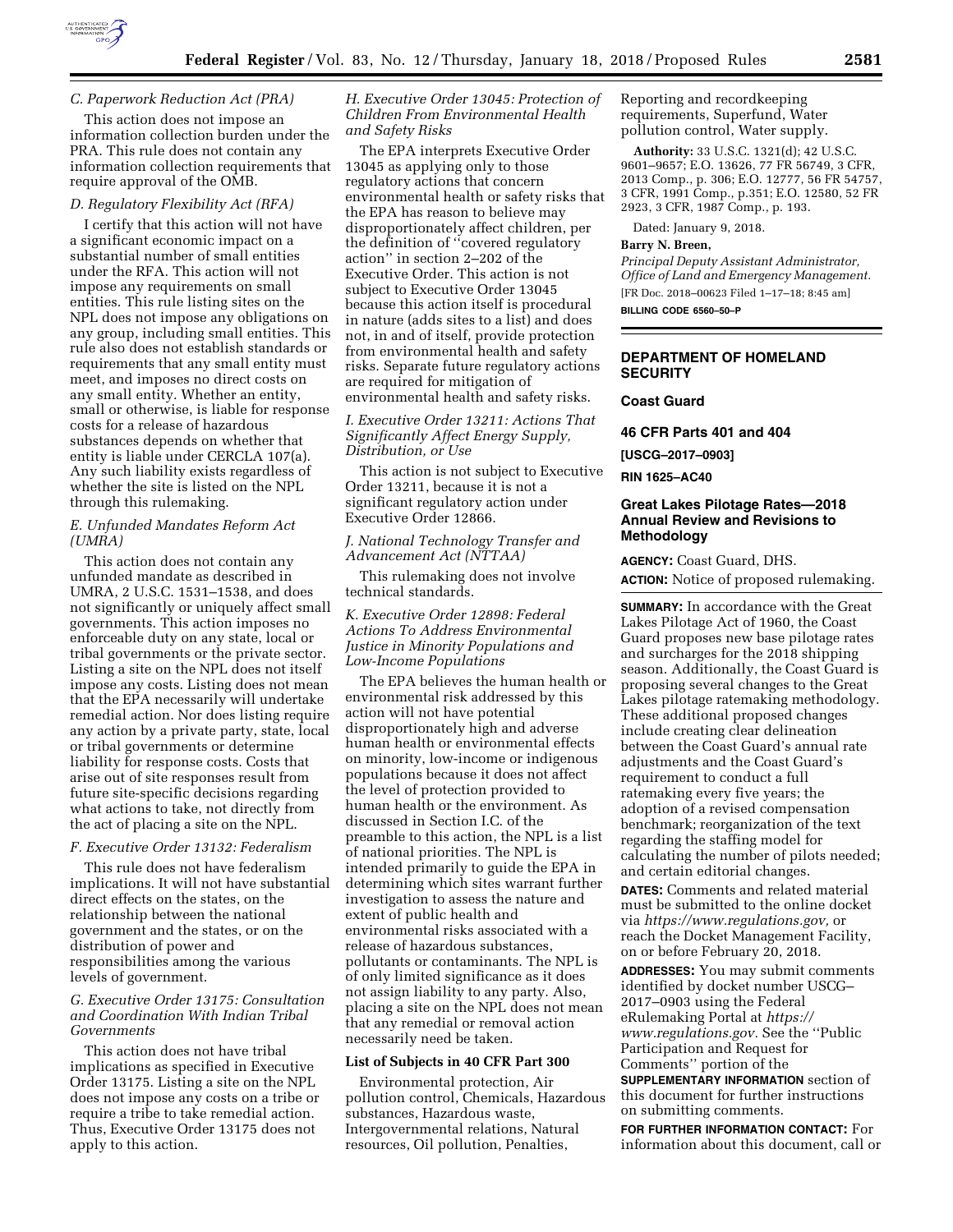We encourage you to submit comments through the Federal

email Mr. Michael Moyers, Great Lakes Pilotage, Commandant (CG–WWM–2), Coast Guard; telephone 202–372–1553, email *[Michael.S.Moyers@uscg.mil,](mailto:Michael.S.Moyers@uscg.mil)* or fax 202–372–1914.

#### **SUPPLEMENTARY INFORMATION:**

#### **Table of Contents for Preamble**

- I. Public Participation and Request for Comments
- II. Abbreviations
- III. Executive Summary
- IV. Basis and Purpose
- V. Background
- VI. Discussion of Proposed Methodological and Other Changes
	- A. Codification of Compensation Inflation Adjustment
	- B. Relocation of Staffing Model Regulations
	- C. Additional Changes to Ratemaking Steps 3 and 4
	- D. Delineation of Full Ratemakings and Annual Adjustments
- E. Other Miscellaneous Changes
- VII. Revised Compensation Benchmark
- VIII. Discussion of Proposed Rate Adjustments
	- A. Step 1: Recognition of Operating Expenses
	- B. Step 2: Projection of Operating Expenses
	- C. Step 3: Estimate Number of Working Pilots
	- D. Step 4: Determine Target Pilot Compensation
	- E. Step 5: Calculate Working Capital Fund
	- F. Step 6: Calculate Revenue Needed
	- G. Step 7: Calculate Initial Base Rates
	- H. Step 8: Calculate Average Weighting Factors by Area
	- I. Step 9: Calculate Revised Base Rates
	- J. Step 10: Review and Finalize Rates
	- K. Surcharges
- IX. Regulatory Analyses
	- A. Regulatory Planning and Review
	- B. Small Entities
	- C. Assistance for Small Entities
	- D. Collection of Information
	- E. Federalism
	- F. Unfunded Mandates Reform Act
	- G. Taking of Private Property
	- H. Civil Justice Reform
	- I. Protection of Children
	- J. Indian Tribal Governments
	- K. Energy Effects
	- L. Technical Standards
	- M. Environment

### **I. Public Participation and Request for Comments**

We view public participation as essential to effective rulemaking, and will consider all comments and material received during the comment period. Your comment can help shape the outcome of this rulemaking. If you submit a comment, please include the docket number for this rulemaking, indicate the specific section of this document to which each comment applies, and provide a reason for each suggestion or recommendation.

eRulemaking Portal at *[https://](https://www.regulations.gov) [www.regulations.gov.](https://www.regulations.gov)* If your material cannot be submitted using *[https://](https://www.regulations.gov) [www.regulations.gov,](https://www.regulations.gov)* contact the person in the **FOR FURTHER INFORMATION CONTACT** section of this proposed rule for alternate instructions. Documents mentioned in this proposed rule, and all public comments, are available in our online docket at *[https://](https://www.regulations.gov) [www.regulations.gov,](https://www.regulations.gov)* and can be viewed by following that website's instructions. Additionally, if you go to the online docket and sign up for email alerts, you will be notified when comments are posted or a final rule is published.

We accept anonymous comments. All comments received will be posted without change to *[https://](https://www.regulations.gov) [www.regulations.gov](https://www.regulations.gov)* and will include any personal information you have provided. For more about privacy and the docket, visit *[https://](https://www.regulations.gov/privacyNotice)*

*[www.regulations.gov/privacyNotice.](https://www.regulations.gov/privacyNotice)*  We are not planning to hold a public meeting but will consider doing so if public comments indicate a meeting would be helpful. We would issue a separate **Federal Register** notice to announce the date, time, and location of such a meeting.

### **II. Abbreviations**

- APA American Pilots Association
- AMOU American Maritime Officers Union
- CATEX Unique Categorical Exclusions for the U.S. Coast Guard
- CFR Code of Federal Regulations
- CPA Certified public accountant
- DHS Department of Homeland Security
- FOMC Federal Open Market Committee
- FR Federal Register
- GLPA Great Lakes Pilotage Authority
- (Canadian)
- GLPAC Great Lakes Pilotage Advisory Committee
- GLPMS Great Lakes Pilotage Management System
- NAICS North American Industry Classification System
- NPRM Notice of proposed rulemaking
- OMB Office of Management and Budget
- PCE Personal Consumption Expenditures
- RA Regulatory analysis
- SBA Small Business Administration
- § Section symbol
- The Act Great Lakes Pilotage Act of 1960 U.S.C. United States Code

#### **III. Executive Summary**

Pursuant to the Great Lakes Pilotage Act of 1960 ("the Act"),<sup>1</sup> the Coast Guard regulates pilotage for oceangoing vessels on the Great Lakes—including setting the rates for pilotage services and adjusting them on an annual basis. The rates, which currently range from \$218

to \$601 per pilot hour (depending on the specific area where pilotage service is provided), are paid by shippers to pilot associations. The three pilot associations, which are the exclusive source of registered pilots on the Great Lakes, use this revenue to cover operating expenses, maintain infrastructure, compensate working pilots, and train new pilots. We have developed a ratemaking methodology in accordance with our statutory requirements and regulations. Our ratemaking methodology calculates the revenue needed for each pilotage association (including operating expenses, compensation, and infrastructure needs), and then divides that amount by the expected shipping traffic over the course of the year to produce an hourly rate. This process is currently effected through a 10-step methodology and supplemented with surcharges, which are explained in detail in this notice of proposed rulemaking (NPRM).

In this NPRM, we are proposing to make modifications to the ratemaking methodology and proposing new pilotage rates for 2018 based on the new proposed methodology. The proposed modifications to the ratemaking methodology consist of a new compensation benchmark, organizational changes, and clarifications. We are proposing a new compensation benchmark to comply with a recent court decision holding that the Coast Guard had not adequately justified the previous benchmark, established in the 2016 rulemaking, which set compensation at the level of Canadian wages plus ten percent.2 From an organizational standpoint, we propose to move the discussion of the staffing model from its current location in title 46 of the Code of Federal Regulation (CFR) 404.103 (as part of ''Step 3'' of the ratemaking process), to the general regulations governing pilotage in 46 CFR 401.220(a). For clarification purposes, we are proposing to set forth separate regulatory paragraphs detailing the differences between how we undertake an annual adjustment of the pilotage rates, and a full reassessment of the rates, which must be undertaken once every 5 years.

As part of our annual review, we are proposing in this NPRM new rates for the 2018 shipping season. Based on the ratemaking model discussed in this NPRM, we are proposing the rates shown in Table 1.

<sup>1</sup> 46 U.S.C. Chapter 93; Public Law 86–555, 74 Stat. 259, as amended.

<sup>2</sup>We have included the court's opinion in the docket at USCG–2017–0903.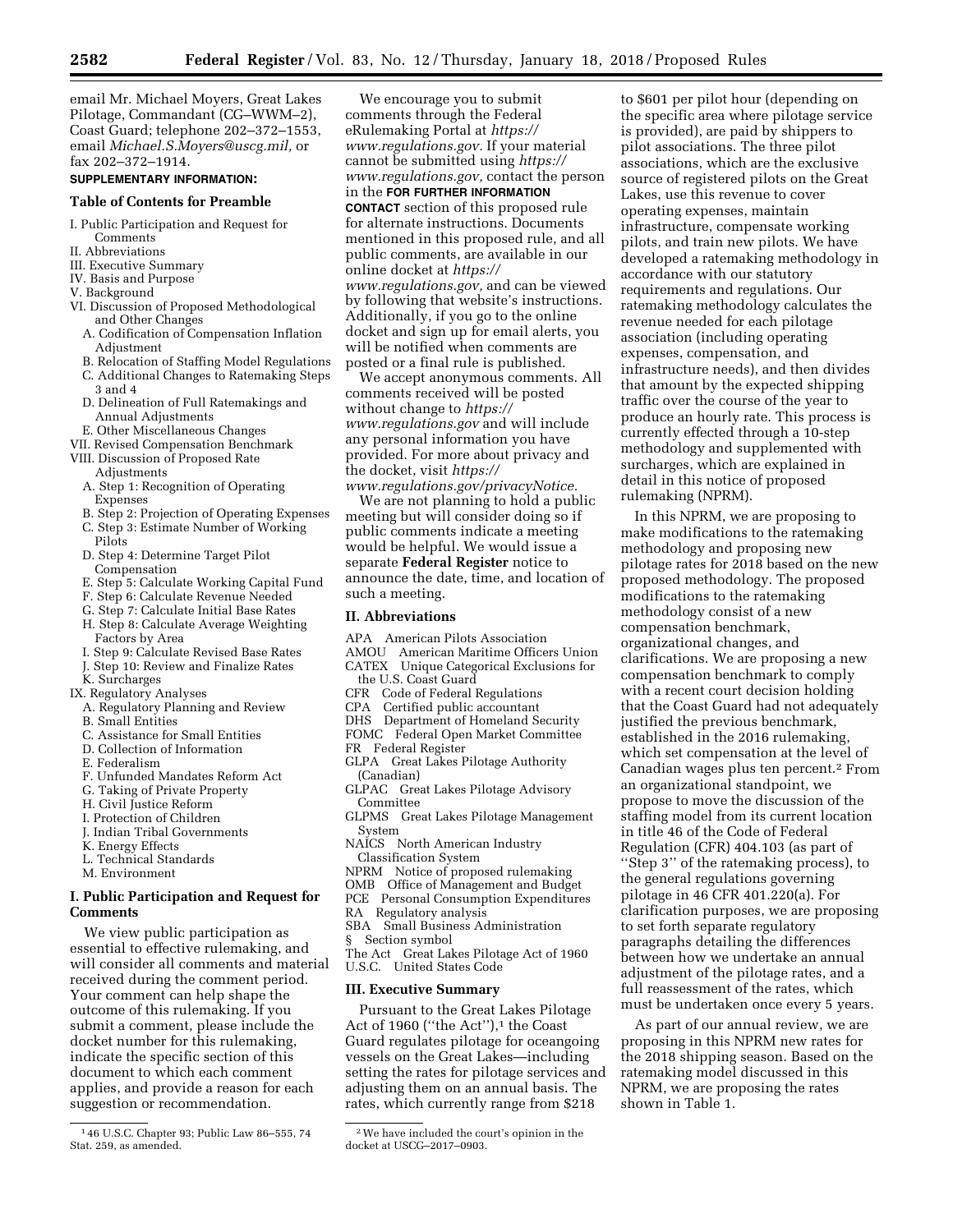| TABLE 1-CURRENT AND PROPOSED PILOTAGE RATES ON THE GREAT LAKES |
|----------------------------------------------------------------|
|----------------------------------------------------------------|

| Area | pilotage | 2018 pilotage |
|------|----------|---------------|
|      | \$601    | 6622          |
|      | 408      | 424           |
|      | 580      | 553           |
|      | 429      | 454           |
|      | 514      | 517           |
|      | 218      | 253           |

This proposed rule is not economically significant under E.O. 12866. This proposed rule would impact 49 U.S. Great Lakes pilots, 3 pilot associations, and the owners and operators of an average of 215 oceangoing vessels that transit the Great Lakes annually. The estimated overall annual regulatory economic impact of this rate change is a net increase of \$1,162,401 in payments made by shippers from the 2017 shipping season. Because we must review, and, if necessary, adjust rates each year, we analyze these as single year costs and do not annualize them over 10 years. This rule does not affect the Coast Guard's budget or increase Federal spending. Section IX of this preamble discusses the regulatory impact analyses of this proposed rule.

### **IV. Basis and Purpose**

The legal basis of this rulemaking is the Great Lakes Pilotage Act of 1960 (''the Act''), which requires U.S. vessels operating ''on register'' and foreign merchant vessels to use U.S. or Canadian registered pilots while transiting the U.S. waters of the St. Lawrence Seaway and the Great Lakes system.3 For the U.S. Registered Great Lakes Pilots (''pilots''), the Act requires the Secretary to ''prescribe by regulation rates and charges for pilotage services, giving consideration to the public interest and the costs of providing the services.'' 4 The Act requires that rates be established or reviewed and adjusted each year, not later than March 1. The Act requires that base rates be established by a full ratemaking at least once every 5 years, and in years when base rates are not established, they must be reviewed and, if necessary, adjusted.

The Secretary's duties and authority under the Act have been delegated to the Coast Guard.5 The purpose of this NPRM is to propose new changes to the methodology in projecting pilotage rates as well as revised pilotage rates and surcharges. Our goals for this and all future rates are to ensure safe, efficient, and reliable pilotage services on the Great Lakes, and provide adequate funds to maintain infrastructure. Additionally, we believe that the new methodology will increase transparency and predictability in the ratemaking process and ensure that annual adjustments of rates are completed in a timely manner.

### **V. Background**

Pursuant to the Great Lakes Pilotage Act, the Coast Guard, in conjunction with the Canadian Great Lakes Pilotage Authority, regulates shipping practices and pilotage rates on the Great Lakes. Under Coast Guard regulations, all U.S. vessels sailing on register and all non-Canadian, foreign merchant vessels (often referred to as ''salties''), are required to engage U.S. or Canadian pilots during their transit through regulated waters. United States and Canadian ''lakers,'' which account for most commercial shipping on the Great Lakes, are not subject to the Act.<sup>6</sup> Generally, vessels are assigned a U.S. or Canadian pilot depending on the order in which they transit a particular area of the Great Lakes, and do not choose the pilot they receive. If a vessel is assigned a U.S. pilot, that pilot will be assigned by the pilotage association responsible for the particular district in which the vessel is operating, and the vessel

operator will pay the pilotage association for the pilotage services.

The U.S. waters of the Great Lakes and the St. Lawrence Seaway are divided into three pilotage districts. Pilotage in each district is provided by an association certified by the Coast Guard Director of the Great Lakes Pilotage Office (''the Director'') to operate a pilotage pool. The Saint Lawrence Seaway Pilotage Association provides pilotage services in District One, which includes all U.S. waters of the St. Lawrence River and Lake Ontario. The Lakes Pilotage Association provides pilotage services in District Two, which includes all U.S. waters of Lake Erie, the Detroit River, Lake St. Clair, and the St. Clair River. Finally, the Western Great Lakes Pilotage Association provides pilotage services in District Three, which includes all U.S. waters of the St. Mary's River; Sault Ste. Marie Locks; and Lakes Huron, Michigan, and Superior.

Each pilotage district is further divided into ''designated'' and ''undesignated'' areas. Designated areas are classified as such by Presidential Proclamation<sup>7</sup> to be waters in which pilots must, at all times, be fully engaged in the navigation of vessels in their charge. Undesignated areas, on the other hand, are open bodies of water, and thus are not subject to the same pilotage requirements. While working in those undesignated areas, pilots must ''be on board and available to direct the navigation of the vessel at the discretion of and subject to the customary authority of the master.'' 8 As such, pilotage rates in designated areas are higher than those in undesignated areas.

<sup>3</sup>See 46 U.S.C. 9301(2) and 9302(a)(1).

<sup>4</sup>See 46 U.S.C. 9303(f).

<sup>5</sup> Department of Homeland Security (DHS) Delegation No. 0170.1, para. II (92.f).

<sup>6</sup>See 46 U.S.C. 9302. A ''laker'' is a commercial cargo vessel especially designed for and generally limited to use on the Great Lakes.

<sup>7</sup>Presidential Proc. 3385, *Designation of restricted waters under the Great Lakes Pilotage Act of 1960,*  December 22, 1960.

<sup>8</sup> 46 U.S.C. 9302(a)(1)(B).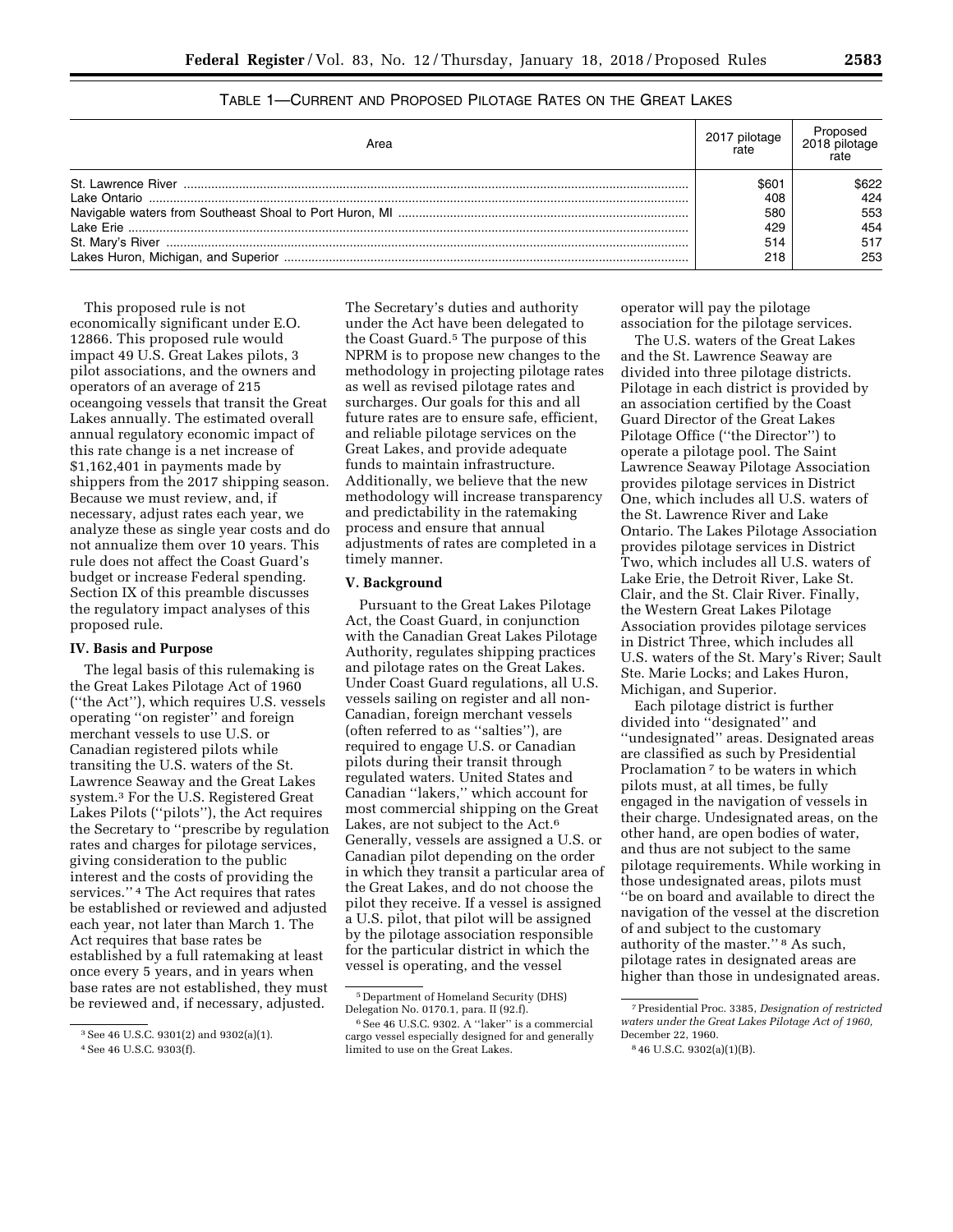| District | Pilotage association                  | Designation  | Area number <sup>9</sup> | Area name 10                          |
|----------|---------------------------------------|--------------|--------------------------|---------------------------------------|
| One      | Saint Lawrence Seaway Pilotage Asso-  | Designated   |                          | St. Lawrence River.                   |
|          | ciation.                              | Undesignated |                          | Lake Ontario.                         |
| Two      | Lake Pilotage Association             | Designated   | 5                        | Navigable waters from Southeast Shoal |
|          |                                       |              |                          | to Port Huron, MI.                    |
|          |                                       | Undesignated |                          | Lake Erie.                            |
| Three    | Western Great Lakes Pilotage Associa- | Designated   |                          | St. Mary's River.                     |
|          | tion.                                 | Undesignated | 6                        | Lakes Huron and Michigan.             |
|          |                                       | Undesignated |                          | Lake Superior.                        |

TABLE 2—AREAS OF THE GREAT LAKES AND SAINT LAWRENCE SEAWAY

Each pilot association is an independent business and is the sole provider of pilotage services in the district in which it operates. Each pilot associations is responsible for funding its own operating expenses, maintaining infrastructure, acquiring and implementing technological advances, training personnel/partners and pilot compensation. We developed a 10-step ratemaking methodology to derive a pilotage rate that covers these expenses based on the estimated amount of traffic. In short, the methodology is designed to measure how much revenue each pilotage association will need to cover expenses and provide competitive compensation to working pilots. The Coast Guard then divides that amount by the historical average traffic transiting through the district. We recognize that in years where traffic is above average, pilot associations will take in more revenue than projected, while in years where traffic is below average, they will take in less. We believe that over the long term, however, this system ensures that infrastructure will be maintained and that pilots will receive adequate compensation and work a reasonable number of hours with adequate rest between assignments to ensure retention<br>of highly-trained personnel.

Over the past 2 years, the Coast Guard has made major adjustments to the Great Lakes pilotage ratemaking methodology. In 2016, we made significant changes to the methodology, moving to an hourly billing rate for pilotage services and changing the compensation benchmark to a more transparent model. In 2017, we added additional steps to the ratemaking methodology, including new steps that will accurately account for the additional revenue produced by the application of weighting factors (discussed in detail in Steps 7 through 9 of this preamble). The current methodology, which was finalized in the August 31, 2017 **Federal Register** 

(82 FR 41466), is designed to accurately capture all the costs and revenues associated with Great Lakes pilotage requirements and produce an hourly rate that adequately, and accurately, compensates pilots and covers expenses. The Coast Guard summarizes the current methodology in the section below.

### **Summary of Ratemaking Methodology**

As stated above, the ratemaking methodology, currently outlined in 46 CFR 404.101 through 404.110, consists of 10 steps that are designed to account for the revenues needed and total traffic expected in each district. The result is an hourly rate (determined separately for each of the areas administered by the Coast Guard).

In Step 1, ''Recognize previous operating expenses,'' (§ 404.101) we review audited operating expenses from each of the three pilotage associations. This number forms the baseline amount that each association is budgeted. Because of the time delay between when the association submits raw numbers and the Coast Guard receives audited numbers, this number is 3 years behind the projected year of expenses. So in calculating the 2018 rates in this proposal, we are beginning with the audited expenses from calendar year 2015.

While each pilotage association operates in an entire district, we further break down the costs by area. Thus, with regard to operating expenses, we allocate certain operating expenses to undesignated areas, and certain expenses to designated areas. In some cases (*e.g.,* insurance for applicant pilots who operate in undesignated areas only), we can allocate the costs based on where they are actually accrued. In other situations (*e.g.,* general legal expenses), expenses are distributed between designated and undesignated waters on a *pro rata* basis, based upon the proportion of income forecasted from the respective portions of the district.

In Step 2, ''Project operating expenses, adjusting for inflation or deflation,'' (§ 404.102) we develop the 2018 projected operating expenses. To

do this, we apply inflation adjustors for 3 years to the operating expense baseline received in Step 1. The inflation factors used are from the Bureau of Labor Statistics' Consumer Price Index for the Midwest Region, or if not available, the Federal Open Market Committee (FOMC) median economic projections for Personal Consumption Expenditures (PCE) inflation. This step produces the total operating expenses for each area and district.

In Step 3, ''Determine number of pilots needed,'' (§ 404.103) we calculate how many pilots are needed for each district. To do this, we employ a ''staffing model,'' described in § 404.103(a) through (c), to estimate how many pilots would be needed to handle shipping during the beginning and close of the season. This number is helpful in providing guidance to the Director of the Coast Guard Great Lakes Pilotage Office in approving an appropriate<br>number of credentials for pilots.

For the purpose of the ratemaking calculation, we determine the number of working pilots provided by the pilotage associations (see § 404.103(d)) which is what we use to determine how many pilots need to be compensated via the pilotage fees collected. In Step 4, ''Determine target pilot

compensation benchmark,'' (§ 404.104) we determine the revenue needed for pilot compensation in each area and district. This step contains two processes. In the first process, we calculate the total compensation for each pilot using a ''compensation benchmark.'' Next, we multiply the individual pilot compensation by the number of working pilots for each area and district (from Step 3), producing a figure for total pilot compensation. Because pilots are paid by the associations, but the costs of pilotage is divided up by area for accounting purposes, we assign a certain number of pilots for the designated areas and a certain number of pilots for the undesignated areas for purposes of determining the revenues needed for each area. To make the determination of how many pilots to assign, we use the staffing model designed to determine

<sup>9</sup>Area 3 is the Welland Canal, which is serviced exclusively by the Canadian Great Lakes Pilotage Authority (GLPA) and, accordingly, is not included <sup>10</sup> The areas are listed by name in 46 CFR 401.405.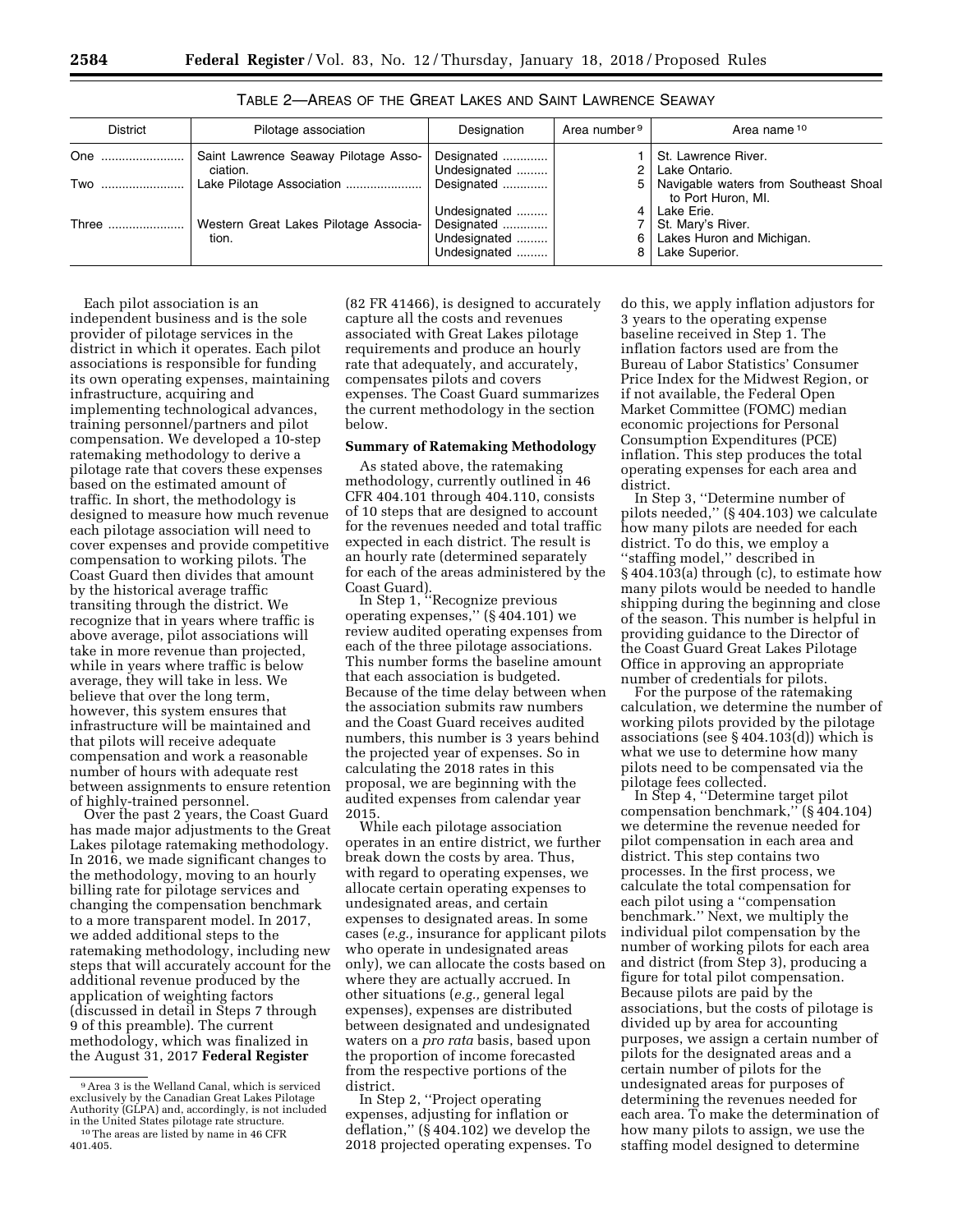the total number of pilots, described in Step 3, above.

In Step 5, ''Project working capital fund,'' (§ 404.105) we calculate a return on investment by adding the total operating expenses (derived in Step 2) and the total pilot compensation (derived in Step 4), and multiply that figure by the preceding year's average annual rate of return for new issues of high-grade corporate securities. This figure constitutes the ''working capital fund'' for each area and district.

In Step 6, ''Project needed revenue,'' (§ 404.106) we simply add up the totals produced by the preceding steps. For each area and district, we add the projected operating expense (from Step 2), the total pilot compensation (from Step 4), and the working capital fund contribution (from Step 5). The total figure, calculated separately for each area and district, is the ''revenue needed.''

In Step 7, ''Initially calculate base rates,'' (§ 404.107) we calculate an hourly pilotage rate to cover the revenue needed calculated in step 6. This step consists of first calculating the 10-year traffic average for each area. Next, we divide the revenue needed in each area (calculated in Step 6) by the 10-year traffic average to produce an initial base rate.

An additional element, the ''weighting factor,'' is required under § 401.400. Pursuant to that section, ships pay a multiple of the ''base rate'' as calculated in Step 7 by a number ranging from 1.0 (for the smallest ships, or ''Class I'' vessels) to 1.45 (for the largest ships, or ''Class IV'' vessels). As this significantly increases the revenue collected, we need to account for the added revenue produced by the weighting factors to ensure that shippers are not overpaying for pilotage services.

In Step 8, ''Calculate average weighting factors by area,'' (§ 404.108) we calculate how much extra revenue, as a percentage of total revenue, has historically been produced by the weighting factors in each area. We do this by using a historical average of applied weighting factors for each year since 2014 (the first year the current weighting factors were applied).

In Step 9, ''Calculate revised base rates,'' (§ 404.109) we modify the base rates by accounting for the extra revenue generated by the weighting factors. We do this by simply dividing the initial pilotage rate for each area (from Step 7) by the corresponding average weighting factor (from Step 8), to produce a revised rate.

In Step 10, ''Review and finalize rates,'' (§ 404.110) often referred to informally as ''director's discretion,'' we

review the revised base rates (from Step 9) to ensure that they meet the goals set forth in the Act and 46 CFR 404.1(a), which include promoting efficient, safe, and reliable pilotage service on the Great Lakes; generating sufficient revenue for each pilotage association to reimburse necessary and reasonable operating expenses; compensating pilots fairly, who are trained and rested; and providing appropriate profit for improvements. Because it is our goal to be as transparent as possible in our ratemaking procedure, we use this step sparingly to adjust rates.

Finally, after the base rates are set, § 401.401 permits the Coast Guard to apply surcharges. Currently, we use surcharges to pay for the training of new pilots, rather than incorporating training costs into the overall ''revenue needed'' that is used in the calculation of the base rates. In recent years, we have allocated \$150,000 per applicant pilot to be collected via surcharges. This amount is calculated as a percentage of total revenue for each district, and that percentage is applied to each bill. When the total amount of the surcharge has been collected, the pilot associations are prohibited from collecting further surcharges. Thus, in years where traffic is heavier than expected, shippers early in the season could pay more than shippers employing pilots later in the season, after the surcharge cap has been met.

### **VI. Discussion of Proposed Methodological and Other Changes**

For 2018, we are proposing a number of changes to the ratemaking methodology. These changes are both revisions to the rate-setting process, as well as organizational changes that will simplify and streamline rate-setting procedures in future years. While we realize that yearly adjustments of the ratemaking methodology can lead to unpredictability, we believe that modest modifications to the ratemaking methodology in order to improve accuracy, simplify its steps, and make it more transparent complies with our statutory requirement to consider public interest and the costs of providing pilotage services. These proposed changes are intended to provide rate stability and predictability beneficial to the U.S. Great Lakes pilot associations, shippers, cruise ships, and voluntary employment of U.S. registered pilots.<sup>11</sup> Additionally, in this section, we discuss several other proposed changes to the Great Lakes pilotage regulations, which,

while related to the annual ratemakings, are not limited to the specific methodological steps.

### *A. Codification of Compensation Inflation Adjustment*

One change we are proposing in this NPRM is to add regulatory text to § 404.104 that would automatically adjust the pilot compensation figure for inflation annually. Under the current regulations, while pilot compensation is determined in Step 4 annually, there is no specific provision that it will change with inflation. This issue is often raised in comments. For example, in the 2016 Great Lakes pilotage rate adjustment final rule,12 we set target pilot compensation at \$326,114 annually. Then, in the 2017 NPRM, $13$  we proposed leaving that amount unchanged. This prompted comments stating that leaving the nominal target compensation of pilots unchanged undermined the Coast Guard's stated goal of compensation stability, because the pilots' earning power would not keep up with regional inflation. In the 2017 final rule, we increased the target compensation number by the inflation rate, to the current level of \$332,963.14 In that rule, we stated that ''we intend to adjust the compensation figure for inflation annually in future ratemaking actions, the same way that operating expenses are adjusted for inflation.'' 15

Based on these considerations, we propose to add regulatory text to § 404.104 to make the adjustment for inflation automatic. This would serve a variety of interests. First, it would improve consistency in our ratemaking procedures. While the operating expenses are automatically adjusted for inflation, compensation is not. This proposed change would treat the two types of expenses equally. Additionally, because the revenue for the working capital fund is based in part on compensation (see the discussion in the Background section of this Preamble), automatically adjusting pilot compensation for inflation would have a similar effect on contributions to the working capital fund.

Automatically adjusting pilot compensation for inflation would improve transparency and efficiency in our ratemaking procedures. Also, replacing the current process with an automatic and predictable inflationary adjustment would increase predictability. As previously stated, we believe this predictability benefits the

<sup>11</sup> In some cases, U.S.-registered vessels that are not required to use a pilot by law will do so voluntarily for business reasons.

<sup>12</sup>See 81 FR 11908 (March 7, 2016).

<sup>13</sup>See 81 FR 72011 (October 19, 2016).

<sup>14</sup>See 82 FR 41466 (August 31, 2017).

<sup>15</sup> *Id.,* at 41483.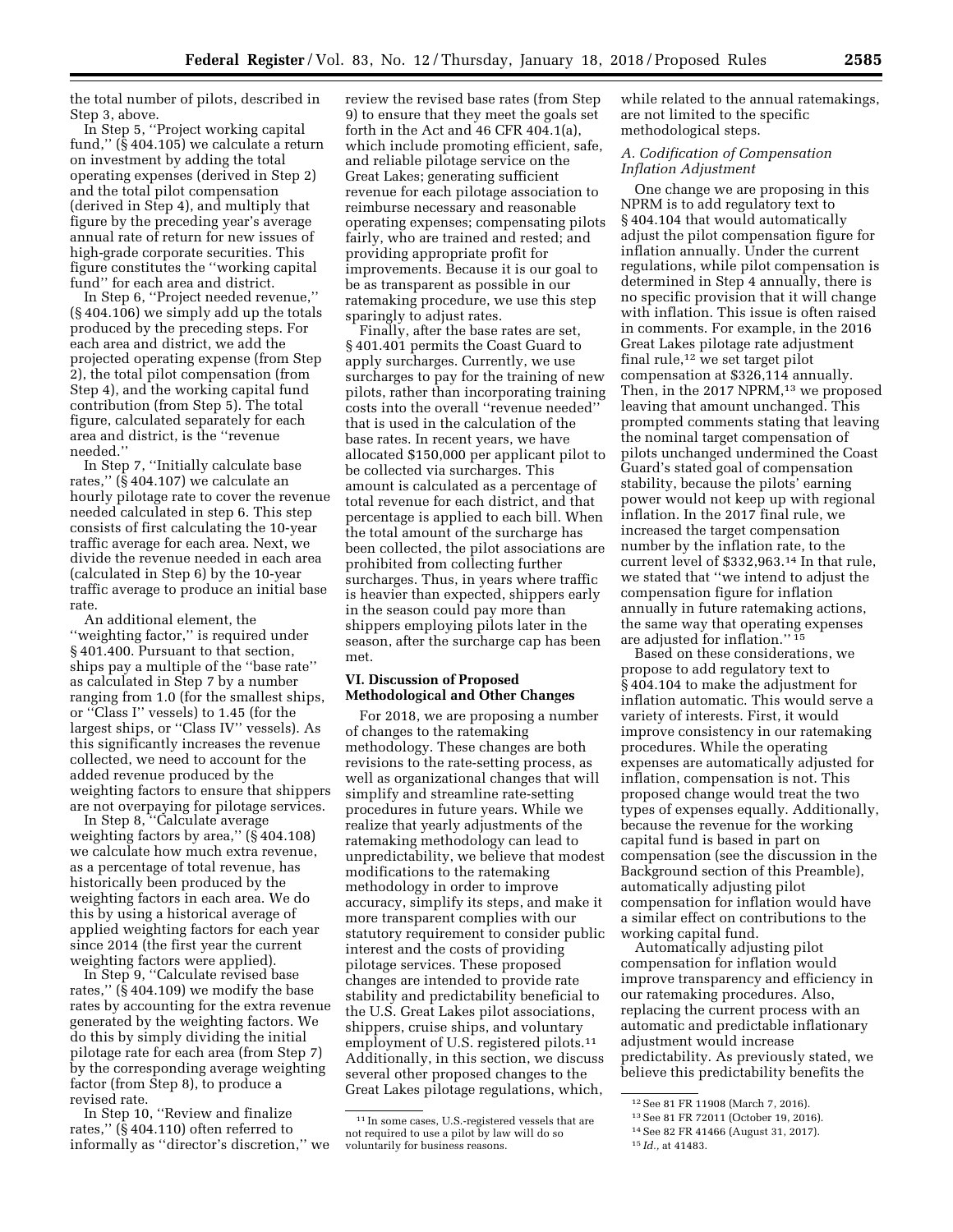U.S. registered pilots who provide the service and those stakeholders who employ the pilots. Given variations in traffic, compensation as a pilot is uncertain, and we believe that this proposed change would reduce some of the uncertainty related to target pilot compensation. It would also increase the efficiency of the ratemaking process by making the inflation adjustment automatic, so that we would be better able to process our annual ratemaking in a timely fashion.

To implement this increase, we propose adding regulatory text to § 404.104 stating that the Director will adjust the previous year's individual target pilot compensation level by BLS CPI for the Midwest Region, or if that is unavailable, the FOMC median economic projections for PCE inflation 16. See proposed § 404.104(b). The BLS CPI tracks the changes in prices of all goods and services purchased for consumption by urban households. The BLS releases CPI data monthly, for the previous month. The FOMC PCE inflation tracks the projected change in prices of goods and services purchased by consumers throughout the US economy for the current and future years. We note that this would occur only in years in which we conduct an annual review of pilotage rates, and not in years when we conduct a ''full ratemaking, because in those years the target compensation figure is reset and no inflation adjustment is needed.'' 17 We invite comment on the effect of this proposal as well as the particular inflation index chosen to implement it.

### *B. Relocation of Staffing Model Regulations*

Another change that we propose in this NPRM is to relocate the ''staffing model'' regulatory text, currently located in § 404.103(a) through (c). We are not proposing to adjust or modify the regulatory text, but simply move it to § 401.220(a), ''Registration of pilots,'' rather than keep it as part of the ratemaking methodology text. For the reasons below, we believe that this change will both improve the clarity of the regulations and improve the regulatory process. The staffing model informs the Coast Guard's administration of the Great Lakes Pilotage program, but is distinct from the ratemaking methodology. Specifically, the staffing model provides guidance to the Director on implementing the requirement currently in § 401.220(a), which requires the Director to determine the number of pilots needed to assure adequate and efficient pilotage service in the United States waters of the Great Lakes and to provide for equitable participation of United States Registered Pilots with Canadian Registered Pilots.

The current way in which § 404.103, entitled ''Ratemaking Step 3: Determine number of pilots needed,'' is written produces two distinct sets of numbers. In  $\S 404.103(a)$  through (c), we employ a ''staffing model'' to determine the number of pilots needed in each district to provide safe and reliable pilotage services in periods of high seasonal demand. This staffing model produces a number of pilots for each district that we believe is needed to minimize delays and allow for some instances of double pilotage (that is, where two pilots are employed on a vessel simultaneously because of particularly hazardous conditions). In the 2017 final rule, the staffing model produced a figure of 54 total pilots on the Great Lakes: 17 for District One, 15 for District Two, and 22 for District Three.18

The Director of the Great Lakes Pilotage Office is required in § 404.103(d) to project the number of pilots expected to be working in the current year based on the numbers provided by the pilotage associations, as well as the number of applications for pilot positions.19 As shown by the calculations used in the next, and all subsequent steps of the ratemaking process, the pilot numbers derived under § 404.103(d), not those from the staffing model text in paragraphs (a)–(c), were used to calculate the pilotage rates. The reason that the numbers produced by the text in paragraphs (a)–(c) are not used in the ratemaking is because while the staffing model is related to the annual ratemaking methodology, it is only through its impact on the number derived in paragraph (d). Instead, the function of the staffing model is to provide guidance to the Director regarding the number of pilots needed. While the number of pilots needed, as ascertained by the Director, certainly has an impact on the number of working pilots, the two numbers are not necessarily identical. We also note that, over the past several years, the number of pilots actually working has been significantly lower than the amount the staffing model suggests are needed. While the staffing model itself does not directly affect the ratemaking, the fact

that the text appears in § 404.103, rather than as a modifier to § 401.220(a), creates some confusion. To begin, we note that inclusion of the staffing model text in the annual ratemaking section implies that we reevaluate the staffing model every year as part of the annual ratemaking procedure. While this is incorrect, it has led to confusion about the role of the staffing model, and significant resources have been expended by commenters in past years regarding its use and application. We believe part 401 is the best place to locate the staffing model text as it contains many similar items pertaining to pilotage that, while they affect the ratemaking process, are not part of it and do not need to be reanalyzed on an annual basis.

Finally, we note that the movement of the staffing model to § 401.220(a) would have an organizational impact on future pilotage rate regulatory actions. In the past, we included detailed, and sometimes repetitive, calculations of the staffing model in our annual ratemaking publication. However, if we move the staffing model text to part 401, and do not make any changes to the inputs or staffing methodology, we would not include a full analysis of the staffing model in each regulatory document. Instead, we propose to simply certify that the number of pilots working under Step 3 of the ratemaking process was less than or equal to the number of pilots authorized by the regulations in § 401.220. However, in circumstances where the staffing model produced a changed result in the number of pilots needed to ensure safe and reliable pilotage, we would include an analysis of the number of pilots recommended by the staffing model in the proposed rule. In this year's ratemaking, we note that the staffing model analysis remains unchanged from 2017, and for that reason is not repeated here.

For the reasons stated above, we propose moving the current staffing model text, located in § 404.103(a) through (c) to § 401.220(a), where it will be renumbered as  $\S 401.220(a)(1)$ through (a)(3). The existing text would not be changed in any way other than being relocated, and we are not proposing any changes to the staffing model in this ratemaking.

# *C. Additional Changes to Ratemaking Steps 3 and 4*

Additionally, we are proposing a change to the remaining text of § 404.103. Specifically, we propose to remove the words ''during the first year of the period for which base rates are being established'' from § 404.103(d). This phrase, carried over from previous

<sup>16</sup>*[https://www.federalreserve.gov/](https://www.federalreserve.gov/monetarypolicy/files/fomcprojtabl20170920.pdf)* 

*[monetarypolicy/files/fomcprojtabl20170920.pdf.](https://www.federalreserve.gov/monetarypolicy/files/fomcprojtabl20170920.pdf)* <sup>17</sup> For more information on this topic, see section VI.D. titled, ''Delineation of full ratemakings and annual reviews'' in this preamble.

<sup>18</sup>See 82 FR 41466, at 41484 (August 31, 2018). 19See, for example, table 7, ''Calculations of total compensation,'' 82 FR 41466, at 41483 (August 31,  $201\overline{7}$ ).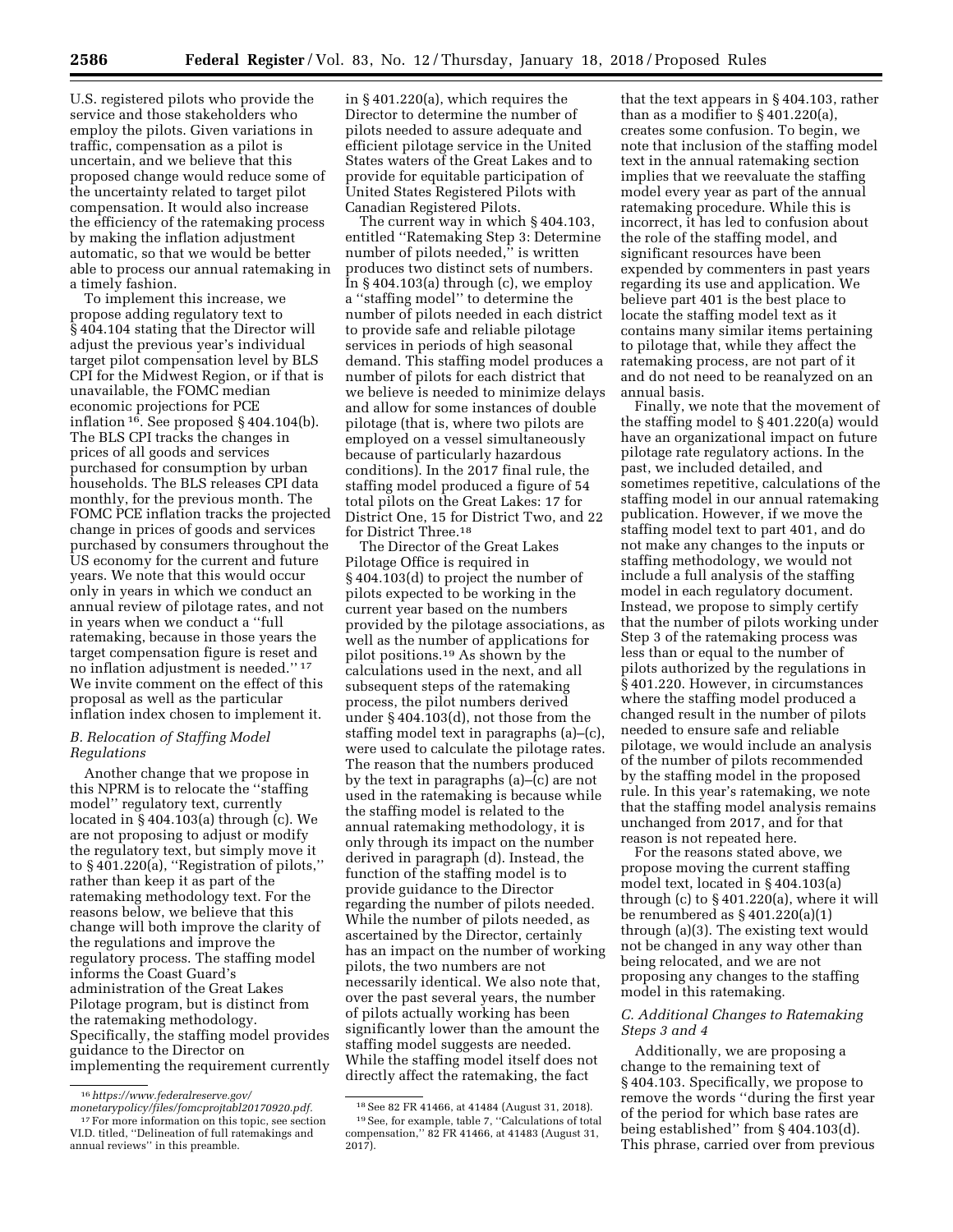years, does not apply under the current methodology where base rates are established annually. We believe that this change would help to improve clarity and regulatory efficiency in future annual ratemakings.

Finally, we are proposing to change the name of the section. The section, currently titled, ''Determine number of pilots needed,'' is misleading, as the number of pilots needed to ensure safe and reliable pilotage is determined by the Director in § 401.220(a). Thus, we propose to change the section heading to ''Estimate number of working pilots,'' to more accurately reflect what we are doing in this step of the ratemaking process. In a related matter, we are also proposing a change to § 404.104 to explicitly establish the relationship between the staffing model and the annual ratemaking. While in the past, the number of pilots has been below the number derived from the staffing model, there is no regulatory text indicating that this is a limiting factor. To eliminate this ambiguity, we propose to add text to § 404.104, ''Ratemaking step 4: Determine target pilot compensation,'' that would limit the total number of working pilots for ratemaking purposes to the maximum number allowed by the staffing model. This does not prohibit pilotage associations from hiring more pilots than the staffing model suggests are needed to handle peak traffic (if, for example, pilots wanted to work fewer hours for less pay, and the Director approved), but it would limit pilotage rates by preventing those extra pilots from being considered in the ratemaking calculations.

# *D. Delineation of Full Ratemakings and Annual Adjustments*

In this NPRM, we are proposing an organizational change to the regulations in part 404 to better delineate the full ratemaking procedure from the interim ratemaking procedure. Pursuant to the Act, we are required to establish new pilotage rates by March 1 of each year.20 However, the Act sets forth two types of ratemaking procedures. The Act states that the Coast Guard must establish base pilotage rates by a ''full ratemaking'' at least once every 5 years, and that it must ''conduct annual reviews of such base pilotage rates, and make adjustments to such base rates, in each intervening year.'' 21 In order to more clearly effect the Act's mandate, we propose to include in the regulatory text sections that differentiate between a ''full ratemaking'' and an ''interim

ratemaking.'' We would announce, in the NPRM of each annual ratemaking, whether we were conducting a full or interim ratemaking procedure (while the Act requires that the Coast Guard perform a full ratemaking at least once every 5 years, we note that it may occur more frequently if circumstances warrant).

We note that the existing regulatory text in part 404 already contains a provision that considers the difference between a full ratemaking and an interim ratemaking. Existing § 404.100, ''Ratemaking and annual reviews in general,'' states that once every 5 years, the Director establishes base pilotage rates by a full ratemaking pursuant to §§ 404.101 through 404.110, and that in ''interim years,'' the Director may adjust rates according to one of several methods (either automatic adjustments, annual adjustments for inflation, or a new full ratemaking).22 However, after adopting the new ratemaking methodology in 2016, we do not currently have a regulatory provision for implementing the interim ratemaking other than conducting a full ratemaking analysis. With the new methodology, adopted in 2016, refined in 2017, and with the additional changes proposed for 2018, we believe that the ratemaking procedures generally defined in this part can be used in both full and interim ratemaking years, with certain differences, as described below.

The only substantive difference between a full and interim ratemaking concerns Step 4 of the ratemaking procedure, ''Determine target pilot compensation.'' This step of the ratemaking analysis, in which the total compensation for pilots is determined, comprises the majority of the revenue total needed to operate Great Lakes pilotage. In past ratemaking actions, we received numerous comments and substantial amounts of data when considering the ''benchmark'' for pilot compensation. Even in years where we did not propose adjusting the compensation benchmark, we received substantial data about ways in which it could be adjusted. However, we do not believe that it is in the interest of Great Lakes shipping to calculate a new benchmark compensation level every year. Such a system could lead to substantial volatility regarding compensation. This, in turn, could lead to the pilot recruitment and retention problems that affected the Great Lakes region prior to the ratemaking methodology changes introduced in the past few years.

For these reasons, we are proposing regulatory language in part 404 to clarify that the benchmark pilot compensation would only be reconsidered during ''full ratemaking'' years, which occur at least once every 5 years. Conversely, during ''interim years,'' we would not consider changes to the benchmark pilot compensation. Instead, during those years, we would adjust the target compensation according to Bureau of Labor Statistics' Consumer Price Index for the Midwest Region, or if that is not available, the FOMC median economic projections for PCE inflation, allowing compensation to stay in line with inflation. We believe that this system would simplify ratemaking procedures in interim years and better effect the statutory mandate in section 9303(f) of the Act. In this NPRM, we have proposed regulatory changes to § 404.100(b) and (c), as well as in § 404.104(a) and (b), that would enact these changes to the methodology.

#### *E. Other Miscellaneous Changes*

We propose several minor editorial changes in this NPRM. In section 404.107, we propose renaming Step 7, currently titled, ''Initially calculate base rates'' to ''Calculate initial base rates'' for style purposes and to make an accompanying edit to the text by changing the words ''initially calculates base rates'' to ''calculates initial base rates'' in the text of that section. We also propose to adjust the reference to the staffing model in Step 7 to account for its relocation in text (proposed section 401.220(a)).

#### **VII. Revised Compensation Benchmark**

In this NPRM, the Coast Guard is proposing a new compensation benchmark for pilots on the Great Lakes. It is doing so to comply with a court decision holding that the Coast Guard's existing compensation benchmark, which based on the salaries of Canadian Great Lakes pilot salaries plus a 10% increase, was arbitrary and capricious. We are following the court's decision and are moving to implement a new benchmark in this proposed rule.

When the Coast Guard adopted the existing compensation benchmark in the 2016 annual adjustment, we recognized that the number was based on somewhat uncertain data, and have undertaken a comprehensive, multi-year analysis of pilot compensation practices to develop a more appropriate benchmark.23 However, as we do not expect to be able to make any proposals based on this study until at least the 2020 rate adjustment, and we cannot continue to

<sup>20</sup>*See* 46 U.S.C. 9303(f).

<sup>&</sup>lt;sup>22</sup> See 33 CFR 404.100(b)(1) through (b)(3). <sup>23</sup> See 82 FR 41466 (March 8, 2017) at 41469.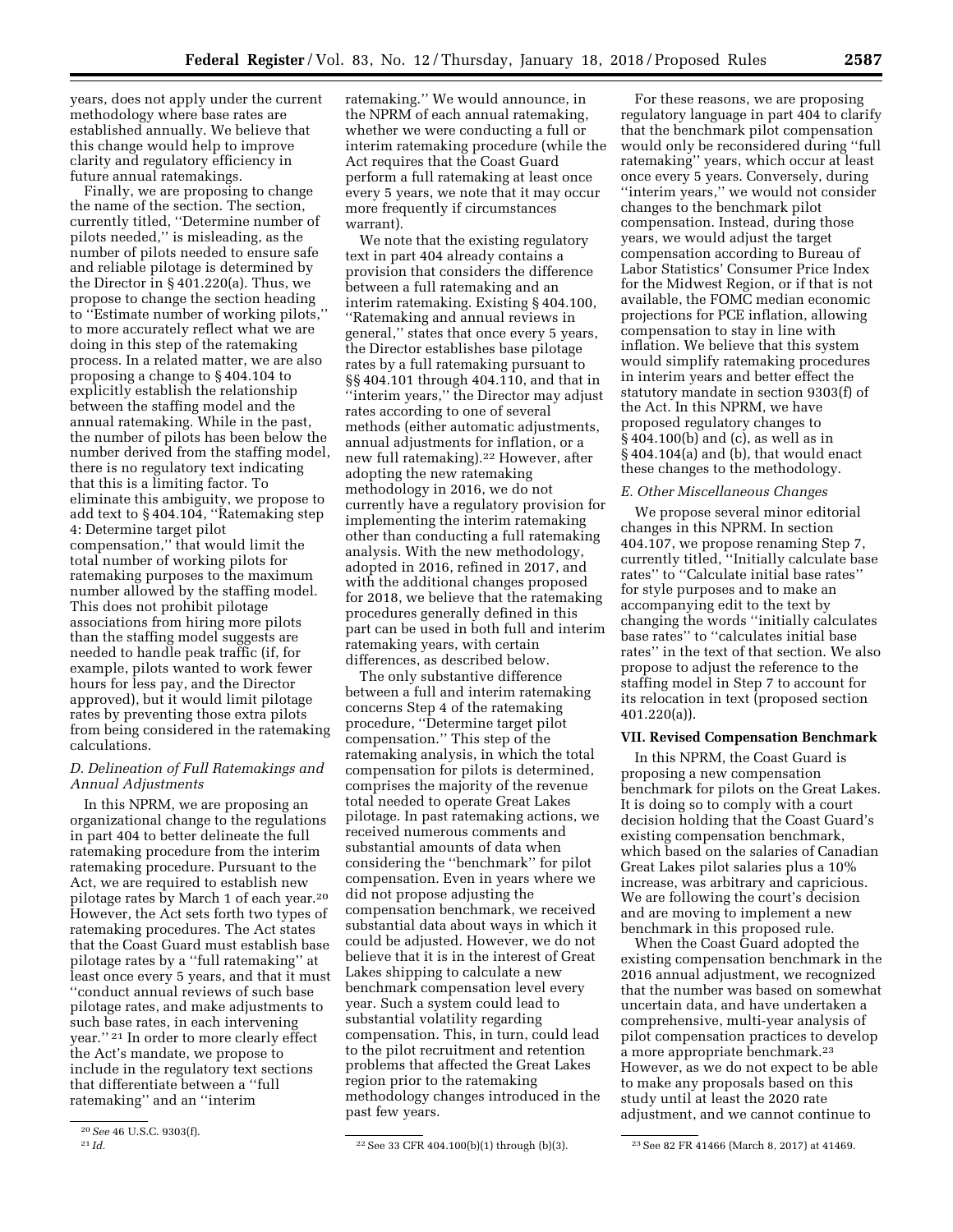use the existing model, there is a need for an interim benchmark level to be developed on short notice and with limited time to gather new data.

Therefore, the Coast Guard is proposing a new compensation benchmark based, in part, on the previous model of compensation that was used by the Coast Guard prior to the new ratemaking methodology introduced in the 2016 annual ratemaking.24 Under the previous methodology, each year the Coast Guard gathered contract information from the American Maritime Officers Union (AMOU), and used details from their contracts to estimate rates for Great Lakes pilots. Ultimately, however, the AMOU stopped providing information to the Coast Guard, which was one basis for moving to other models. However, in the context of the previous rate adjustments, the AMOU did provide information up through the 2015 calendar year. Given that in this document, we have proposed to develop a new benchmark compensation level every 5 years, and then index that number for inflation each year in between, we believe the most efficient solution for an interim compensation benchmark is to derive a compensation figure using the 2015 AMOU data, and then apply inflationary adjustments to that data to arrive at an equivalent level for the 2018 shipping season. We note that this method is different than using data for the 2018 AMOU contracts, for which there is no public information and which this proposed compensation benchmark does not utilize. Because the interim benchmark proposed in this NPRM is explicitly based on the terms of the AMOU contract as they existed in 2015, we note that comments that relate to AMOU contract information from years other than 2015 would not be relevant to this proposed compensation benchmark and will not be considered. However, we do request comments on whether we have correctly applied the terms of the 2015 contract, or used correct data, to the calculation of target pilot compensation under this proposed model and note that we may adjust the interim compensation benchmark if we receive validated data relating to total compensation pursuant to the 2015 AMOU contract terms that improves our understanding of that contract.

The data we are using, provided in a letter from the AMOU from October 4,

2013,25 consists of ''daily aggregate rates'' for two contracts between Great Lakes shipping companies for the services of AMOU mates.26 These numbers were provided to the Coast Guard as a public comment to be used as a basis for compensation in the 2014 ratemaking procedure. These daily aggregate rates include daily wages, vacation pay, pension plan contributions, and medical plan contributions for AMOU officers. The relevant 2015 numbers include a \$1,142.06 aggregate rate for Agreement A,27 and \$1,124.72 aggregate rate for Agreement B,28 which are the amounts used to calculate the compensation for pilots on designated waters. We note that the while the 2014 ratemaking methodology calculated different compensation targets for pilots in undesignated areas and those in designated areas, the ratemaking methodology used today calculates a single wage rate, so only the numbers used in designated waters would be relevant. We explain how we propose to translate this information into a proposed annual pilot compensation benchmark below.

Despite the fact that the aggregated data in the 2013 AMOU letter is not broken down into specific costs, we believe that the data points provided are generally accurate. Prior to 2014, the Coast Guard received confidential copies of the AMOU contracts with detailed breakdowns of compensation components including wages, medical costs, defined contribution and defined benefit pension costs. The latest contract we have covered the 2011 through the 2015 shipping seasons, which is one reason we believe that basing our interim benchmark on the 2015 season is a reasonable measure, as we have the underlying contract for that season. Using the estimated out-year figures set forth in the 2011 contract, and applying the detailed compensation

<sup>26</sup> We acknowledge that the American pilotage associations sued the Coast Guard and won in a lawsuit on the 2014 ratemaking regarding the inappropriate use of AMOU daily aggregate rate data. However, that was because in that ratemaking, the Coast Guard did not use the updated daily aggregate rate data provided in the October 4, 2013 letter, but instead relied on older data that the AMOU had explicitly disavowed. In this proposal, we are correcting that mistake by using the updated data. The opinion from the 2014 court case is available on the docket at USCG–2017–0903.

27 ''Agreement A'' refers to the contract between AMOU and vessels operated by Key Lakes, Inc.

28 ''Agreement B'' refers to the contract between AMOU and vessels operated by Mittal Steel USA, Inc.

methodology used in the 2012 Great Lakes Pilotage annual ratemaking final rule,29 we were able to calculate aggregate figures that were within 1% of the figures provided in the 2013 AMOU letter.<sup>30</sup>

In the notice of proposed rulemaking for the 2014 Great Lakes pilotage annual rate adjustment, we described how we use the daily aggregate rates to develop a total pilot compensation figure. The annual rates included the ''daily wage rate, vacation pay, pension plan contributions, and medical plan contributions.'' 31 We stated that ''because we are interested in annual compensation, we must convert these to daily rates. We use a 270-day multiplier which reflects an average 30-day month, over the 9 months of the average shipping season.'' 32 Subsequently, ''[w]e apportion the compensation provided by each agreement according to the percentage of tonnage represented by companies under each agreement.'' 33

After publication of the 2014 Final Rule, the Coast Guard was sued by the three American pilotage associations, in part, because the AMOU aggregate data it had used to calculate the 2014 compensation figures did not include a seasonal bonus component. In that case, the Coast Guard relied on previous aggregate data figures provided by the AMOU in 2012, instead of using the figures provided by the AMOU in its October 4, 2013 public comment, where the AMOU stated that the previous figures were inaccurate. While the court found that the use of the old figures was arbitrary, the use of AMOU aggregate data generally was not disputed.34 Instead, it was the use of the disavowed aggregate data that was not supported. We intend to correct this by basing our interim methodology on the new figures provided by the AMOU for the year

31 Great Lakes Pilotage Rates—2014 Annual Review and Adjustment, notice of proposed rulemaking, 78 FR 48374, at 48381(August 8, 2013). 32 Id.

<sup>24</sup>We note that the 2016 ratemaking significantly overhauled the entire ratemaking process, not just the method for computing the compensation benchmark, and that methodology is still the basis of the current proposed ratemaking process.

<sup>25</sup>We refer to this document as the ''2013 AMOU letter,'' which is available in the docket at USCG– 2017–0903, as well as in the docket for the 2014 Great Lakes Pilotage rulemaking, at USCG–2013–

 $^{\rm 29}$  2012 Rates for Pilotage on the Great Lakes, 77 FR 11752 (February 28, 2012).

<sup>30</sup>Because the out-year figures, including those for 2015, were estimates, we would not expect the 2015 numbers as calculated in 2011 and 2013 to match exactly, as component items such as medical cost expenditures often defy exact predictions. We believe that the very close match between our own calculations and the figures provided by AMOU is strong evidence that the AMOU data accurately accounts for the total compensation of Great Lakes masters and thus provides a reasonable facsimile for Great Lakes pilots.

<sup>33</sup> Id., at 48382.

<sup>34</sup>This was the information AMOU provided to correct what it alleged was inaccurate data the Coast Guard had proposed using. The aggregate data in the 2013 AMOU letter included a comprehensive wage component, which included work days, weekend days, holidays, and the ''seasonal bonus'' days.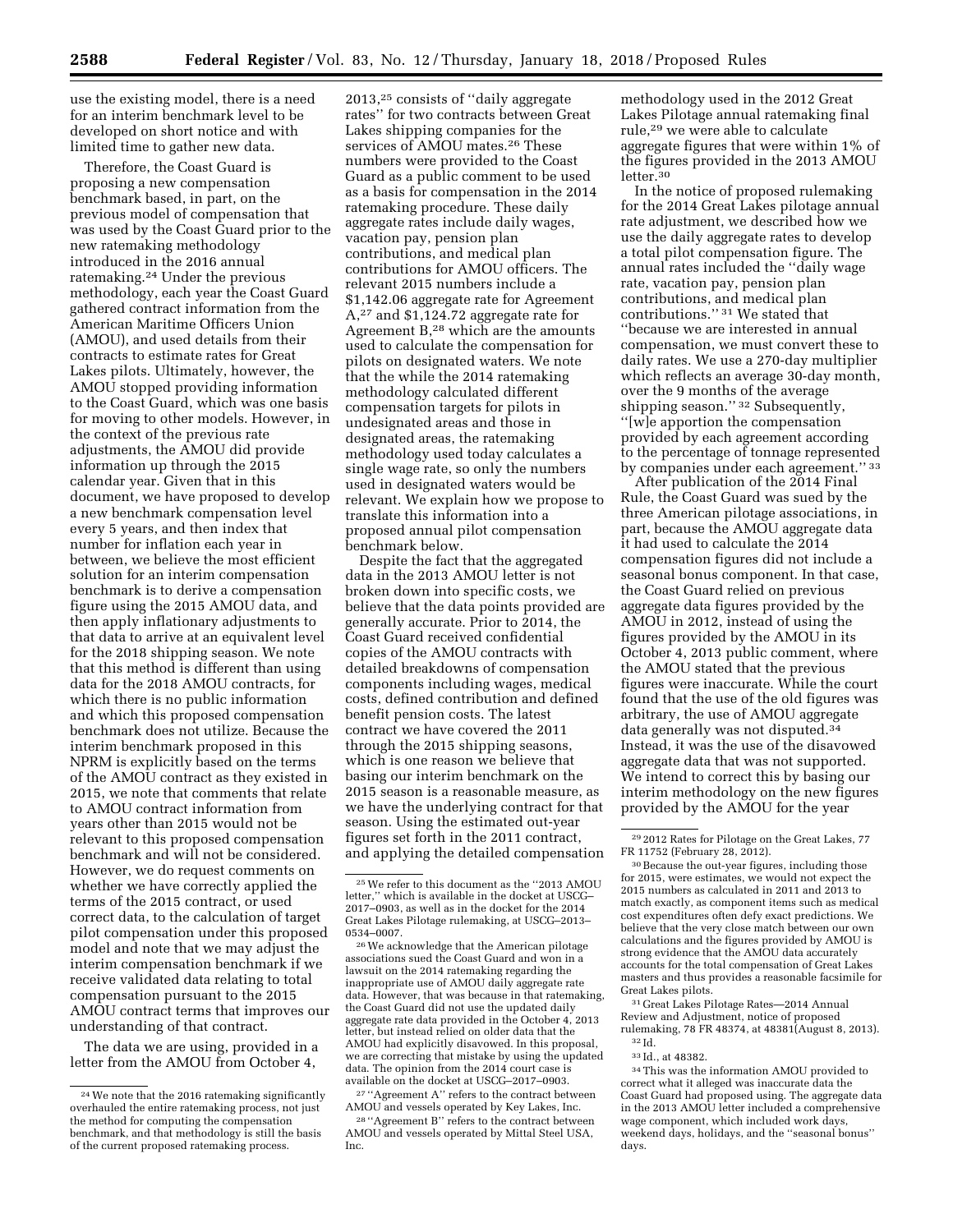2015, which were also contained in the 2013 letter.

To apply the 2015 aggregate data figures to the current ratemaking methodology, we need only use the figures for designated waters. Prior to the 2016 ratemaking, the Coast Guard calculated separate compensation figures for designated and undesignated waters—compensating pilots assigned to designated waters an equivalent rate to masters, while compensating pilots assigned to undesignated waters the equivalent rate of AMOU mates, who are paid considerably less. However, in 2016, the Coast Guard ended the practice of calculating separate compensation figures for pilots on the

Great Lakes. In the 2016 Great Lakes pilotage NPRM, we stated that ''we see no reasonable basis for discriminating between the target compensation of pilots on the basis of the distinction between designated or undesignated waters. In any waters and in any district, pilots need the same skills, and therefore we propose a single individual target compensation figure across all three districts.'' 35 As all pilots must be trained to navigate the more-complex designated waters, we believe it is appropriate that they receive the level of compensation associated with that task.

Because of these factors, we believe we can develop an interim benchmark compensation level based on the 2015

AMOU aggregate data for wages in designated waters that has been publically provided. Based on our calculations, the new benchmark compensation figure would be \$319,617 per pilot. The numbers are derived as follows:

In the first step of calculating the interim compensation benchmark, shown as Table 3 below, we multiply the daily aggregate rates for Agreement A and Agreement B by 270, the estimated number of days in the shipping season, to derive a seasonal average compensation figure.

### TABLE 3—CALCULATION OF SEASONAL RATES BY AGREEMENT

|                                     | ∖ggregate<br>daily rate | Seasonal<br>compensation<br>aggregate<br>daily rate $\times$<br>270) |
|-------------------------------------|-------------------------|----------------------------------------------------------------------|
| ${\bf Agreement~A}~$<br>Agreement B | \$1,142.06<br>1.124.72  | \$308,356<br>303,674                                                 |

Next, as stated above, we apportion the compensation provided by each agreement according to the percentage of tonnage represented by companies

under each agreement. As shown in Table 4 below, approximately 70% of cargo was carried under the Agreement A contract, while approximately 30% of cargo was carried under the Agreement B contract.

# TABLE 4—WEIGHTED AVERAGE OF EACH AGREEMENT

|               | Tonnage            | % Tonnage<br>/total tonnage)<br>(1,215,811) |
|---------------|--------------------|---------------------------------------------|
|               | 361,385<br>854.426 | 29.7237811<br>70.2762189                    |
| Total tonnage | 1,215,811          | 100                                         |

Third, we develop an average of compensation based on the total compensation under the two contracts, weighting each contract by its percentage of total tonnage. Based on this calculation, we have developed a figure of \$305,066 (rounded) for total compensation in 2015.

### TABLE 5—CALCULATION OF AVERAGED COMPENSATION

| % Tonnage                | Weighted<br>compensation<br>(seasonal<br>compensation<br>$\times$ % tonnage)<br>(rounded) |
|--------------------------|-------------------------------------------------------------------------------------------|
| 29.7237811<br>70.2762189 | \$91,655<br>213.411                                                                       |
| 100                      | 305.066                                                                                   |

<sup>35</sup> Great Lakes Pilotage Rates—2016 Annual Review and Changes to Methodology, 80 FR 54484,

at 54490 (September 10, 2015).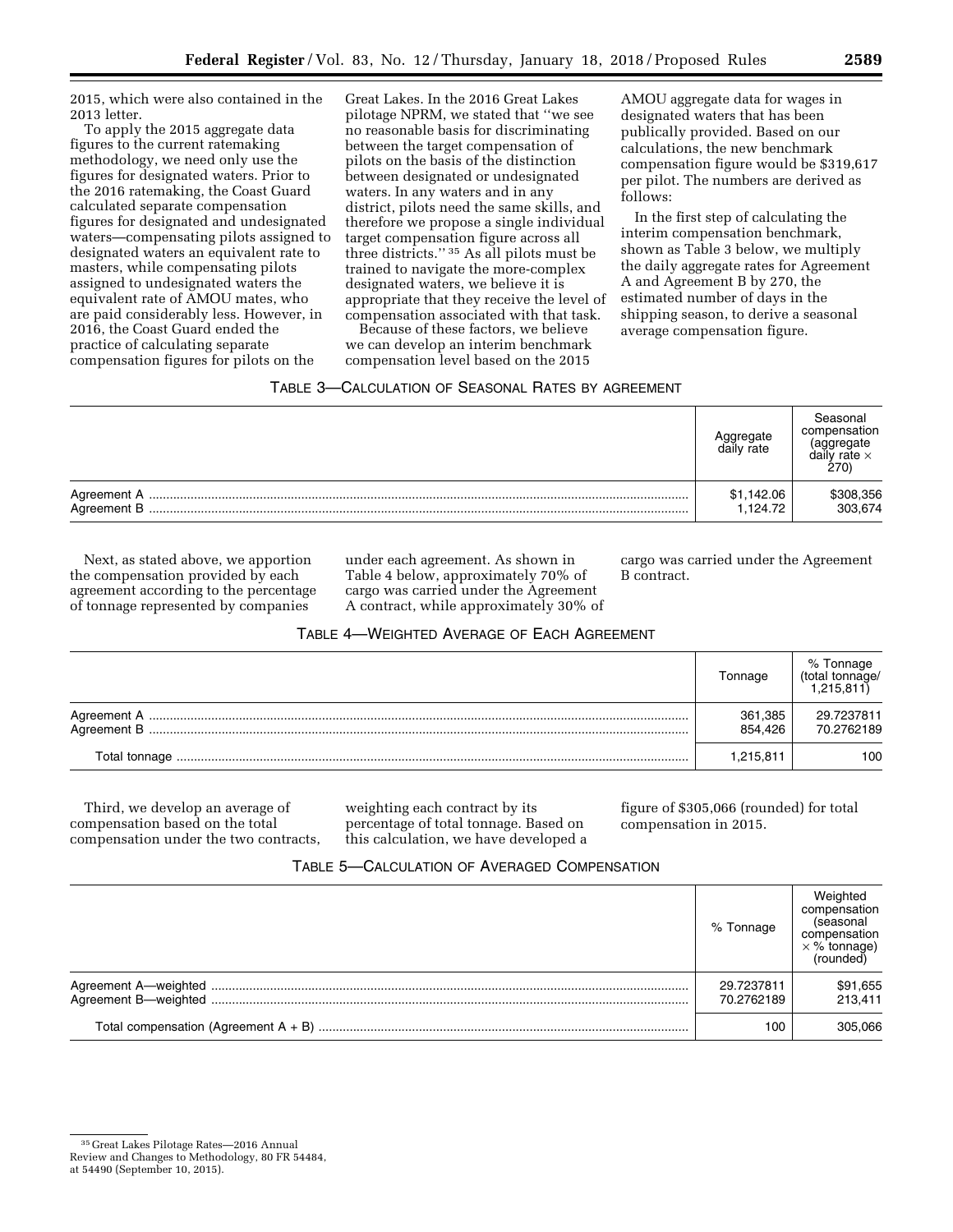Finally, we adjust that figure for inflation. As we propose to do in our overall ratemaking methodology, we use the BLS Consumer Price Index for the

Midwest region to inflate to 2016, and FOMC median economic projections for PCE inflation to inflate the total compensation to 2017 and 2018. Based

on three years of inflation adjustments, we arrive at the proposed 2018 target compensation figure, which is \$319,617 annually.

### TABLE 6—INFLATION ADJUSTMENTS—2015 TO 2018

|                                                                                           | Inflation<br>(9/0) | Target<br>compensation                     |
|-------------------------------------------------------------------------------------------|--------------------|--------------------------------------------|
| 2016 Inflation Adjustment 36<br>2017 Inflation Adjustment 37<br>2018 Inflation Adjustment | <br>J.8<br>.9      | \$305,066<br>307.507<br>313.350<br>319.617 |

### **VIII. Discussion of Proposed Rate Adjustments**

In this NPRM, based on the proposed updated methodology described in the previous section, we are proposing new pilotage rates for 2018. This section discusses the proposed rate changes using the ratemaking steps provided in 46 CFR part 404, as they would be written according to the proposed revisions discussed above. Here we will detail each step of the ratemaking procedure to show how we arrived at the proposed new rates.

The 2018 ratemaking is an ''annual review,'' rather than a full ratemaking. Thus, for this purpose, we propose using the annual review methodology in § 404.104.

### *A. Step 1: Recognition of Operating Expenses*

Step 1 in our ratemaking methodology requires that we review and recognize the previous year's operating expenses (§ 404.101). To do this, we begin by reviewing the independent accountant's financial reports for each association's 2015 expenses and revenues.38 For accounting purposes, the financial reports divide expenses into designated and undesignated areas. In certain

instances, for example, costs are applied to the undesignated or designated area based on where they were actually accrued. For example, costs for ''Applicant pilot license insurance'' in District One are assigned entirely to the undesignated areas, as applicant pilots work exclusively in those areas. For costs that accrued to the pilot associations generally, for example, insurance, the cost is divided between the designated and undesignated areas on a *pro rata* basis. The recognized operating expenses for the three districts are laid out in Tables 7 through 9.

### TABLE 7—2015 RECOGNIZED EXPENSES FOR DISTRICT ONE

|                                 | Designated            | Undesignated |           |
|---------------------------------|-----------------------|--------------|-----------|
| Reported expenses for 2015      | St. Lawrence<br>River | Lake Ontario | Total     |
| <b>Operating Expenses:</b>      |                       |              |           |
| Other Pilotage Costs:           |                       |              |           |
|                                 | \$344,718             | \$267.669    | \$612,387 |
|                                 | 59.992                | 88.313       | 148,305   |
|                                 | 26,976                | 26.976       | 53,952    |
|                                 | 0                     | 2.271        | 2,271     |
|                                 | 97,531                | 61.656       | 159,187   |
|                                 | 8.200                 | 12.583       | 20.783    |
|                                 | 5,679                 | 5.341        | 11,020    |
| Pilot Boat and Dispatch Costs:  | 543,096               | 464,809      | 1,007,905 |
|                                 | 134,400               | 106,064      | 240,464   |
|                                 | 0                     |              |           |
|                                 | 9,688                 | 7,645        | 17,333    |
| <b>Administrative Expenses:</b> | 144,088               | 113,709      | 257,797   |
|                                 | 12,388                | 9,733        | 22,121    |
|                                 | 904                   | 710          | 1.614     |
|                                 | 0                     | O            | n         |
|                                 | 16,261                | 12.832       | 29.093    |
|                                 | 8.752                 | 6.907        | 15,659    |
|                                 | 5,628                 | 4,441        | 10,069    |
|                                 | 9.447                 | 7.455        | 16.902    |
|                                 | 795                   | 627          | 1,422     |
|                                 | 55,850                | 31.763       | 87,613    |
|                                 | 12,337                | 9,736        | 22,073    |

36 Inflation adjustment from 2015 to 2016 calculated from Bureau of Labor Statistics, CPI—All Urban Consumers for Midwest Urban, found at *[https://data.bls.gov/timeseries/CUUR0200SA0?](https://data.bls.gov/timeseries/CUUR0200SA0?data_tool=Xgtable) data*\_*[tool=Xgtable](https://data.bls.gov/timeseries/CUUR0200SA0?data_tool=Xgtable)*.

*[www.federalreserve.gov/monetarypolicy/](https://www.federalreserve.gov/monetarypolicy/fomcprojtabl20160316.htm)  [fomcprojtabl20160316.htm](https://www.federalreserve.gov/monetarypolicy/fomcprojtabl20160316.htm)*.

38These reports are available in the docket for this rulemaking (see *[https://www.regulations.gov,](https://www.regulations.gov)*  Docket #USCG–2017–0903).

<sup>37</sup> Inflation to 2017 and 2018 found using Federal Open Market Committee, Summary of Economic Projections, found at *[https://](https://www.federalreserve.gov/monetarypolicy/fomcprojtabl20160316.htm)*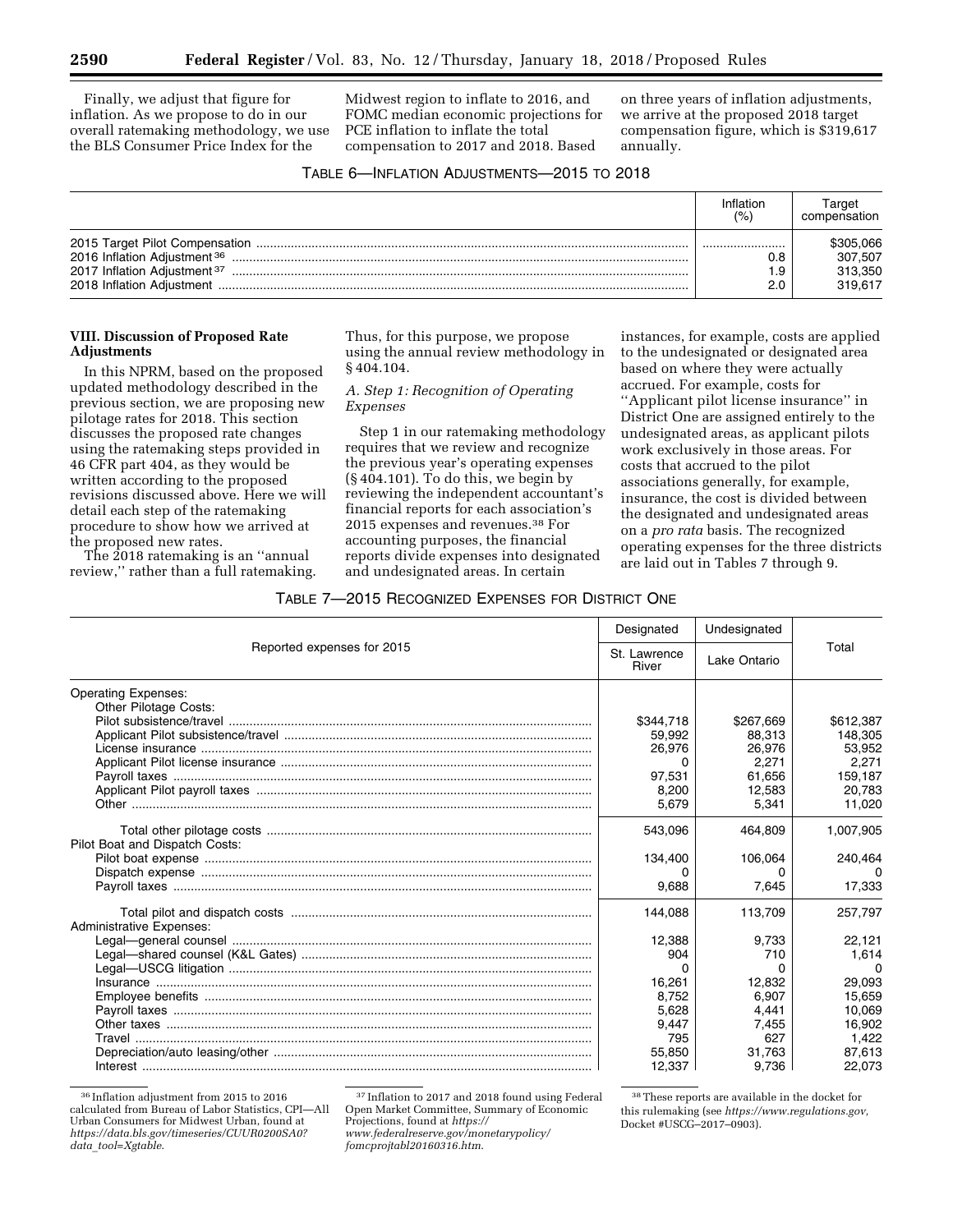|                                                                       | Designated            | Undesignated |           |
|-----------------------------------------------------------------------|-----------------------|--------------|-----------|
| Reported expenses for 2015                                            | St. Lawrence<br>River | Lake Ontario | Total     |
|                                                                       | 15.867                | 15.513       | 31.380    |
|                                                                       | 9.573                 | 461          | 10.034    |
|                                                                       | 56,126                | 44,291       | 100,417   |
|                                                                       | 5,254                 | 4.146        | 9,400     |
|                                                                       | 0                     |              |           |
|                                                                       | 0                     |              | n         |
|                                                                       | 9,118                 | 6,446        | 15,564    |
|                                                                       | 218,300               | 155,061      | 373,361   |
| Proposed Adjustments (Independent certified public accountant (CPA)): | 905,484               | 733,579      | 1,639,063 |
|                                                                       | 0                     | $-2,943$     | $-2,943$  |
|                                                                       | 0                     |              |           |
|                                                                       | 0                     | n            | 0         |
| Proposed Adjustments (Director):                                      | 0                     | $-2.943$     | $-2,943$  |
|                                                                       | 904                   | 710          | 1.614     |
|                                                                       | $-12,388$             | $-9,733$     | $-22,121$ |
|                                                                       | 12.388                | 9.733        | 22.121    |
|                                                                       | $-904$                | $-710$       | $-1.614$  |
|                                                                       | $-371$                | $-292$       | $-663$    |
|                                                                       | $-371$                | $-292$       | $-663$    |
|                                                                       | 905,113               | 730.344      | 1.635.457 |

# TABLE 7—2015 RECOGNIZED EXPENSES FOR DISTRICT ONE—Continued

# TABLE 8—2015 RECOGNIZED EXPENSES FOR DISTRICT TWO

|                                 | Undesignated     | Designated           |           |
|---------------------------------|------------------|----------------------|-----------|
| Reported expenses for 2015      | <b>Lake Erie</b> | SES to Port<br>Huron | Total     |
| <b>Operating Expenses:</b>      |                  |                      |           |
| Other Pilotage Costs:           |                  |                      |           |
|                                 | \$163,276        | \$244,915            | \$408,191 |
|                                 | 0                | o                    | $\Omega$  |
|                                 | 6,798            | 10,196               | 16,994    |
|                                 | 0                | 0                    | 0         |
|                                 | 53,242           | 79,863               | 133,105   |
|                                 | 0                | 0                    |           |
|                                 | 457              | 686                  | 1,143     |
|                                 | 223,773          | 335,660              | 559,433   |
| Pilot Boat and Dispatch Costs:  |                  |                      |           |
|                                 | 175,331          | 262.997              | 438,328   |
|                                 | 9,000            | 13,500               | 22,500    |
|                                 | 74,855           | 112.282              | 187,137   |
|                                 | 9,724            | 14,585               | 24,309    |
|                                 | 268,910          | 403,364              | 672,274   |
| <b>Administrative Expenses:</b> |                  |                      |           |
|                                 | 10,282           | 15,422               | 25,704    |
|                                 | 8,346            | 12,520               | 20,866    |
|                                 | 0                | 0                    | $\Omega$  |
|                                 | 26,275           | 39,413               | 65,688    |
|                                 | 10.618           | 15.926               | 26,544    |
|                                 | 23,930           | 35,896               | 59,826    |
|                                 | 47,636           | 71,453               | 119,089   |
|                                 | 5,428            | 8.141                | 13.569    |
|                                 | 29,220           | 43,830               | 73,050    |
|                                 | 19.757           | 29.636               | 49.393    |
|                                 | 4,159            | 6,238                | 10,397    |
|                                 | 11,827           | 17,741               | 29,568    |
|                                 | 15.850           | 23.775               | 39.625    |
|                                 | 51,365           | 77,048               | 128,413   |
|                                 | 10,721           | 16,081               | 26,802    |

▀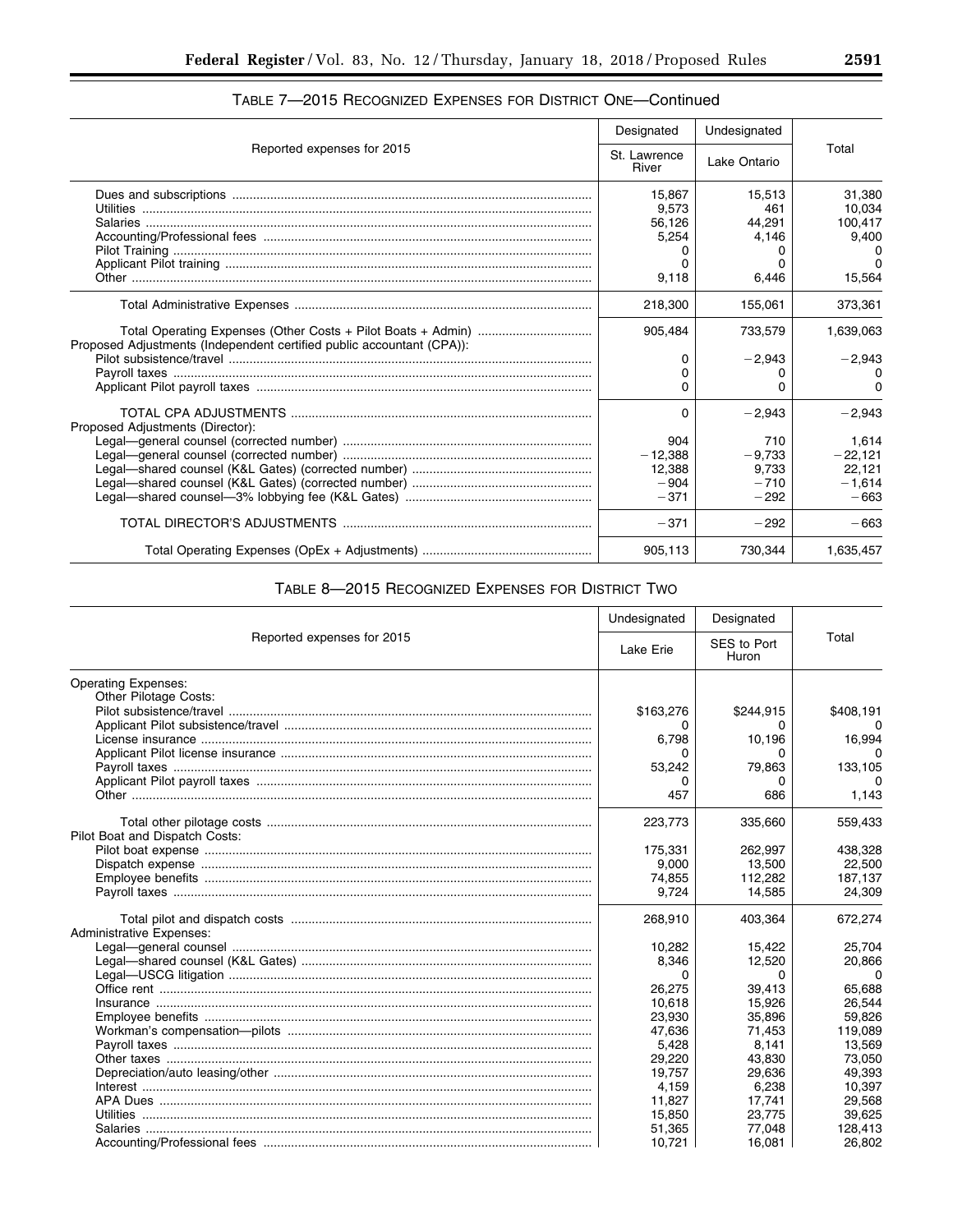|                                         | Undesignated | Designated           |           |
|-----------------------------------------|--------------|----------------------|-----------|
| Reported expenses for 2015              | Lake Erie    | SES to Port<br>Huron | Total     |
|                                         | 0<br>11,775  | 17,662               | 29,437    |
|                                         | 287.189      | 430.782              | 717.971   |
|                                         | 779,872      | 1,169,806            | 1.949.678 |
| Proposed Adjustments (Independent CPA): | $-444$       | $-666$               | $-1.110$  |
|                                         | $-444$       | $-666$               | $-1.110$  |
| Proposed Adjustments (Director):        | $-250$       | $-376$               | $-626$    |
|                                         | $-250$       | $-376$               | $-626$    |
|                                         | 779.178      | 1.168.764            | 1.947.942 |

# TABLE 8-2015 RECOGNIZED EXPENSES FOR DISTRICT TWO-Continued

۲

# TABLE 9-2015 RECOGNIZED EXPENSES FOR DISTRICT THREE

|                                         | Undesignated                                        | Designated          |            |
|-----------------------------------------|-----------------------------------------------------|---------------------|------------|
| Reported expenses for 2015              | Lakes Huron<br>and Michigan<br>and Lake<br>Superior | St. Mary's<br>River | Total      |
| <b>Operating Expenses:</b>              |                                                     |                     |            |
| Other Pilotage Costs:                   |                                                     |                     |            |
|                                         | \$457,393                                           | \$152,465           | \$609,858  |
|                                         | 0                                                   |                     |            |
|                                         | 16,803                                              | 5,601               | 22,404     |
|                                         | 160,509                                             | 53,503              | 214,012    |
|                                         | 0                                                   |                     | 0          |
|                                         | 1,546                                               | 515                 | 2,061      |
|                                         | 636,251                                             | 212,084             | 848,335    |
| Pilot Boat and Dispatch Costs:          |                                                     |                     |            |
|                                         | 488,246                                             | 162,748             | 650,994    |
|                                         | 128,620                                             | 42,873              | 171,493    |
|                                         | 12,983                                              | 4,327               | 17,310     |
|                                         | 14,201                                              | 4,734               | 18,935     |
|                                         | 644,050                                             | 214,682             | 858,732    |
| <b>Administrative Expenses:</b>         |                                                     |                     |            |
|                                         | 16,798                                              | 5,599               | 22,397     |
|                                         | 18,011                                              | 6,004               | 24,015     |
|                                         | 0                                                   |                     | 0          |
|                                         | 6,372                                               | 2.124               | 8,496      |
|                                         | 12,227                                              | 4,076               | 16,303     |
|                                         | 93,646                                              | 31,215              | 124,861    |
|                                         | 9,963                                               | 3,321               | 13,284     |
|                                         | 1,333                                               | 445                 | 1,778      |
|                                         | 29,111                                              | 9,703               | 38,814     |
|                                         | 3,397                                               | 1,132               | 4,529      |
|                                         | 22.736                                              | 7.579               | 30,315     |
|                                         | 32.716                                              | 10,906              | 43,622     |
|                                         | 84,075                                              | 28,025              | 112,100    |
|                                         | 19,696                                              | 6,565               | 26.261     |
|                                         | 26,664                                              | 8.888               | 35.552     |
|                                         | 25,228                                              | 8,409               | 33,637     |
|                                         | 401,973                                             | 133,991             | 535,964    |
|                                         | 1,682,274                                           | 560,757             | 2,243,031  |
| Proposed Adjustments (Independent CPA): |                                                     |                     |            |
|                                         | $-67.933$                                           | $-22.645$           | $-90.578$  |
|                                         | $-14.175$                                           | $-4,725$            | $-18,901$  |
|                                         | $-4.058$                                            | $-1,353$            | $-5,411$   |
|                                         | $-86.166$                                           | $-28.723$           | $-114.890$ |

E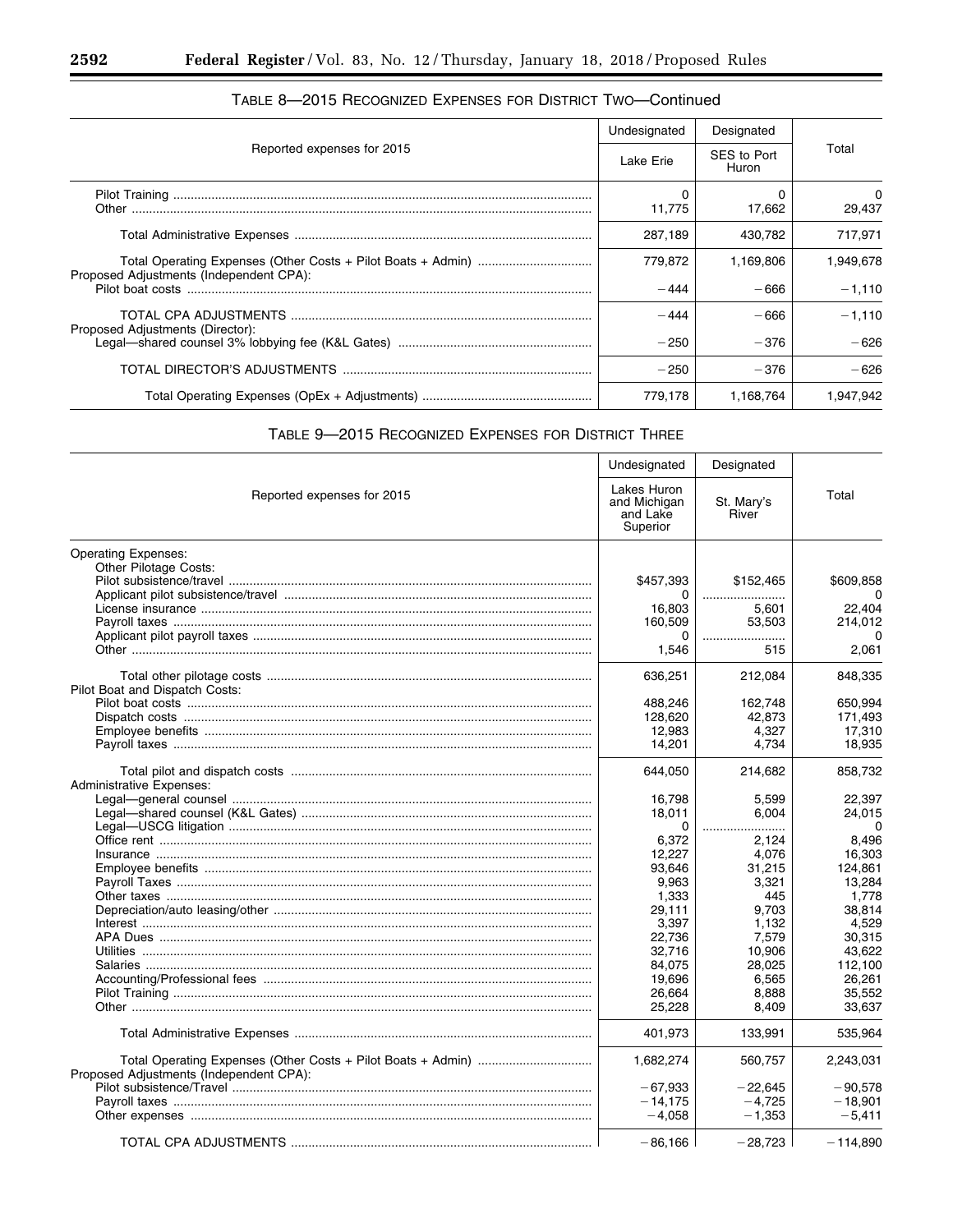|                                  | Undesignated                                        | Designated          |           |
|----------------------------------|-----------------------------------------------------|---------------------|-----------|
| Reported expenses for 2015       | Lakes Huron<br>and Michigan<br>and Lake<br>Superior | St. Mary's<br>River | Total     |
| Proposed Adjustments (Director): | $-540$                                              | $-180$              | $-720$    |
|                                  | $-540$                                              | $-180$              | $-720$    |
|                                  | 1,595,565                                           | 531,854             | 2,127,420 |

# TABLE 9—2015 RECOGNIZED EXPENSES FOR DISTRICT THREE—Continued

\**Values may not sum due to rounding. District 3 provided the Coast Guard data for Areas 6, 7, and 8. However, the Coast Guard combined areas 6 and 8 to present the operating expenses by designated and undesignated areas.* 

*B. Step 2: Projection of Operating Expenses* 

Having ascertained the recognized 2015 operating expenses in Step 1, the next step is to estimate the current year's operating expenses by adjusting those expenses for inflation over the 3 year period. We calculated inflation using the Bureau of Labor Statistics'

data from the Consumer Price Index for the Midwest Region of the United States 39 and reports from the Federal Reserve. Based on that information, the calculations for Step 1 are as follows:

# TABLE 10—ADJUSTED OPERATING EXPENSES FOR DISTRICT ONE

| Designated                             | Undesignated                           | Total                                     |
|----------------------------------------|----------------------------------------|-------------------------------------------|
| \$905.113<br>7.241<br>17.335<br>18.594 | \$730.344<br>5.843<br>13.988<br>15.004 | \$1,635,457<br>13.084<br>31,323<br>33.598 |
| 948,283                                | 765.179                                | 1,713,462                                 |

# TABLE 11—ADJUSTED OPERATING EXPENSES FOR DISTRICT TWO

| Undesignated                           | Designated                               | Total                                     |
|----------------------------------------|------------------------------------------|-------------------------------------------|
| \$779.178<br>6.233<br>14.923<br>16.007 | \$1,168,764<br>9.350<br>22.384<br>24.010 | \$1,947,942<br>15,583<br>37.307<br>40.017 |
| 816.341                                | 1.224.508                                | 2,040,849                                 |

| TABLE 12—ADJUSTED OPERATING EXPENSES FOR DISTRICT THREE |  |
|---------------------------------------------------------|--|
|---------------------------------------------------------|--|

| Undesignated                              | Designated                             | Total                                     |
|-------------------------------------------|----------------------------------------|-------------------------------------------|
| \$1,595,565<br>12.765<br>30.558<br>32.778 | \$531,854<br>4.255<br>10.186<br>10.926 | \$2,127,420<br>17.020<br>40.744<br>43.704 |
| 1.671.666                                 | 557.221                                | 2.228.888                                 |

*C. Step 3: Estimate Number of Working Pilots* 

In accordance with the proposed text in § 404.103, we estimated the number of working pilots in each district. Based on input from the Saint Lawrence Seaway Pilots Association, we estimate

that there will be 17 working pilots in 2018 in District One. Based on input from the Lakes Pilots Association, we estimate there will be 14 working pilots in 2018 in District Two. Based on input from the Western Great Lakes Pilots Association, we estimate there will be

40See *[https://data.bls.gov/timeseries/](https://data.bls.gov/timeseries/CUUR0200SA0?data_tool=Xgtable)* 

*[CUUR0200SA0?data](https://data.bls.gov/timeseries/CUUR0200SA0?data_tool=Xgtable)*\_*tool=Xgtable*.

41See *[https://www.federalreserve.gov/](https://www.federalreserve.gov/monetarypolicy/fomcprojtabl20160316.htm)  [monetarypolicy/fomcprojtabl20160316.htm](https://www.federalreserve.gov/monetarypolicy/fomcprojtabl20160316.htm)*.

18 working pilots in 2018 in District Three.

Furthermore, based on the staffing model employed to develop the total number of pilots needed, we assign a certain number of pilots to designated waters, and a certain number to undesignated waters. These numbers are

<sup>39</sup>Available at *[https://www.bls.gov/regions/](https://www.bls.gov/regions/midwest/data/consumerpriceindexhistorical_midwest_table.pdf) [midwest/data/consumerpriceindexhistorical](https://www.bls.gov/regions/midwest/data/consumerpriceindexhistorical_midwest_table.pdf)*\_ *midwest*\_*[table.pdf](https://www.bls.gov/regions/midwest/data/consumerpriceindexhistorical_midwest_table.pdf)*.

<sup>42</sup>See *[https://www.federalreserve.gov/](https://www.federalreserve.gov/monetarypolicy/fomcprojtabl20160316.htm)  [monetarypolicy/fomcprojtabl20160316.htm](https://www.federalreserve.gov/monetarypolicy/fomcprojtabl20160316.htm)*.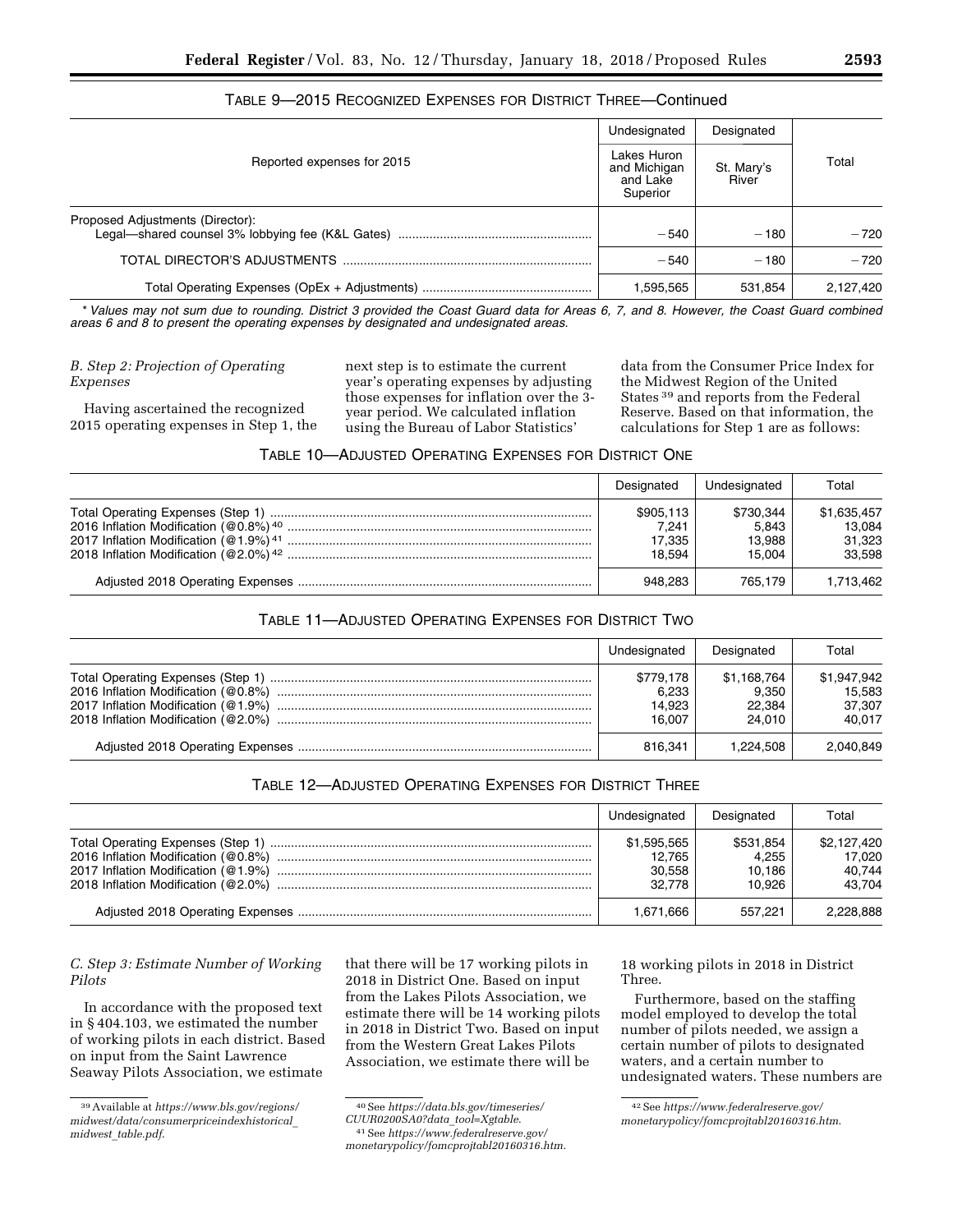used to determine the amount of revenue needed in their respective

areas.

# TABLE 13—AUTHORIZED PILOTS

| District One | District Two | District Three |
|--------------|--------------|----------------|
|              |              | 22<br>18       |

## *D. Step 4: Determine Target Pilot Compensation*

In this step, we determine the total pilot compensation for each area. Because we are proposing a ''full ratemaking'' this year, we propose to follow the procedure outlined in paragraph (a) of § 404.104, which requires us to develop a benchmark after considering the most relevant currently available non-proprietary information.

In accordance with the discussion in Section VII above, the proposed compensation benchmark for 2018 is \$319,617 per pilot.

Next, we certify that the number of pilots estimated for 2018 is less than or equal to the number permitted under the staffing model in § 401.220(a). The staffing model suggests that the number of pilots needed is 17 pilots for District One, 15 pilots for District Two, and 22 pilots for District Three,<sup>44</sup> which is

more than or equal to the numbers of working pilots provided by the pilot associations.

Thus, in accordance with proposed § 404.104(c), we use the revised target individual compensation level to derive the total pilot compensation by multiplying the individual target compensation by the estimated number of working pilots for each district, as shown in Table 14.

| TABLE 14—TARGET PILOT COMPENSATION FOR DISTRICT ONE |
|-----------------------------------------------------|
|-----------------------------------------------------|

|                  | Designated  | Undesignated | Total       |
|------------------|-------------|--------------|-------------|
| Number of Pilots | \$319,617   | \$319.617    | \$319,617   |
|                  | \$3,196,170 | \$2,237,319  | \$5,433,489 |

# TABLE 15—TARGET PILOT COMPENSATION FOR DISTRICT TWO

| Undesignated | Designated  | Total       |
|--------------|-------------|-------------|
| \$319,617    | \$319.617   | \$319,617   |
| \$2,237,319  | \$2,237,319 | \$4,474,638 |

# TABLE 16—TARGET PILOT COMPENSATION FOR DISTRICT THREE

|                  | Undesignated    | Designated  | Total           |
|------------------|-----------------|-------------|-----------------|
| Number of Pilots | \$319,617<br>14 | \$319,617   | \$319,617<br>18 |
|                  | \$4,474,638     | \$1,278,468 | \$5,753,106     |

# *E. Step 5: Calculate Working Capital Fund*

Next, we calculate the working capital fund revenues needed for each area. First, we add the figures for projected

operating expenses and total pilot compensation for each area. Next, we find the preceding year's average annual rate of return for new issues of high grade corporate securities. Using

Moody's data, that number is 3.67 percent.45 By multiplying the two figures, we get the working capital fund contribution for each area, as shown in Table 17.

45Moody's Seasoned Aaa Corporate Bond Yield, average of 2016 monthly data, located at *[http://](http://research.stlouisfed.org/fred2/series/AAA/downloaddata?cid=119) [research.stlouisfed.org/fred2/series/AAA/download](http://research.stlouisfed.org/fred2/series/AAA/downloaddata?cid=119)*

<sup>43</sup>For a detailed calculation, see 82 FR 41466, table 6 at 41480 (August 31, 2017).

<sup>44</sup>See Table 6 of the 2017 final rule, 82 FR 41466 at 41480 (August 31, 2017). The methodology of the staffing model is discussed at length in the final

rule (see pages 41476–41480 for a detailed analysis of the calculations).

*[data?cid=119.](http://research.stlouisfed.org/fred2/series/AAA/downloaddata?cid=119)* The Coast Guard uses the most recent complete year of data.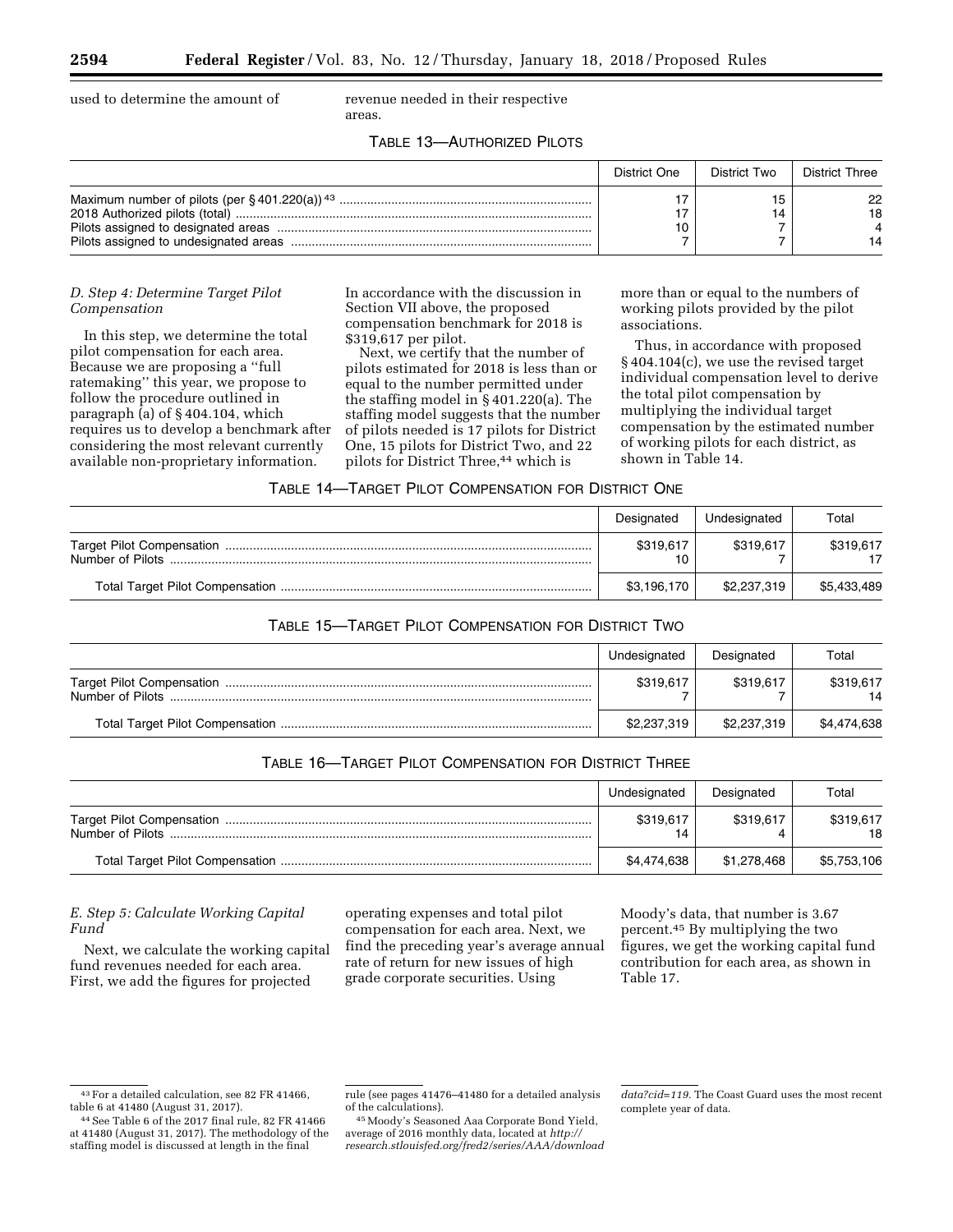| Designated             | Undesignated           | Total                    |
|------------------------|------------------------|--------------------------|
| \$948,283<br>3,196,170 | \$765,179<br>2.237.319 | \$1,713,462<br>5,433,489 |
| 4.144.453              | 3.002.498              | 7.146.951                |
| 152.101                | 110.192                | 262.293                  |

# TABLE 17—WORKING CAPITAL FUND CONTRIBUTION FOR DISTRICT ONE

# TABLE 18—WORKING CAPITAL FUND CONTRIBUTION FOR DISTRICT TWO

| Undesignated           | Designated               | Total                    |
|------------------------|--------------------------|--------------------------|
| \$816,341<br>2,237,319 | \$1,224,508<br>2,237,319 | \$2,040,849<br>4,474,638 |
| 3.053.660              | 3.461.827                | 6,515,487                |
| 112.069                | 127.049                  | 239,118                  |

# TABLE 19—WORKING CAPITAL FUND CONTRIBUTION FOR DISTRICT THREE

| Undesignated             | Designated             | Total                    |
|--------------------------|------------------------|--------------------------|
| \$1,671,666<br>4.474.638 | \$557.221<br>1.278.468 | \$2,228,887<br>5.753.106 |
| 6,146,304                | 1.835.689              | 7.981.993                |
| 225.569                  | 67.370                 | 292,939                  |

*F. Step 6: Calculate Revenue Needed* 

We add up all the expenses accrued to derive the total revenue needed for

each area. These expenses include the projected operating expenses (from Step 2), the total pilot compensation (from

Step 4), and the working capital fund contribution (from Step 5). The calculations are shown in Table 20.

# TABLE 20—REVENUE NEEDED FOR DISTRICT ONE

| Designated                        | Undesignated                      | Total                               |
|-----------------------------------|-----------------------------------|-------------------------------------|
| \$948,283<br>3,196,170<br>152.101 | \$765.179<br>2,237,319<br>110.192 | \$1,713,462<br>5,433,489<br>262.293 |
| 4,296,554                         | 3.112.690                         | 7.409.244                           |

# TABLE 21—REVENUE NEEDED FOR DISTRICT TWO

| Undesignated                      | Designated                          | Total                               |
|-----------------------------------|-------------------------------------|-------------------------------------|
| \$816.341<br>2,237,319<br>112.069 | \$1.224.508<br>2,237,319<br>127.049 | \$2,040,849<br>4.474.638<br>239.118 |
| 3,165,729                         | 3,588,876                           | 6,754,605                           |

# TABLE 22—REVENUE NEEDED FOR DISTRICT THREE

| Undesignated                        | Designated                       | Total                               |
|-------------------------------------|----------------------------------|-------------------------------------|
| \$1.671.666<br>4.474.638<br>225.569 | \$557.221<br>1.278.468<br>67.370 | \$2,228,888<br>5.753.106<br>292.939 |
| 6,371,873                           | 1.903.059                        | 8.274.933                           |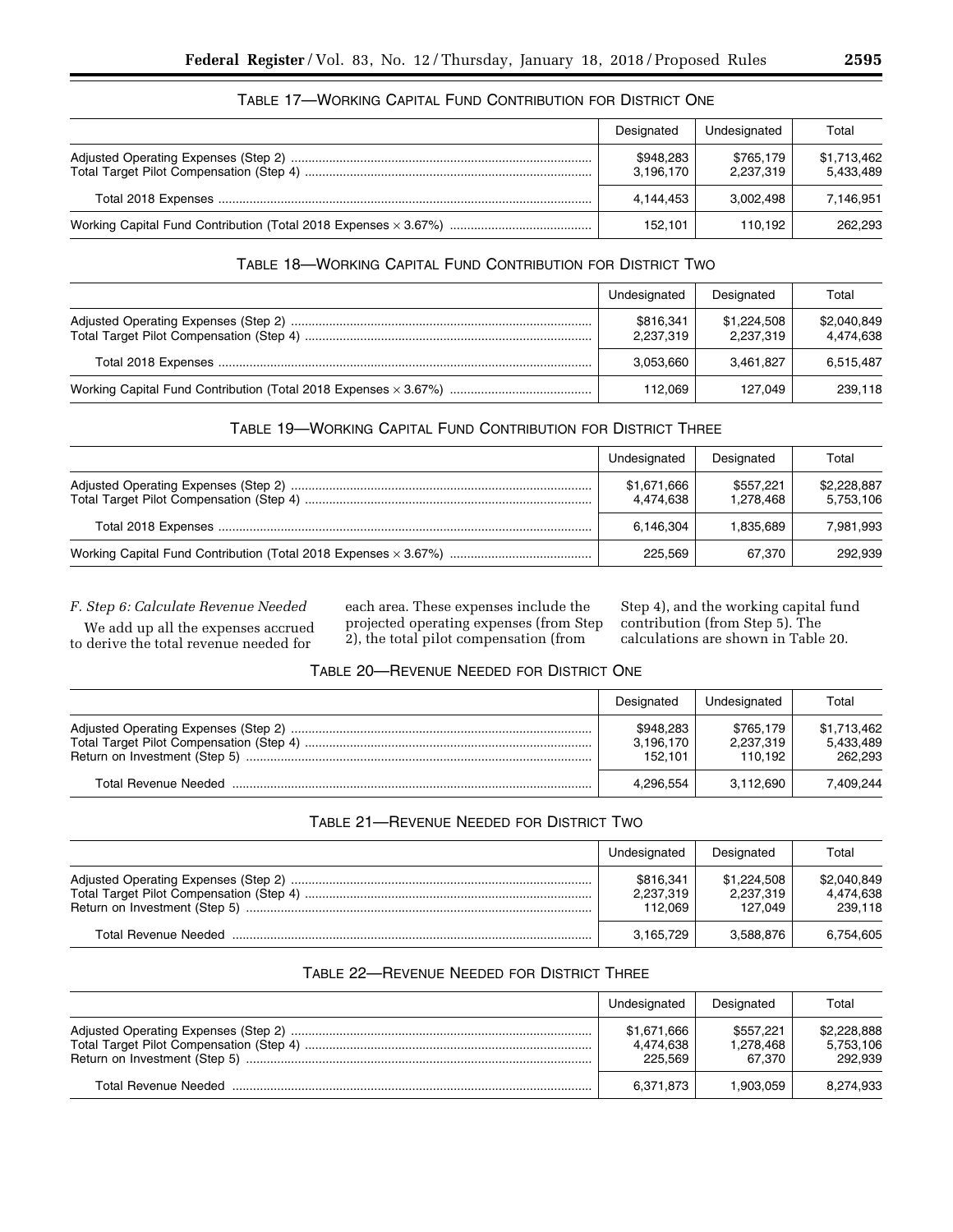### *G. Step 7: Calculate Initial Base Rates*

Having determined the revenue needed for each area in the previous six steps, we divide that number by the expected number of hours of traffic to develop an hourly rate. Step 7 is a twopart process. In the first part, we calculate the 10-year average of traffic in each district. Because we are calculating separate figures for designated and undesignated waters, there are two parts for each calculation. The calculations are shown in Tables 23 through 25.

### TABLE 23—TIME ON TASK FOR DISTRICT ONE

| Year   | Undesignated | Designated | 2014<br>2013 |
|--------|--------------|------------|--------------|
| 2016   | 6.217        | 5,434      | 2012<br>2011 |
| $2015$ | 6,667        | 5,743      | 2010         |
| 2014   | 6,853        | 6,810      | 2009         |
| 2013   | 5,529        | 5,864      | 2008         |
| 2012   | 5.121        | 4,771      | 2007         |
| 2011   | 5,377        | 5,045      | Average      |
| 2010   | 5,649        | 4,839      |              |

TABLE 23—TIME ON TASK FOR DISTRICT ONE—Continued

| Year    | Undesignated | Designated |
|---------|--------------|------------|
| 2009    | 3.947        | 3.511      |
| $2008$  | 5.298        | 5.829      |
| 2007    | 5.929        | 6.099      |
| Average | 5.659        | 5.395      |

# TABLE 24—TIME ON TASK FOR DISTRICT TWO

| Year    | Undesignated | Designated |
|---------|--------------|------------|
| 2016    | 6.425        | 5,615      |
| 2015    | 6,535        | 5,967      |
| 2014    | 7,856        | 7,001      |
| 2013    | 4,603        | 4,750      |
| 2012    | 3,848        | 3,922      |
| 2011    | 3,708        | 3,680      |
| 2010    | 5,565        | 5,235      |
| 2009    | 3,386        | 3,017      |
| 2008    | 4.844        | 3,956      |
| 2007    | 6,223        | 6.049      |
| Average | 5,299        | 4.919      |

# TABLE 25—TIME ON TASK FOR DISTRICT THREE

| Year    | Undesignated | Designated |
|---------|--------------|------------|
| 2016    | 23,421       | 2,769      |
| 2015    | 22.824       | 2,696      |
| 2014    | 25,833       | 3,835      |
| 2013    | 17.115       | 2.631      |
| 2012    | 15.906       | 2,163      |
| 2011    | 16.012       | 1.678      |
| 2010    | 20,211       | 2.461      |
| 2009    | 12.520       | 1.820      |
| 2008    | 14.287       | 2,286      |
| 2007    | 24.811       | 5.944      |
| Average | 19.294       | 2.828      |

Next, we derive the initial hourly rate by dividing the revenue needed by the average number of hours for each area. This produces an initial rate needed to produce the revenue needed for each area, assuming the amount of traffic is as expected. The calculations for each area are set forth in Tables 26 through 28.

### TABLE 26—RATE CALCULATIONS FOR DISTRICT ONE

|                                         | Designated                  | Undesignated                |
|-----------------------------------------|-----------------------------|-----------------------------|
| Revenue needed (Step 6)<br>Initial rate | \$4,296,554<br>5.395<br>796 | \$3,112,690<br>5.659<br>550 |

### TABLE 27—RATE CALCULATIONS FOR DISTRICT TWO

|                                         | Designated                  | Undesignated                |
|-----------------------------------------|-----------------------------|-----------------------------|
| Revenue needed (Step 6)<br>Initial rate | \$3,588,876<br>4.919<br>730 | \$3,165,729<br>5.299<br>597 |

# TABLE 28—RATE CALCULATIONS FOR DISTRICT THREE

|                                         | Designated                  | Undesignated                 |
|-----------------------------------------|-----------------------------|------------------------------|
| Revenue needed (Step 6)<br>Initial rate | \$1,903,059<br>2,828<br>673 | \$6,371,873<br>19,294<br>330 |

# *H. Step 8: Calculate Weighting Factors by Area*

In this step, we calculate the average weighting factor for each designated and undesignated area. We collect the weighting factors, set forth in 46 CFR 401.400, for each vessel trip. Using this database, we calculate the average

weighting factor for each area using the data from each vessel transit from 2014 onward, as shown in Tables 29 through 34.

### TABLE 29—AVERAGE WEIGHTING FACTOR FOR AREA 1

[District 1, designated]

| Vessel class/year | Number of | actor  |        |
|-------------------|-----------|--------|--------|
| Class 1           | 31        | .00    |        |
| Class 1 (2015)    | 4.        | .00    |        |
| Class 1 (2016)    | 31        | .00    | -31    |
| Class 2 (2014)    | 285       | .15،   | 327.75 |
| Class 2 (2015)    | 295       |        | 339.25 |
| Class 2 (2016)    | 185       | . . 15 | 212.75 |
| Class 3 (2014)    | 50        | .30    | 65     |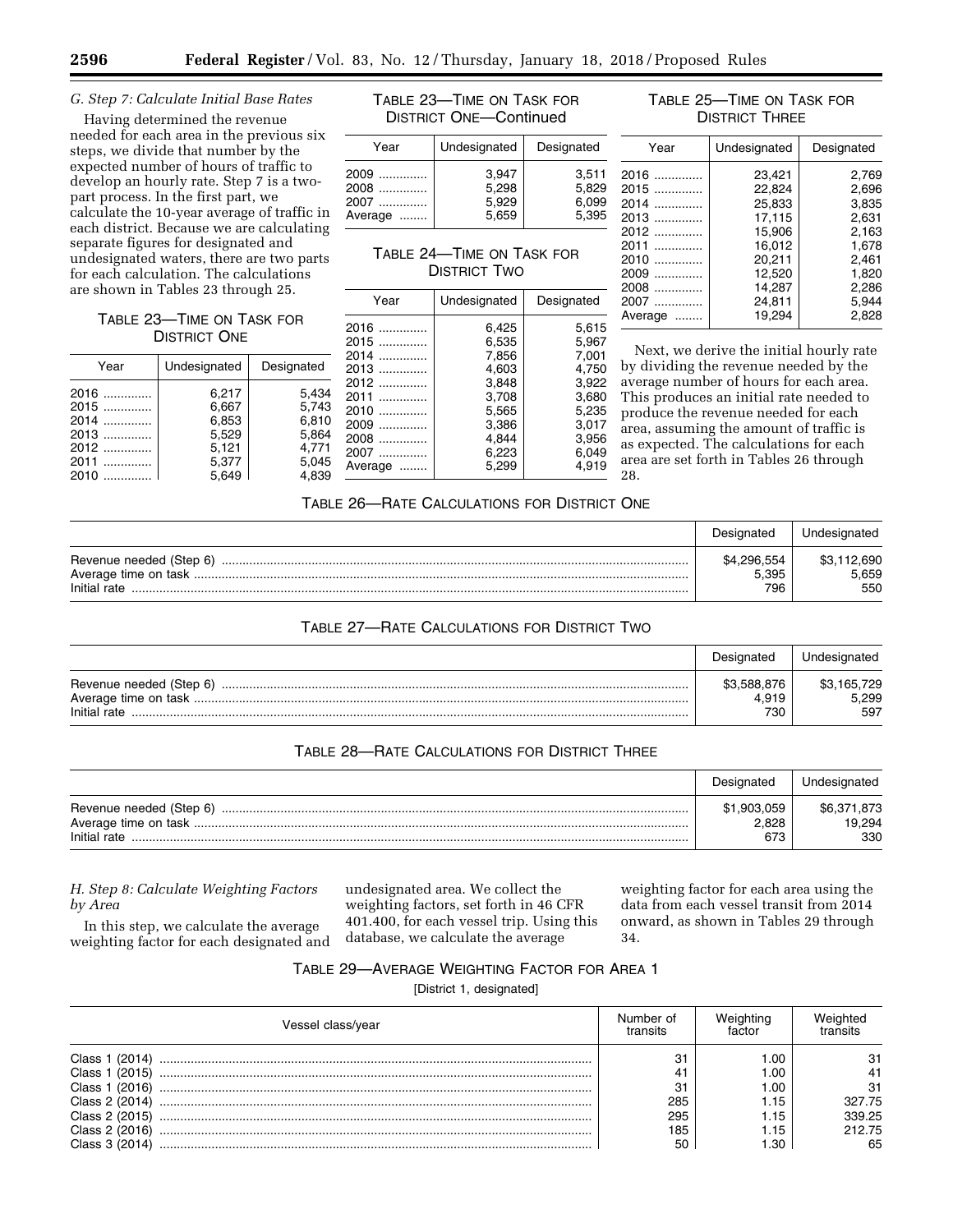Ξ

# TABLE 29-AVERAGE WEIGHTING FACTOR FOR AREA 1-Continued

[District 1, designated]

| Vessel class/year                                                                      |                               | Weighting<br>factor                    | vveianted<br>transits                   |
|----------------------------------------------------------------------------------------|-------------------------------|----------------------------------------|-----------------------------------------|
| Class 3 (2015)<br>Class 3 (2016)<br>Class 4 (2014)<br>Class 4 (2015)<br>Class 4 (2016) | 28<br>50<br>271<br>251<br>214 | 1.30<br>l.30<br>45. ا<br>45. ا<br>1.45 | 36.4<br>65<br>392.95<br>363.95<br>310.3 |
| Total                                                                                  | 1.732                         |                                        | 2,216.35                                |
| Average weighting factor (weighted transits/number of transits)                        |                               | 1.28                                   |                                         |

# TABLE 30-AVERAGE WEIGHTING FACTOR FOR AREA 2

[District 1, undesignated]

| Vessel class/year                                                                                                                                                                                                    |                                                                            | Weighting<br>factor                                                                          | Weighted<br>transits                                                                           |
|----------------------------------------------------------------------------------------------------------------------------------------------------------------------------------------------------------------------|----------------------------------------------------------------------------|----------------------------------------------------------------------------------------------|------------------------------------------------------------------------------------------------|
| Class 1 (2014)<br>Class 1 (2015)<br>Class 1 (2016)<br>Class 2 (2014)<br>Class 2 (2015)<br>Class 2 (2016)<br>Class 3 (2014)<br>Class 3 (2015)<br>Class 3 (2016)<br>Class 4 (2014)<br>Class 4 (2015)<br>Class 4 (2016) | 25<br>28<br>18<br>238<br>263<br>169<br>60<br>42<br>28<br>289<br>269<br>222 | 00. ،<br>.00<br>00. ا<br>1.15<br>1.15<br>1.15<br>⊦.30<br>.30<br>.30<br>l.45<br>1.45<br>45. ا | 25<br>28<br>18<br>273.7<br>302.45<br>194.35<br>78<br>54.6<br>36.4<br>419.05<br>390.05<br>321.9 |
| Total                                                                                                                                                                                                                | 1.651                                                                      |                                                                                              | 2.141.6                                                                                        |
|                                                                                                                                                                                                                      |                                                                            | 1.30                                                                                         |                                                                                                |

# TABLE 31-AVERAGE WEIGHTING FACTOR FOR AREA 4

[District 2, designated]

| Vessel class/year                                                                                                                                                                |                                                           | Weighting<br>factor                                                        | Weighted<br>transits                                                         |
|----------------------------------------------------------------------------------------------------------------------------------------------------------------------------------|-----------------------------------------------------------|----------------------------------------------------------------------------|------------------------------------------------------------------------------|
| Class 1 (2014)<br>Class 1 (2015)<br>Class 1 (2016)<br>Class 2 (2014)<br>Class 2 (2015)<br>Class 2 (2016)<br>Class 3 (2014)<br>Class 3 (2015)<br>Class 3 (2016)<br>Class 4 (2014) | 20<br>15<br>28<br>237<br>217<br>224<br>8<br>8<br>4<br>359 | 1.00<br>.00<br>.00<br>1.15<br>1.15<br>1.15<br>⊦.30<br>⊦.30<br>⊦.30<br>1.45 | 20<br>15<br>28<br>272.55<br>249.55<br>257.6<br>10.4<br>10.4<br>5.2<br>520.55 |
| Class 4 (2015)<br>Class 4 (2016)                                                                                                                                                 | 340<br>281                                                | 1.45<br>1.45                                                               | 493<br>407.45                                                                |
| Total                                                                                                                                                                            | 1.741                                                     |                                                                            | 2.289.7                                                                      |
|                                                                                                                                                                                  |                                                           | 1.32                                                                       |                                                                              |

# TABLE 32-AVERAGE WEIGHTING FACTOR FOR AREA 5

[District 2, undesignated]

| Vessel class/year |     | Weighting<br>factor | Weighted<br>transits |
|-------------------|-----|---------------------|----------------------|
| Class 1 (2014)    | 31  | .00                 | 31                   |
| Class 1 (2015)    | 35  | 1.00                | 35                   |
| Class 1 (2016)    | 32  | L.OO                | 32                   |
| Class 2 (2014)    | 356 | .15                 | 409.4                |
| Class 2 (2015)    | 354 | .15                 | 407.1                |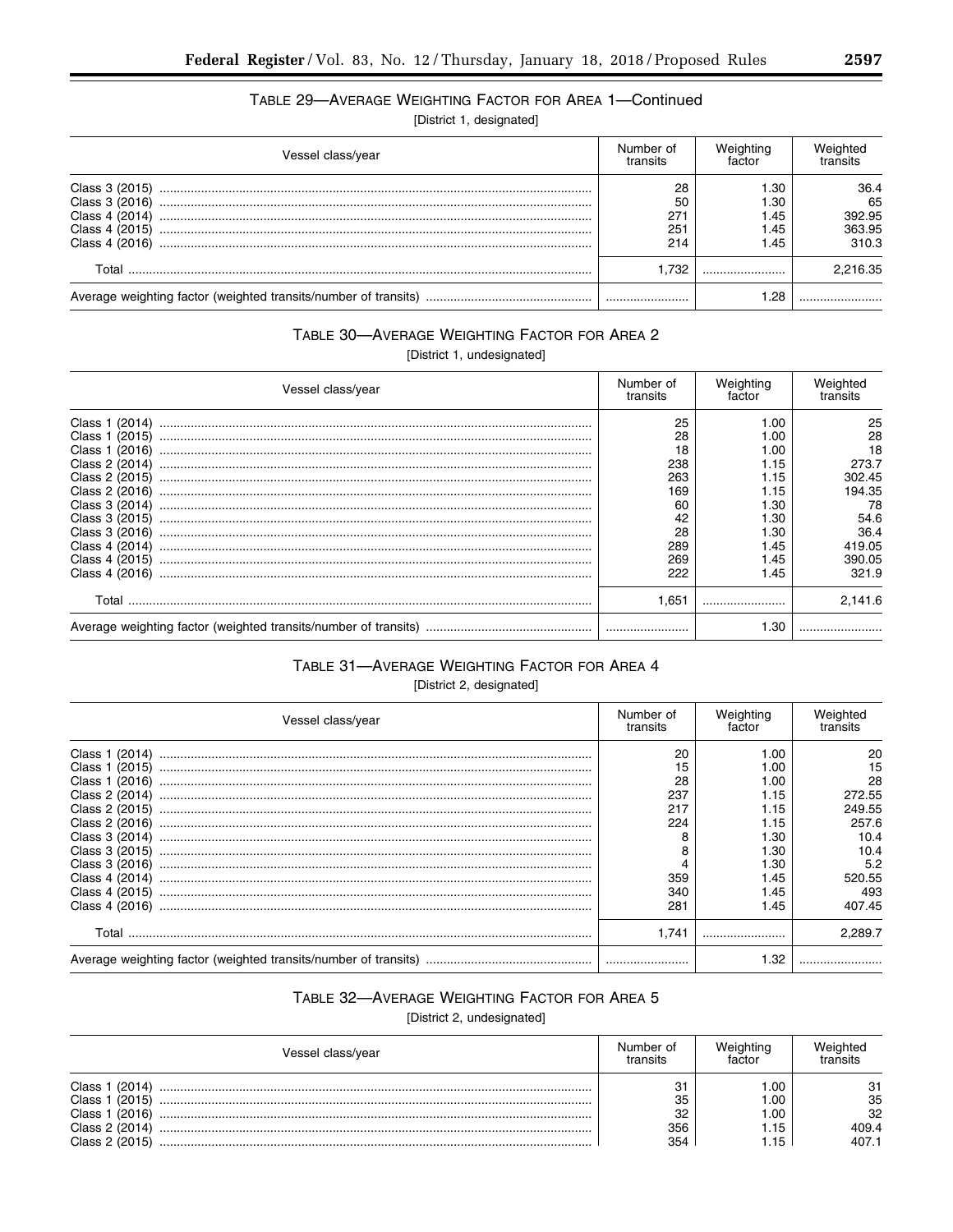# TABLE 32-AVERAGE WEIGHTING FACTOR FOR AREA 5-Continued

[District 2, undesignated]

| Vessel class/year                                                                                                          |                                | Weighting<br>factor                                  | Weighted<br>transits                       |
|----------------------------------------------------------------------------------------------------------------------------|--------------------------------|------------------------------------------------------|--------------------------------------------|
| Class 2 (2016)<br>Class 3 (2014)<br>Class 3 (2015)<br>Class 3 (2016)<br>Class 4 (2014)<br>Class 4 (2015)<br>Class 4 (2016) | 380<br>20<br>636<br>560<br>468 | l.15<br>1.30<br>1.30<br>1.30<br>1.45<br>1.45<br>1.45 | 437<br>26<br>11.7<br>922.2<br>812<br>678.6 |
| Total                                                                                                                      | 2.881                          |                                                      | 3.802                                      |
|                                                                                                                            |                                | 1.32                                                 |                                            |

# TABLE 33-AVERAGE WEIGHTING FACTOR FOR AREAS 6 AND 8

[District 3, undesignated]

| Vessel class/year |                | Weighting<br>factor | Weighted<br>transits |
|-------------------|----------------|---------------------|----------------------|
| Area 6:           |                |                     |                      |
|                   | 45             | 1.00                | 45                   |
|                   | 56             | 1.00                | 56                   |
|                   | 136            | 1.00                | 136                  |
|                   | 274            | 1.15                | 315.1                |
|                   | 207            | 1.15                | 238.05               |
|                   | 236            | 1.15                | 271.4                |
|                   | 15             | 1.30                | 19.5                 |
|                   | 8              | 1.30                | 10.4                 |
|                   | 10             | 1.30                | 13                   |
|                   | 394            | 1.45                | 571.3                |
|                   | 375            | 1.45                | 543.75               |
|                   | 332            | 1.45                | 481.4                |
|                   | 2,088          |                     | 2,700.9              |
| Area 8:           |                |                     |                      |
|                   | 3              | 1.00                | 3                    |
|                   | 0              | 1.00                | $\Omega$             |
|                   | 4              | 1.00                | $\Delta$             |
|                   | 177            | 1.15                | 203.55               |
|                   | 169            | 1.15                | 194.35               |
|                   | 174            | 1.15                | 200.1                |
|                   | 3              | 1.30                | 3.9                  |
|                   | 0              | 1.30                | ∩                    |
|                   | $\overline{7}$ | 1.30                | 9.1                  |
|                   | 243            | 1.45                | 352.35               |
|                   | 253            | 1.45                | 366.85               |
|                   | 204            | 1.45                | 295.8                |
|                   | 1,237          |                     | 1,633                |
|                   | 3,325          |                     | 4,333.9              |
|                   |                | 1.30                |                      |

# TABLE 34-AVERAGE WEIGHTING FACTOR FOR AREA 7

[District 3, designated]

| Vessel class/year | Number of<br>transits | actor |        |
|-------------------|-----------------------|-------|--------|
| Class 1 (2014)    | 27                    | 1.00  |        |
| Class 1 (2015)    | 23                    | LOC.  | 23     |
| Class 1 (2016)    | 55                    | L.OO  | 55     |
| Class 2 (2014)    | 221                   | .15   | 254.15 |
| Class 2 (2015)    | 145                   | . 15  | 66.75  |
| Class 2 (2016)    | 174                   | ا 1.5 | 200.1  |
| Class 3 (2014)    |                       | I.30  | 5.2    |
| Class 3 (2015)    |                       | 1.30  |        |
| Class 3 (2016)    |                       | .30   | 7.8    |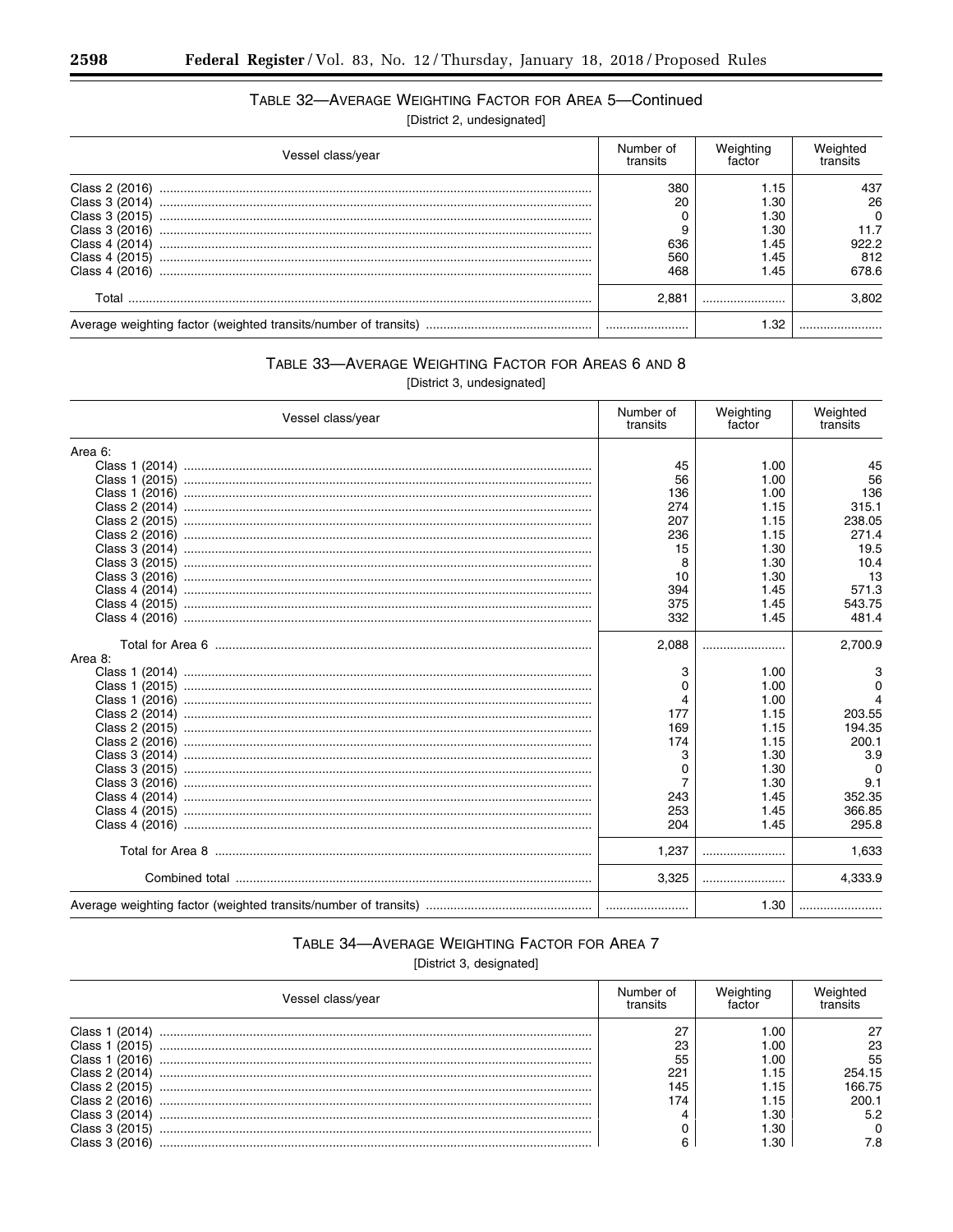# TABLE 34—AVERAGE WEIGHTING FACTOR FOR AREA 7—Continued

(District 3, designated)

| Vessel class/year                | Number of<br>transits | Weighting<br>factor  | Weighted<br>transits       |
|----------------------------------|-----------------------|----------------------|----------------------------|
| Class 4 (2015)<br>Class 4 (2016) | 321<br>245<br>191     | 1.45<br>1.45<br>1.45 | 465.45<br>355.25<br>276.95 |
| Total                            | 1.412                 |                      | .836.65                    |
|                                  |                       | -30                  |                            |

### *I. Step 9: Calculate Revised Base Rates*

In this step, we revise the base rates so that once the impact of the weighting factors are considered, the total cost of pilotage will be equal to the revenue needed. To do this, we divide the initial base rates, calculated in Step 7, by the average weighting factors calculated in Step 8, as shown in Table 35.

| Area                         | Initial rate<br>(Step 7) | Average<br>weighting<br>factor<br>(Step 8) | Revised rate<br>(initial rate/<br>average<br>weighting<br>factor <sup>'</sup> |
|------------------------------|--------------------------|--------------------------------------------|-------------------------------------------------------------------------------|
|                              | \$796                    | .28                                        | \$622                                                                         |
|                              | 550                      | .30                                        | 424                                                                           |
|                              | 730                      | .32                                        | 553                                                                           |
|                              | 597                      | .32                                        | 424                                                                           |
|                              | 673                      | .30                                        | 517                                                                           |
| District Three: Undesignated | 330                      | .30                                        | 253                                                                           |

# TABLE 35—REVISED BASE RATES

#### *J. Step 10: Review and Finalize Rates*

In this step, the Director reviews the rates set forth by the staffing model and ensures that they meet the goal of ensuring safe, efficient, and reliable pilotage. Because, as detailed in the discussion sections of this NPRM, the

proposed rates incorporate appropriate compensation for enough pilots to handle heavy traffic periods, would cover operating expenses and infrastructure costs, and have taken average traffic and weighting factors into consideration, we believe that they

do meet the goal of ensuring safe, efficient, and reliable pilotage. Thus, we are not proposing any alterations to the rates in this step. The final rates are shown in Table 36, and we propose to modify the text in § 401.405(a) to reflect them.

# TABLE 36—FINAL RATES

| Area | Name                                              | 2017<br>Pilotage<br>rate   | Proposed<br>2018 pilotage<br>rate |
|------|---------------------------------------------------|----------------------------|-----------------------------------|
|      | Navigable waters from Southeast Shoal to Port     | \$601<br>408<br>429<br>580 | \$622<br>424<br>454<br>553        |
|      | Huron, MI.<br>Lakes Huron, Michigan, and Superior | 218<br>514                 | 253<br>517                        |

### *K. Surcharges*

Because there are several applicant pilots in 2018, we are proposing to levy surcharges to cover the costs needed for training expenses. Consistent with previous years, we are proposing to assign a cost of \$150,000 per applicant pilot. To develop the surcharge, we

multiply the number of applicant pilots by the average cost per pilot to develop a total amount of training costs needed, and then impose that amount as a surcharge to all areas in the respective district, consisting of a percentage of revenue needed. In this year, there are two applicant pilots for District One, one applicant pilot for District Two, and

four applicant pilots for District Three. The calculations to develop the surcharges are shown in Table 37. We note that while the percentages are rounded for simplicity, such rounding does not impact the revenue generated, as surcharges can no longer be collected once the surcharge total has been attained.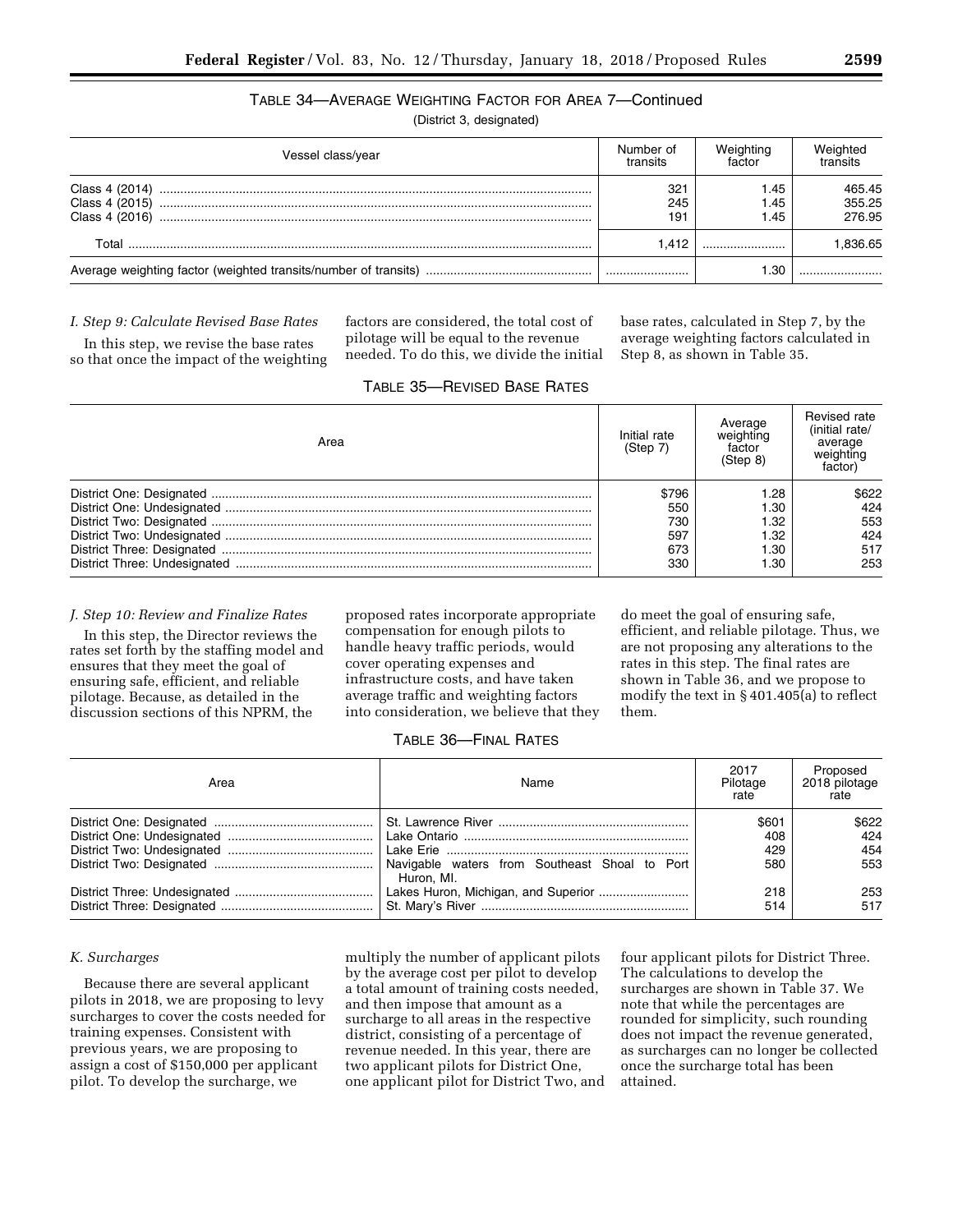# TABLE 37—SURCHARGE CALCULATIONS

| District One                   | District Two                   | <b>District Three</b>          |
|--------------------------------|--------------------------------|--------------------------------|
| \$300,000<br>\$7,409,244<br>4% | \$150,000<br>\$6,754,605<br>2% | \$600,000<br>\$8,274,933<br>7% |

### **IX. Regulatory Analyses**

We developed this proposed rule after considering numerous statutes and Executive orders related to rulemaking. Below we summarize our analyses based on these statutes or Executive orders.

### *A. Regulatory Planning and Review*

Executive Orders 12866, ''Regulatory Planning and Review,'' and 13563, ''Improving Regulation and Regulatory Review,'' direct agencies to assess the costs and benefits of available regulatory alternatives and, if regulation is necessary, to select regulatory approaches that maximize net benefits (including potential economic, environmental, public health and safety effects, distributive impacts, and equity). Executive Order 13563 emphasizes the importance of quantifying both costs and benefits, of reducing costs, of harmonizing rules,

and of promoting flexibility. Executive Order 13771, ''Reducing Regulation and Controlling Regulatory Costs,'' directs agencies to reduce regulation and control regulatory costs and provides that ''for every one new regulation issued, at least two prior regulations be identified for elimination, and that the cost of planned regulations be prudently managed and controlled through a budgeting process.''

The Office of Management and Budget (OMB) has not designated this proposed rule a significant regulatory action under section 3(f) of Executive Order 12866. Accordingly, OMB has not reviewed it. Because this proposed rule is not a significant regulatory action, this proposed rule is exempt from the requirements of Executive Order 13771. See OMB's Memorandum titled, ''Interim Guidance Implementing Section 2 of the Executive Order of January 30, 2017 titled 'Reducing

Regulation and Controlling Regulatory Costs''' (February 2, 2017). A regulatory analysis (RA) follows.

The purpose of this rulemaking is to propose new base pilotage rates and surcharges for training. This proposed rule also makes changes to the ratemaking methodology and revises the compensation benchmark. The last full ratemaking was concluded in 2017.

Table 38 summarizes the regulatory changes that are expected to have no costs, and any qualitative benefits associated with them. The table also includes proposed changes that affect portions of the methodology for calculating the proposed base pilotage rates. While these proposed changes affect the calculation of the rate, the costs of these changes are captured in the changes to the total revenue as a result of the proposed rate change (summarized in Table 39).

### TABLE 38—REGULATORY CHANGES WITH NO COST OR COSTS CAPTURED IN THE PROPOSED RATE CHANGE

| Proposed change                                         | Description                                                                                                                                                                                                                                                               | Basis for no costs                                                                                                             | <b>Benefits</b>                                                                                                                                               |
|---------------------------------------------------------|---------------------------------------------------------------------------------------------------------------------------------------------------------------------------------------------------------------------------------------------------------------------------|--------------------------------------------------------------------------------------------------------------------------------|---------------------------------------------------------------------------------------------------------------------------------------------------------------|
| Codification of compensation infla-<br>tion adjustment. | Add regulatory text to §404.104<br>to make the adjustment for in-<br>flation automatic.                                                                                                                                                                                   | Pilot compensation costs are ac-<br>counted for in the base pilotage<br>rates.                                                 | -Pilot compensation would keep<br>up with regional inflation.<br>-Improves consistency,<br>trans-<br>parency, and efficiency in our<br>ratemaking procedures. |
| Target pilot compensation                               | -Due to the 2016 court opinion<br>on pilot compensation,<br>the<br>Coast Guard is changing the<br>pilot compensation benchmark.                                                                                                                                           | Pilot compensation costs are ac-<br>counted for in the base pilotage<br>rates.                                                 | Improves transparency in our<br>ratemaking procedures.                                                                                                        |
| Relocation of staffing model regu-<br>lations.          | Move the discussion of the staff-<br>CFR<br>model from 46<br>ina<br>404.103 (as part of "Step 3" of<br>the ratemaking process), to the<br>general regulations governing<br>pilotage in §401.420.                                                                          | We are not proposing to adjust or<br>modify the regulatory text, but<br>simply move it to $§$ 401.220.                         | Improve the clarity of the regula-<br>tions and improve the requ-<br>latory process.                                                                          |
| Delineation of full ratemakings and<br>annual reviews.  | Set forth separate<br>regulatory<br>paragraphs detailing the dif-<br>ferences between how<br>the<br>Coast Guard undertakes an an-<br>nual adjustment of the pilotage<br>rates, and a full reassessment<br>of the rates, which must be un-<br>dertaken once every 5 years. | Change only clarifies that the<br>benchmark level compensation<br>will only be reconsidered during<br>"full ratemaking" years. | Simplify ratemaking procedures in<br>interim years and better effect<br>the statutory mandate in section<br>9303(f) of the Great Lakes Pi-<br>lotage Act.     |
| Miscellaneous other changes                             | -Rename the step currently titled<br>"Initially calculate base rates"<br>to "Calculate initial base rates"<br>for style purposes.<br>-Adjust the reference to the<br>staffing model in Step 7 to ac-<br>count for its relocation in text.                                 | Minor editorial changes in this<br>NPRM that do not impact total<br>revenues.                                                  | Provides clarification to regulatory<br>text and the rulemaking.                                                                                              |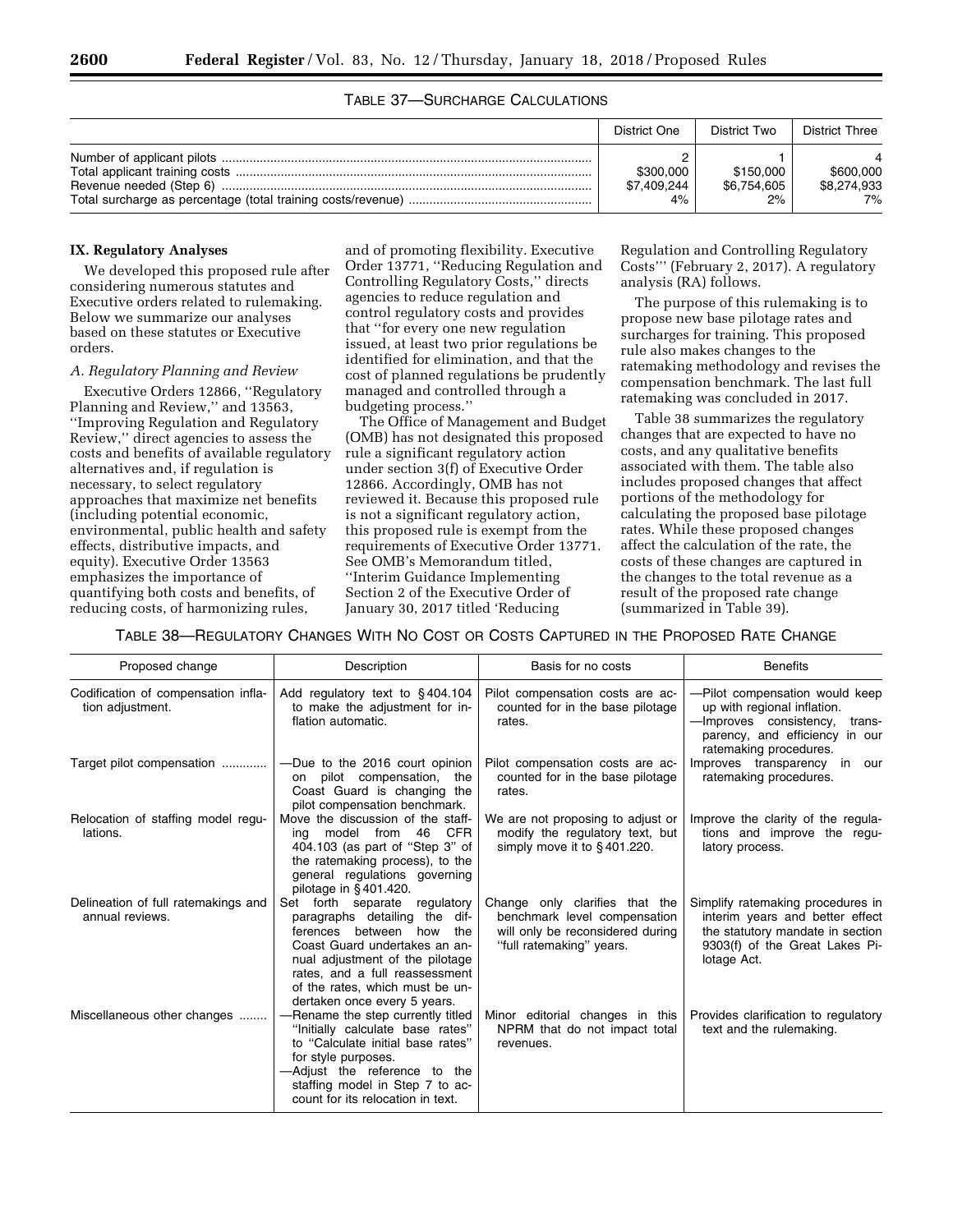Table 39 summarizes the affected population, costs, and benefits of the rate changes that are expected to have costs associated with them.

| TABLE 39—ECONOMIC IMPACTS DUE TO RATE CHANGES |  |
|-----------------------------------------------|--|
|-----------------------------------------------|--|

| Proposed change | Description                                                                                                                                   | Affected population                                                                                                                                       | Costs                                                                                                                                                           | <b>Benefits</b>                                                                                                                                                                                                                                                                                        |
|-----------------|-----------------------------------------------------------------------------------------------------------------------------------------------|-----------------------------------------------------------------------------------------------------------------------------------------------------------|-----------------------------------------------------------------------------------------------------------------------------------------------------------------|--------------------------------------------------------------------------------------------------------------------------------------------------------------------------------------------------------------------------------------------------------------------------------------------------------|
| Rate Changes    | Under the Great Lakes Pi-<br>lotage Act of 1960, the<br>Coast Guard is required<br>to review and adjust<br>base pilotage rates an-<br>nually. | Owners and operators of<br>215 vessels journeying<br>the Great Lakes system<br>annually, 49 U.S. Great<br>Lakes pilots, and 3 pilot-<br>age associations. | \$1,162,401-Due to<br>change in Revenue<br>Needed for 2018<br>(\$23,488,782) from Rev-<br>enue Needed for 2017<br>(\$22,326,381) as shown<br>in Table 40 below. | -New rates cover an as-<br>sociation's necessary<br>and reasonable oper-<br>ating expenses.<br>-Provides fair compensa-<br>tion, adequate training,<br>and sufficient rest peri-<br>ods for pilots.<br>-Ensures the association<br>receives sufficient reve-<br>nues to fund future im-<br>provements. |

The Coast Guard is required to review and adjust pilotage rates on the Great Lakes annually. See sections IV and V of this preamble for detailed discussions of the legal basis and purpose for this rulemaking and for background information on Great Lakes pilotage ratemaking. Based on our annual review for this proposed rulemaking, we propose adjusting the pilotage rates for the 2018 shipping season to generate sufficient revenues for each district to reimburse its necessary and reasonable operating expenses, fairly compensate trained and rested pilots, and provide an appropriate working capital fund to use for improvements. The rate changes in this proposed rule would, if codified, lead to an increase in the cost per unit of service to shippers in all three districts, and result in an estimated annual cost increase to shippers.

In addition to the increase in payments that would be incurred by shippers in all three districts from the previous year as a result of the proposed rate changes, we propose authorizing a temporary surcharge to allow the pilotage associations to recover training expenses that would be incurred in 2018. For 2018, we anticipate that there will be two applicant pilots in District One, one applicant pilot in District Two, and four applicant pilots in District Three. With a training cost of \$150,000 per pilot, we estimate that Districts One, Two, and Three will incur \$300,000, \$150,000, and \$600,000 in training expenses, respectively. These temporary surcharges would generate a combined \$1,050,000 in revenue for the pilotage associations. Therefore, after accounting for the implementation of the temporary surcharges across all three districts, the total payments that would be made by shippers during the 2018 shipping season are estimated at approximately \$1,162,401 more than the total

payments that were estimated in 2017  $\tilde{C}$ Table 40).  $46$ 

A detailed discussion of our economic impact analysis follows.

### **Affected Population**

The shippers affected by these rate changes are those owners and operators of domestic vessels operating ''on register'' (employed in foreign trade) and owners and operators of non-Canadian foreign vessels on routes within the Great Lakes system. These owners and operators must have pilots or pilotage service as required by 46 U.S.C. 9302. There is no minimum tonnage limit or exemption for these vessels. The statute applies only to commercial vessels and not to recreational vessels. United Statesflagged vessels not operating on register and Canadian ''lakers,'' which account for most commercial shipping on the Great Lakes, are not required by 46 U.S.C. 9302 to have pilots. However, these U.S.- and Canadian-flagged lakers may voluntarily choose to engage a Great Lakes registered pilot. Vessels that are U.S.-flagged may opt to have a pilot for varying reasons, such as unfamiliarity with designated waters and ports, or for insurance purposes.

We used billing information from the years 2014 through 2016 from the Great Lakes Pilotage Management System (GLPMS) to estimate the average annual number of vessels affected by the rate adjustment. The GLPMS tracks data related to managing and coordinating the dispatch of pilots on the Great Lakes, and billing in accordance with the services. We found that a total of 387 vessels used pilotage services during the years 2014 through 2016.

That is, these vessels had a pilot dispatched to the vessel, and billing information was recorded in the GLPMS. The number of invoices per vessel ranged from a minimum of 1 invoice per year to a maximum of 108 invoices per year. Of these vessels, 367 were foreign-flagged vessels and 20 were U.S.-flagged. As previously stated, U.S.-flagged vessels not operating on register are not required to have a registered pilot per 46 U.S.C. 9302, but they can voluntarily choose to have one.

Vessel traffic is affected by numerous factors and varies from year to year. Therefore, rather than the total number of vessels over the time period, an average of the unique vessels using pilotage services from the years 2014 through 2016 is the best representation of vessels estimated to be affected by the rate proposed in this NPRM. From the years 2014 through 2016, an average of 215 vessels used pilotage services annually.47 On average, 206 of these vessels were foreign-flagged vessels and 9 were U.S.-flagged vessels that voluntarily opted into the pilotage service.

#### *Total Cost to Shippers*

The rate changes resulting from the new methodology would generate costs to industry in the form of higher payments for shippers. We estimate the effect of the rate changes on shippers by comparing the total projected revenues needed to cover costs in 2017 with the total projected revenues to cover costs in 2018, including any temporary surcharges we have authorized. We set pilotage rates so that pilot associations receive enough revenue to cover their necessary and reasonable expenses. Shippers pay these rates when they

<sup>46</sup>Total payments across all three districts are equal to the increase in payments incurred by shippers as a result of the rate changes plus the temporary surcharges applied to traffic in Districts One, Two, and Three.

<sup>47</sup>Some vessels entered the Great Lakes multiple times in a single year, affecting the average number of unique vessels utilizing pilotage services in any given year.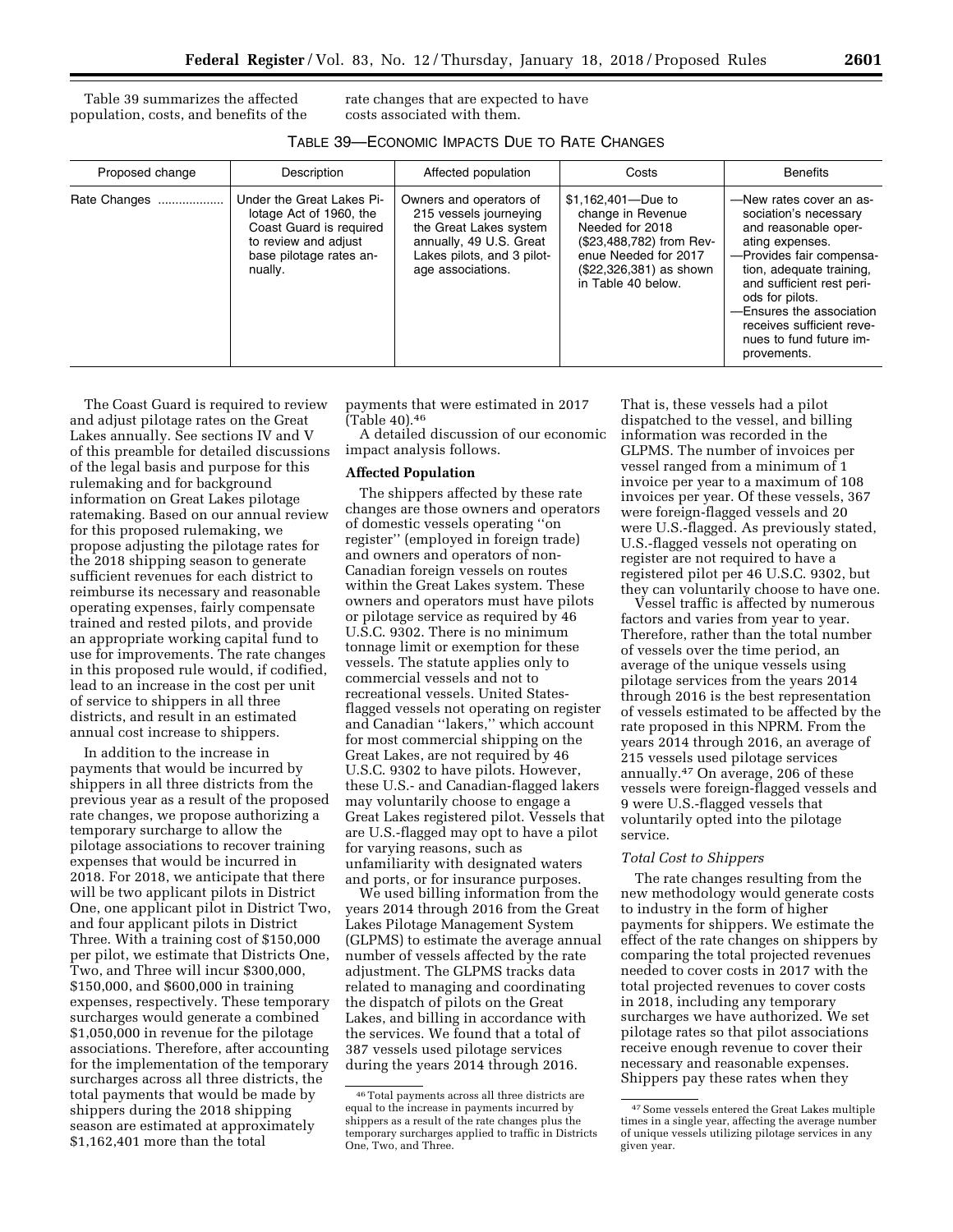have a pilot as required by 46 U.S.C. 9302. Therefore, the aggregate payments of shippers to pilot associations are equal to the projected necessary revenues for pilot associations. The revenues each year represent the total costs that shippers must pay for pilotage services, and the change in revenue from the previous year is the additional cost to shippers discussed in this proposed rule.

The impacts of the proposed rate changes on shippers are estimated from the District pilotage projected revenues (shown in Tables 20 through 22 of this preamble) and the proposed surcharges described in section VIII of this preamble. We estimate that for the 2018 shipping season, the projected revenue needed for all three districts is \$22,438,782. Temporary surcharges on

traffic in Districts One, Two, and Three would be applied for the duration of the 2018 season in order for the pilotage associations to recover training expenses incurred for applicant pilots. We estimate that the pilotage associations would require an additional \$300,000, \$150,000, and \$600,000 in revenue for applicant training expenses in Districts One, Two, and Three, respectively. This would be an additional cost to shippers of \$1,050,000 during the 2018 shipping season. Adding the projected revenue of \$22,438,782 to the proposed surcharges, we estimate the pilotage associations' total projected revenue needed for 2018 would be \$23,488,782. To estimate the additional cost to shippers from this proposed rule, we compare the 2018 total projected revenues to the 2017

projected revenues. Because we review and prescribe rates for the Great Lakes Pilotage annually, the effects are estimated as a single year cost rather than annualized over a 10-year period. In the 2017 rulemaking,<sup>48</sup> we estimated the total projected revenue needed for 2017, including surcharges, as \$22,326,381. This is the best approximation of 2017 revenues as, at the time of this publication, we do not have enough audited data available for the 2017 shipping season to revise these projections. Table 40 shows the revenue projections for 2017 and 2018 and details the additional cost increases to shippers by area and district as a result of the rate changes and temporary surcharges on traffic in Districts One, Two, and Three.

|  | TABLE 40-EFFECT OF THE PROPOSED RULE BY AREA AND DISTRICT |  |  |  |  |  |
|--|-----------------------------------------------------------|--|--|--|--|--|
|  |                                                           |  |  |  |  |  |

[\$U.S.; non-discounted]

| Area                  | Revenue     | 2017      | <b>Total 2017</b> | Revenue     | 2018      | <b>Total 2018</b> | Additional    |
|-----------------------|-------------|-----------|-------------------|-------------|-----------|-------------------|---------------|
|                       | needed in   | Temporary | projected         | needed in   | Temporary | projected         | costs of this |
|                       | 2017        | surcharge | revenue           | 2018        | surcharge | revenue           | proposed rule |
| Total, District One   | \$7,109,019 | \$0       | \$7,109,019       | \$7.409.244 | \$300,000 | \$7.709.244       | \$600.225     |
| Total, District Two   | 6.633.491   | 300.000   | 6.933.491         | 6.754.605   | 150.000   | 6.904.605         | (28, 886)     |
| Total. District Three | 7.233.871   | 1.050.000 | 8.283.871         | 8.274.933   | 600.000   | 8.874.933         | 591.062       |
| System Total          | 20.976.381  | .350.000  | 22.326.381        | 22.438.782  | 1.050.000 | 23.488.782        | 1,162,401     |

The resulting difference between the projected revenue in 2017 and the projected revenue in 2018 is the proposed annual change in payments from shippers to pilots as a result of the rate change that would be imposed by this rule. The effect of the proposed rate change to shippers varies by area and district. The rate changes, after taking into account the increase in pilotage rates and the addition of temporary surcharges, would lead to affected shippers operating in District One and District Three experiencing an increase in payments of \$600,225 and \$591,062, respectively, over the previous year, and a decrease in payments of \$28,886 in District 2. The overall adjustment in payments would be an increase in payments by shippers of approximately \$1,162,401 across all three districts (a 5 percent increase over 2017). Again, because we review and set rates for Great Lakes Pilotage annually, the impacts are estimated as single year costs rather than annualized over a 10 year period.

Table 41 shows the difference in revenue by component from 2017 to 2018.49 The majority of the increase in revenue is due to the inflation of operating expenses and to the addition

of four pilots who were authorized in the 2017 rule. These four pilots are training this year and will become fulltime working pilots at the beginning of the 2018 shipping season. They would be compensated at the target compensation of \$319,617 per pilot. The addition of these pilots to full working status accounts for \$1,278,468 of the increase (\$677,898 when also including the effect of decreasing compensation for 45 pilots). The remaining amount is attributed to decreases in the working capital fund and differences in the surcharges from 2017.

| Revenue component | Revenue<br>needed in<br>2017 | Revenue<br>needed in<br>2018 | Difference<br>(2018 Rev-<br>ènue-2017<br>Revenue) |
|-------------------|------------------------------|------------------------------|---------------------------------------------------|
|                   | \$5,155,280                  | \$5,983,199                  | \$827.919                                         |
|                   | 14,983,335                   | 15,661,233                   | 677,898                                           |
|                   | 837.766                      | 794.350                      | (43, 416)                                         |
|                   | 20,976,381                   | 22.438.782                   | 1.462.401                                         |
|                   | 1,350,000                    | 1.050.000                    | (300,000)                                         |

<sup>48</sup>The 2017 projected revenues are from the 2017 Great Lakes Pilotage Ratemaking final rule (82 FR 41484 and 41489), Tables 9 and 14.

<sup>49</sup>The 2017 projected revenues are from the 2017 final rule (82 FR 41484 and 41489), tables 9 and 14.

The 2018 projected revenues are from tables 20–22 of this NPRM.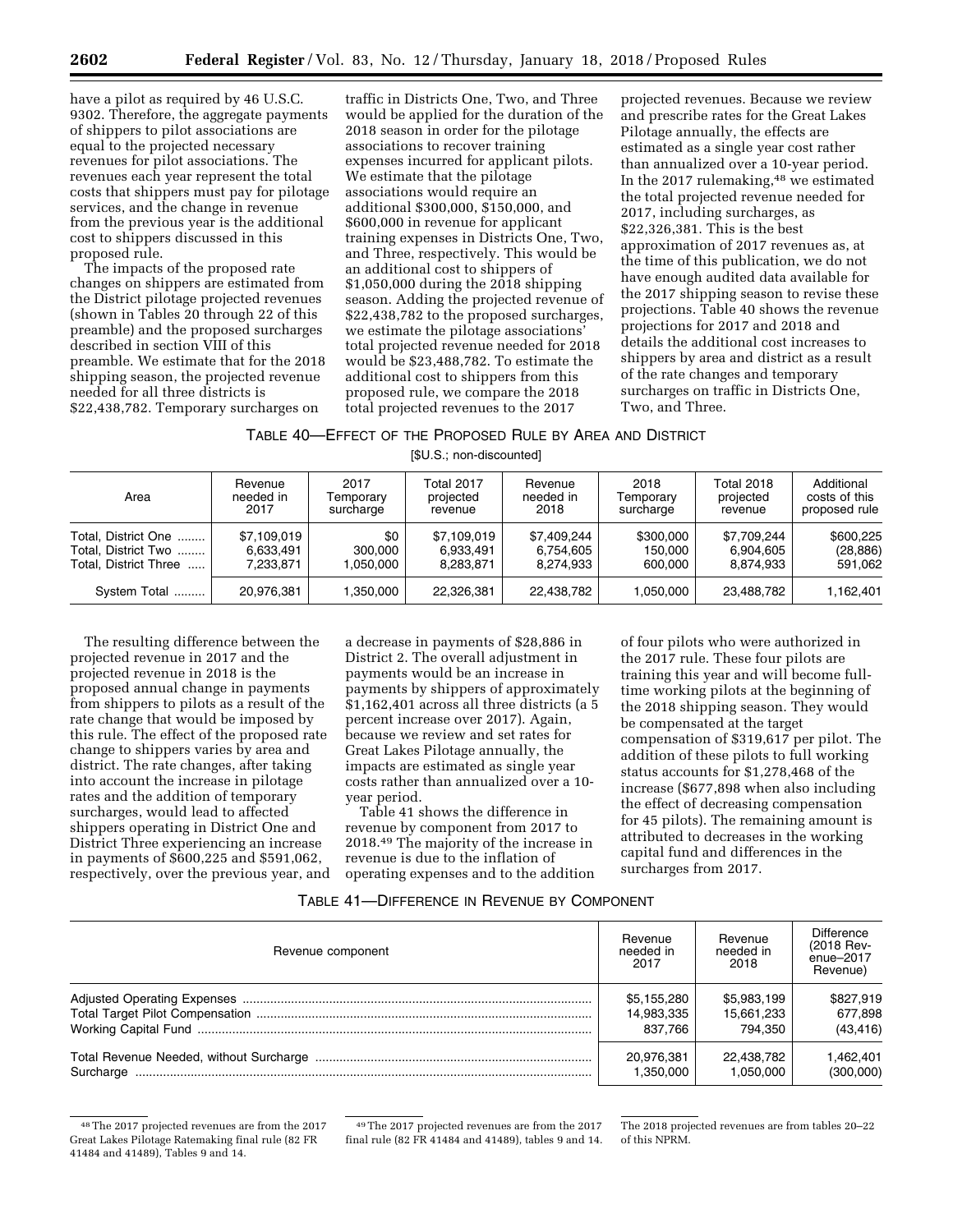| Revenue component | Revenue<br>needed in<br>2017 | Revenue<br>needed in<br>2018 | Difference<br>(2018 Rev-<br>enue-2017<br>Revenue) |
|-------------------|------------------------------|------------------------------|---------------------------------------------------|
|                   | 22,326,381                   | 23,488,782                   | 1.162.401                                         |

# TABLE 41—DIFFERENCE IN REVENUE BY COMPONENT—Continued

### *Pilotage Rates as a Percentage of Vessel Operating Costs*

To estimate the impact of U.S. pilotage costs on foreign-flagged vessels that would be affected by the rate adjustment, we looked at the pilotage costs as a percentage of a vessel's costs for an entire voyage. The portion of the trip on the Great Lakes using a pilot is only a portion of the whole trip. The affected vessels are often traveling from a foreign port, and the days without a pilot on the total trip often exceed the days a pilot is needed.

To estimate this impact, we used the 2017 study titled, ''Analysis of Great Lakes Pilotage Costs on Great Lakes Shipping and the Potential Impact of Increases in U.S. Pilotage Charges.'' 50 We conducted the study to explore

additional frameworks and methodologies for assessing the cost of Great Lakes pilot's ratemaking regulations, with a focus on capturing industry and port level economic impacts. The study also included an analysis of the pilotage costs as a percentage of the total voyage costs that we can use in RAs to estimate the direct impact of changes to the pilotage rates.

The study developed a voyage cost model that is based on a vessel's daily costs. The daily costs included: Capital repayment costs; fuel costs; operating costs (such as crew, supplies, and insurance); port costs; speed of the vessel; stevedoring rates; and tolls. The daily operating costs were translated into total voyage costs using mileage between the ports for a number of voyage scenarios. In the study, the total

voyage costs were then compared to the U.S. pilotage costs. The study found that, using the 2016 rates, the U.S. pilotage charges represent 10 percent of the total voyage costs for a vessel carrying grain, and between 8 percent and 9 percent of the total voyage costs for a vessel carrying steel.<sup>51</sup> We updated the analysis to estimate the percentage U.S. pilotage charges represent using the percentage increase in revenues from the years 2016 to 2018. Since the study used 2016 as the latest year of data, we compared the revenues needed in 2018 and 2017 to the 2016 revenues in order to estimate the change in pilotage costs as a percentage of total voyage costs from 2017 to 2018. Table 42 shows the revenues needed for the years 2016, 2017, and 2018.

### TABLE 42—REVENUE NEEDED IN 2016, 2017, AND 2018

| Revenue component | Revenue            | Revenue            | Revenue      |
|-------------------|--------------------|--------------------|--------------|
|                   | needed in          | needed in          | needed in    |
|                   | 2016 <sup>52</sup> | 2017 <sup>53</sup> | 2018         |
|                   | \$19,103,678       | \$22.326.381       | \$23,488,782 |

From 2016 to 2017, the total revenues needed increased by 17 percent. From 2017 to 2018, the proposed total revenues needed would increase by 5 percent. From 2016 to 2018, the total revenues needed would increase by 23 percent. While the change in total voyage cost would vary by the trip, vessel class, and whether the vessel is carrying steel or grain, we used these percentages as an average increase to estimate the change in the impact. When we increased the pilotage charges by 17 percent from 2016, we found the U.S. pilotage costs represented an average of 11.3 percent of the total voyage costs. We then increased the base 2016 rates by 23 percent. With this proposed rule's rates for 2018, pilotage costs are estimated to account for 11.8 percent of the total voyage costs, or a 0.5 percent increase over the percentage

that U.S. pilotage costs represented of the total voyage in 2017.

It is important to note that this analysis is based on a number of assumptions. The purpose of the study was to look at the impact of the U.S. pilotage rates. The study did not include an analysis of the GLPA rates. It was assumed that a U.S. pilot is assigned to all portions of a voyage where he or she could be assigned. In reality, the assignment of a United States or Canadian pilot is based on the order in which a vessel enters the system, as outlined in the Memorandum of Understanding between the GLPA and the Coast Guard.

This analysis only looks at the impact of proposed U.S. pilotage cost changes. All other costs were held constant at the 2016 levels, including Canadian pilotage costs, tolls, stevedoring, and port charges. This analysis estimates the

impacts of Great Lakes pilotage rates holding all other factors constant. If other factors or sectors were not held constant but, instead, were allowed to adjust or fluctuate, it is likely that the impact of pilotage rates would be different. Many factors that drive the tonnage levels of foreign cargo on the Great Lakes and St. Lawrence Seaway were held constant for this analysis. These factors include, but are not limited to, demand for steel and grain, construction levels in the regions, tariffs, exchange rates, weather conditions, crop production, rail and alternative route pricing, tolls, vessel size restriction on the Great Lakes and St. Lawrence Seaway, and inland waterway river levels.

### **Benefits**

This proposed rule would allow the Coast Guard to meet the requirements in

<sup>50</sup>The study is available at *[http://](http://www.dco.uscg.mil/Our-Organization/Assistant-Commandant-for-Prevention-Policy-CG-5P/Marine-Transportation-Systems-CG-5PW/Office-of-Waterways-and-Ocean-Policy/Office-of-Waterways-and-Ocean-Policy-Great-Lakes-Pilotage-Div/) [www.dco.uscg.mil/Our-Organization/Assistant-](http://www.dco.uscg.mil/Our-Organization/Assistant-Commandant-for-Prevention-Policy-CG-5P/Marine-Transportation-Systems-CG-5PW/Office-of-Waterways-and-Ocean-Policy/Office-of-Waterways-and-Ocean-Policy-Great-Lakes-Pilotage-Div/)[Commandant-for-Prevention-Policy-CG-5P/Marine-](http://www.dco.uscg.mil/Our-Organization/Assistant-Commandant-for-Prevention-Policy-CG-5P/Marine-Transportation-Systems-CG-5PW/Office-of-Waterways-and-Ocean-Policy/Office-of-Waterways-and-Ocean-Policy-Great-Lakes-Pilotage-Div/)[Transportation-Systems-CG-5PW/Office-of-](http://www.dco.uscg.mil/Our-Organization/Assistant-Commandant-for-Prevention-Policy-CG-5P/Marine-Transportation-Systems-CG-5PW/Office-of-Waterways-and-Ocean-Policy/Office-of-Waterways-and-Ocean-Policy-Great-Lakes-Pilotage-Div/)[Waterways-and-Ocean-Policy/Office-of-Waterways](http://www.dco.uscg.mil/Our-Organization/Assistant-Commandant-for-Prevention-Policy-CG-5P/Marine-Transportation-Systems-CG-5PW/Office-of-Waterways-and-Ocean-Policy/Office-of-Waterways-and-Ocean-Policy-Great-Lakes-Pilotage-Div/)[and-Ocean-Policy-Great-Lakes-Pilotage-Div/.](http://www.dco.uscg.mil/Our-Organization/Assistant-Commandant-for-Prevention-Policy-CG-5P/Marine-Transportation-Systems-CG-5PW/Office-of-Waterways-and-Ocean-Policy/Office-of-Waterways-and-Ocean-Policy-Great-Lakes-Pilotage-Div/)* 

<sup>51</sup>Martin Associates, ''Analysis of Great Lakes Pilotage Costs on Great Lakes Shipping and the Potential Impact of Increases in U.S. Pilotage Charges,'' page 33.

<sup>52</sup>The 2016 projected revenues are from the 2016 final rule, 81 FR 11938. Figure 32, projected

revenue needed in 2016 plus the temporary surcharge (\$17,453,678 + \$1,650,000 = \$19,103,678).

<sup>53</sup>The 2017 projected revenues are from the 2017 final rule, 82 FR 41484 and 41489, tables 9 and 14.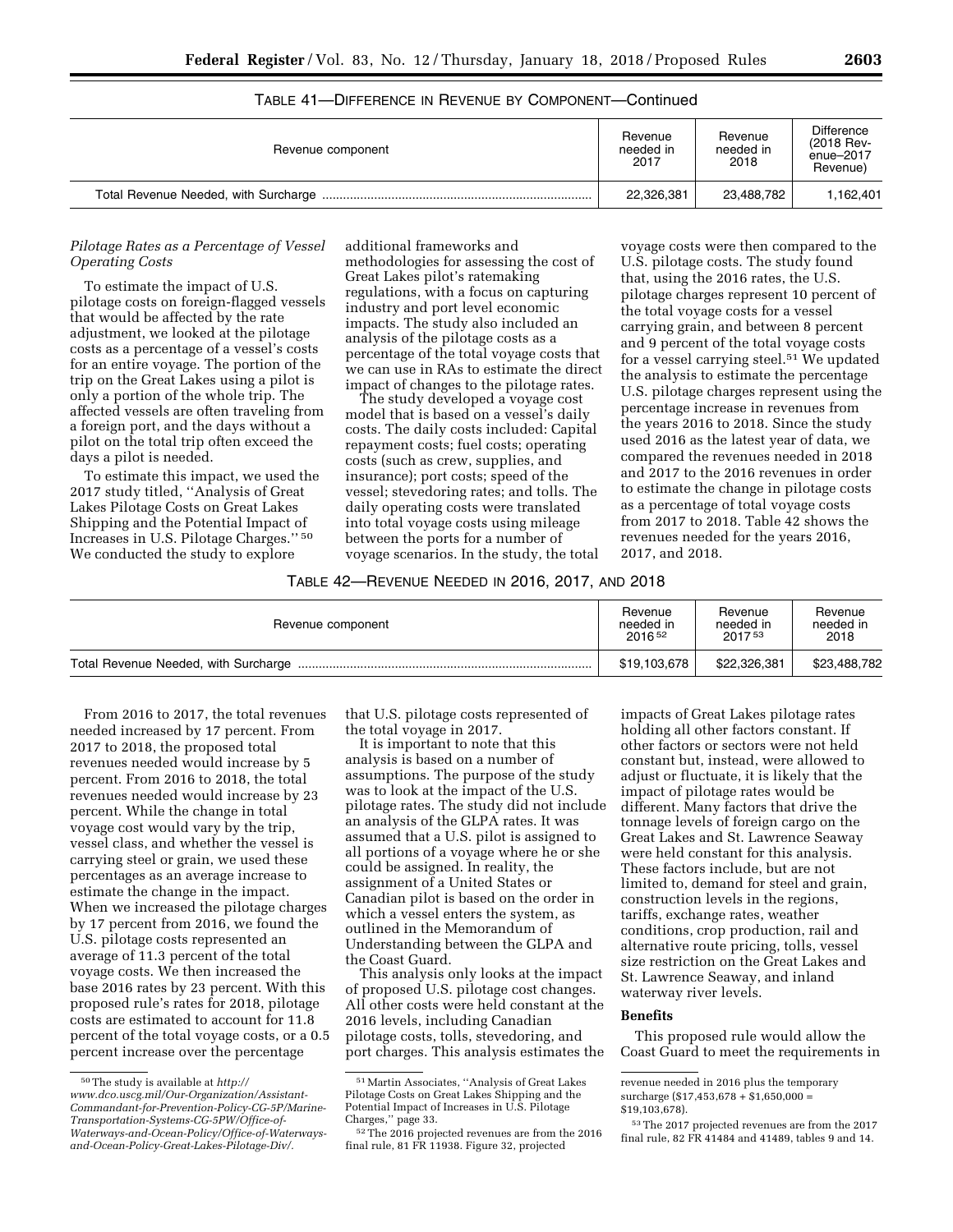46 U.S.C. 9303 to review the rates for pilotage services on the Great Lakes. The rate changes would promote safe, efficient, and reliable pilotage service on the Great Lakes by: (1) Ensuring that rates cover an association's operating expenses; (2) providing fair pilot compensation, adequate training, and sufficient rest periods for pilots; and (3) ensuring the association produces enough revenue to fund future improvements. The rate changes would also help recruit and retain pilots, which would ensure a sufficient number of pilots to meet peak shipping demand, which would help reduce delays caused by pilot shortages.

### *B. Small Entities*

Under the Regulatory Flexibility Act, 5 U.S.C. 601–612, we have considered

whether this proposed rule would have a significant economic effect on a substantial number of small entities. The term ''small entities'' comprises small businesses, not-for-profit organizations that are independently owned and operated and are not dominant in their fields, and governmental jurisdictions with populations of less than 50,000 people.

For the proposed rule, we reviewed recent company size and ownership data for the vessels identified in the GLPMS and we reviewed business revenue and size data provided by publicly available sources such as MANTA 54 and ReferenceUSA.55 As described in Section IX.A of this preamble, Regulatory Planning and Review, we found that a total of 387

unique vessels used pilotage services from 2014 through 2016. These vessels are owned by 59 entities. We found that of the 59 entities that own or operate vessels engaged in trade on the Great Lakes affected by this proposed rule, 48 are foreign entities that operate primarily outside the United States. The remaining 11 entities are U.S. entities. We compared the revenue and employee data found in the company search to the Small Business Administration's (SBA) Table of Small Business Size Standards 56 to determine how many of these companies are small entities. Table 43 shows the North American Industry Classification System (NAICS) codes of the U.S. entities and the small entity standard size established by the SBA.

# TABLE 43—NAICS CODES AND SMALL ENTITIES SIZE STANDARDS

| <b>NAICS</b> | Description | Small business<br>size standard                                                                                            |
|--------------|-------------|----------------------------------------------------------------------------------------------------------------------------|
|              |             | \$15 million.<br>750 employees.<br>500 employees.<br>\$7.5 million.<br>\$38.5 million.<br>\$38.5 million.<br>\$15 million. |

The entities all exceed the SBA's small business standards for small businesses. Further, these U.S. entities operate U.S.-flagged vessels and are not required to have pilots as required by 46 U.S.C. 9302.

In addition to the owners and operators of vessels affected by this proposed rule, there are three U.S. entities affected by the proposed rule that receive revenue from pilotage services. These are the three pilot associations that provide and manage pilotage services within the Great Lakes districts. Two of the associations operate as partnerships and one operates as a corporation. These associations are designated with the same NAICS industry classification and small-entity size standards described above, but they have fewer than 500 employees; combined, they have approximately 65 employees in total. We expect no adverse effect on these entities from this proposed rule because all associations would receive enough revenue to balance the projected expenses associated with the projected

number of bridge hours (time on task) and pilots.

We did not find any small not-forprofit organizations that are independently owned and operated and are not dominant in their fields. We did not find any small governmental jurisdictions with populations of fewer than 50,000 people. Based on this analysis, we found this proposed rulemaking, if promulgated, would not affect a substantial number of small entities.

Therefore, we certify under 5 U.S.C. 605(b) that this proposed rule would not have a significant economic impact on a substantial number of small entities. If you think that your business, organization, or governmental jurisdiction qualifies as a small entity and that this proposed rule would have a significant economic impact on it, please submit a comment to the Docket Management Facility at the address under **ADDRESSES**. In your comment, explain why you think it qualifies, and how and to what degree this proposed rule would economically affect it.

### *C. Assistance for Small Entities*

Under section 213(a) of the Small Business Regulatory Enforcement Fairness Act of 1996, Public Law 104– 121, we want to assist small entities in understanding this proposed rule so that they can better evaluate its effects on them and participate in the rulemaking. If the proposed rule would affect your small business, organization, or governmental jurisdiction and you have questions concerning its provisions or options for compliance, please consult Mr. Mike Moyers, Great Lakes Pilotage, Commandant (CG–WWM–2), Coast Guard; telephone 202–372–1533, email *[Michael.S.Moyers@uscg.mil,](mailto:Michael.S.Moyers@uscg.mil)* or fax 202– 372–1914. The Coast Guard will not retaliate against small entities that question or complain about this rule or any policy or action of the Coast Guard.

Small businesses may send comments on the actions of Federal employees who enforce, or otherwise determine compliance with, Federal regulations to the Small Business and Agriculture Regulatory Enforcement Ombudsman and the Regional Small Business

<sup>54</sup>See *[http://www.manta.com/.](http://www.manta.com/)* 

<sup>55</sup>See *[http://resource.referenceusa.com/.](http://resource.referenceusa.com/)* 

<sup>56</sup>Source: *[https://www.sba.gov/contracting/](https://www.sba.gov/contracting/getting-started-contractor/make-sure-you-meet-sba-size-standards/table-small-business-size-standards)  [getting-started-contractor/make-sure-you-meet-sba-](https://www.sba.gov/contracting/getting-started-contractor/make-sure-you-meet-sba-size-standards/table-small-business-size-standards)*

*[size-standards/table-small-business-size-standards.](https://www.sba.gov/contracting/getting-started-contractor/make-sure-you-meet-sba-size-standards/table-small-business-size-standards)*  SBA has established a Table of Small Business Size Standards, which is matched to NAICS industries. A size standard, which is usually stated in number of employees or average annual receipts

<sup>(&#</sup>x27;'revenues''), represents the largest size that a business (including its subsidiaries and affiliates) may be considered in order to remain classified as a small business for SBA and Federal contracting programs.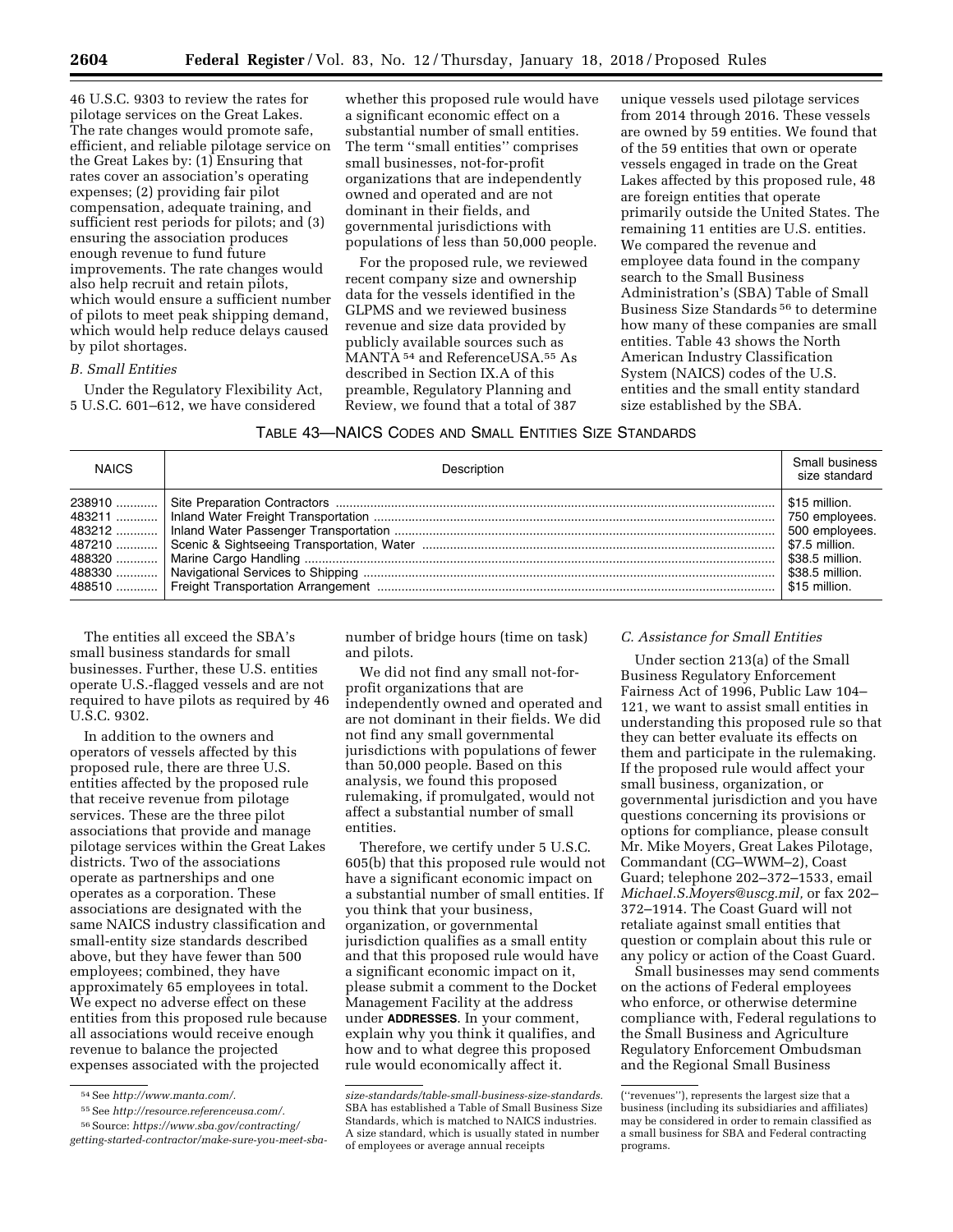Regulatory Fairness Boards. The Ombudsman evaluates these actions annually and rates each agency's responsiveness to small business. If you wish to comment on actions by employees of the Coast Guard, call 1–888–REG–FAIR (1–888–734–3247).

#### *D. Collection of Information*

This proposed rule would call for no new collection of information under the Paperwork Reduction Act of 1995 (44 U.S.C. 3501–3520). This proposed rule would not change the burden in the collection currently approved by OMB under OMB Control Number 1625–0086, Great Lakes Pilotage Methodology.

### *E. Federalism*

A rule has implications for federalism under E.O. 13132, Federalism, if it has a substantial direct effect on the States, on the relationship between the national government and the States, or on the distribution of power and responsibilities among the various levels of government. We have analyzed this proposed rule under E.O. 13132 and have determined that it is consistent with the fundamental federalism principles and preemption requirements as described in E.O. 13132. Our analysis follows.

Congress directed the Coast Guard to establish ''rates and charges for pilotage services.'' *See* 46 U.S.C. 9303(f). This regulation is issued pursuant to that statute and is preemptive of State law as specified in 46 U.S.C. 9306. Under 46 U.S.C. 9306, a ''State or political subdivision of a State may not regulate or impose any requirement on pilotage on the Great Lakes.'' As a result, States or local governments are expressly prohibited from regulating within this category. Therefore, the rule is consistent with the principles of federalism and preemption requirements in E.O. 13132.

While it is well settled that States may not regulate in categories in which Congress intended the Coast Guard to be the sole source of a vessel's obligations, the Coast Guard recognizes the key role that State and local governments may have in making regulatory determinations. Additionally, for rules with implications and preemptive effect, E.O. 13132 specifically directs agencies to consult with State and local governments during the rulemaking process. If you believe this rule has implications for federalism under E.O. 13132, please contact the person listed in the **FOR FURTHER INFORMATION** section of this preamble.

#### *F. Unfunded Mandates Reform Act*

The Unfunded Mandates Reform Act of 1995, 2 U.S.C. 1531–1538, requires Federal agencies to assess the effects of their discretionary regulatory actions. In particular, the Act addresses actions that may result in the expenditure by a State, local, or Tribal Government, in the aggregate, or by the private sector of \$100,000,000 (adjusted for inflation) or more in any one year. Though this proposed rule would not result in such an expenditure, we discuss the effects of this proposed rule elsewhere in this preamble.

### *G. Taking of Private Property*

This proposed rule would not cause a taking of private property or otherwise have taking implications under E.O. 12630, Governmental Actions and Interference with Constitutionally Protected Property Rights.

#### *H. Civil Justice Reform*

This proposed rule meets applicable standards in sections 3(a) and 3(b)(2) of E.O. 12988, Civil Justice Reform, to minimize litigation, eliminate ambiguity, and reduce burden.

### *I. Protection of Children*

We have analyzed this proposed rule under E.O. 13045, Protection of Children from Environmental Health Risks and Safety Risks. This proposed rule is not an economically significant rule and would not create an environmental risk to health or risk to safety that might disproportionately affect children.

#### *J. Indian Tribal Governments*

This proposed rule does not have tribal implications under E.O. 13175, Consultation and Coordination with Indian Tribal Governments, because it would not have a substantial direct effect on one or more Indian tribes, on the relationship between the Federal Government and Indian tribes, or on the distribution of power and responsibilities between the Federal Government and Indian tribes.

#### *K. Energy Effects*

We have analyzed this proposed rule under E.O. 13211, Actions Concerning Regulations That Significantly Affect Energy Supply, Distribution, or Use. We have determined that it is not a ''significant energy action'' under that E.O. because it is not a ''significant regulatory action'' under E.O. 12866 and is not likely to have a significant adverse effect on the supply, distribution, or use of energy. The Administrator of the Office of Information and Regulatory Affairs has

not designated it as a significant energy action. Therefore, it does not require a Statement of Energy Effects under E.O. 13211.

### *L. Technical Standards*

The National Technology Transfer and Advancement Act, codified as a note to 15 U.S.C. 272, directs agencies to use voluntary consensus standards in their regulatory activities unless the agency provides Congress, through OMB, with an explanation of why using these standards would be inconsistent with applicable law or otherwise impractical. Voluntary consensus standards are technical standards (*e.g.,*  specifications of materials, performance, design, or operation; test methods; sampling procedures; and related management systems practices) that are developed or adopted by voluntary consensus standards bodies. This proposed rule does not use technical standards. Therefore, we did not consider the use of voluntary consensus standards.

#### *M. Environment*

We have analyzed this proposed rule under Department of Homeland Security (DHS) Directive 023–01, Revision (Rev) 01, *Implementation of the National Environmental Policy Act*  [DHS Instruction Manual 023–01 (series)] and Commandant Instruction M16475.lD, which guide the Coast Guard in complying with the National Environmental Policy Act of 1969 (42 U.S.C. 4321–4370f), and have made a preliminary determination that this action is one of a category of actions that do not individually or cumulatively have a significant effect on the human environment. A preliminary Record of Environmental Consideration supporting this determination is available in the docket where indicated under the ''Public Participation and Request for Comments'' section of this preamble. This proposed rule meets the criteria for categorical exclusion (CATEX) under paragraph A3 of Table 1, particularly subparts (a), (b), and (c) in Appendix A of DHS Directive 023– 01(series). CATEX A3 pertains to promulgation of rules and procedures that are: (a) Strictly administrative or procedural in nature; (b) that implement, without substantive change, statutory or regulatory requirements; or (c) that implement, without substantive change, procedures, manuals, and other guidance documents. This proposed rule adjusts base pilotage rates and surcharges for administering the 2018 shipping season in accordance with applicable statutory and regulatory mandates, and also proposes several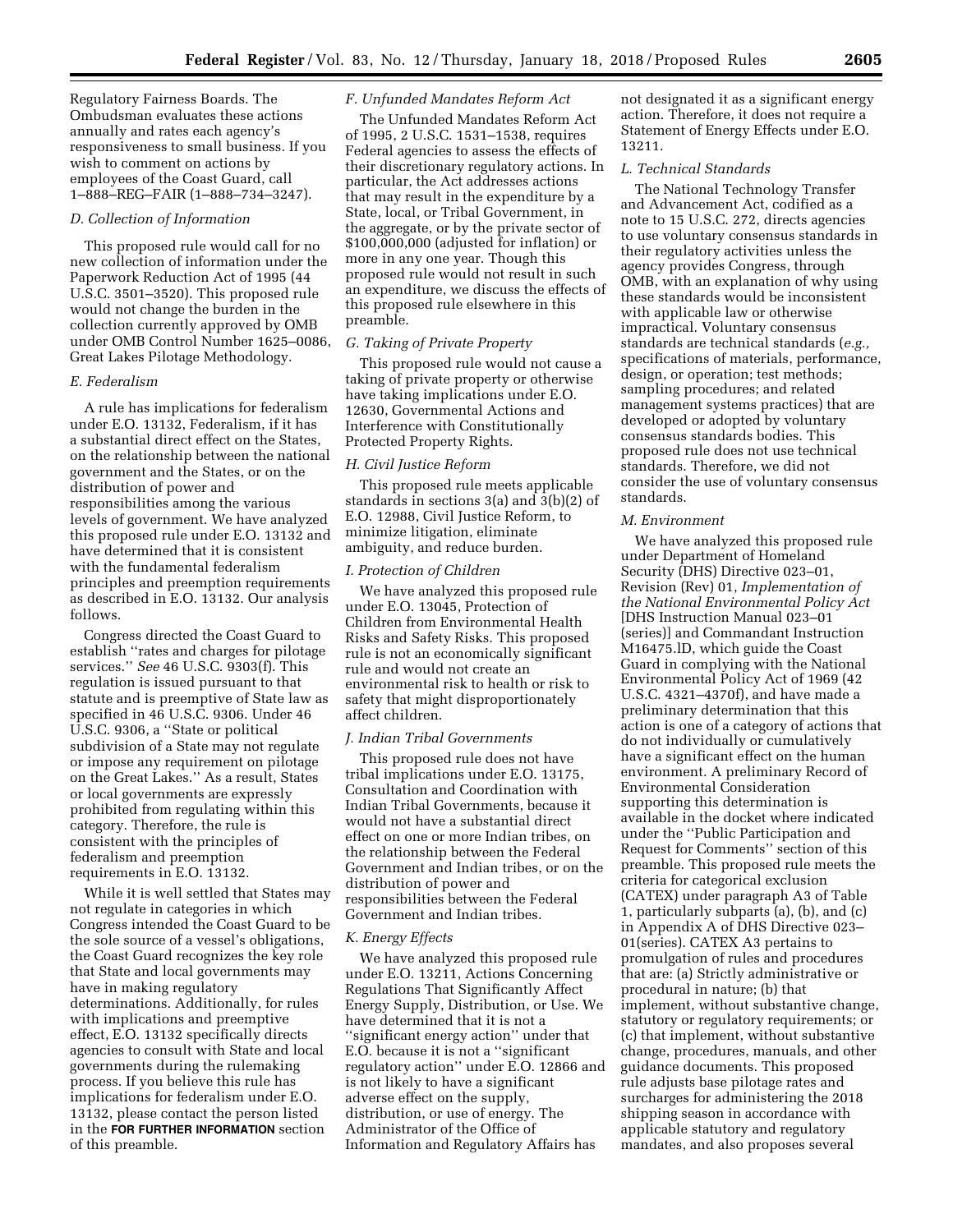minor changes to the Great Lakes pilotage ratemaking methodology. We seek any comments or information that may lead to the discovery of a significant environmental impact from this proposed rule.

### **List of Subjects**

### *46 CFR Part 401*

Administrative practice and procedure, Great Lakes, Navigation (water), Penalties, Reporting and recordkeeping requirements, Seamen.

### *46 CFR Part 404*

Great Lakes, Navigation (water), Seamen.

For the reasons discussed in the preamble, the Coast Guard proposes to amend 46 CFR parts 401 and 404 as follows:

# **Title 46—Shipping**

### **PART 401—GREAT LAKES PILOTAGE REGULATIONS**

■ 1. The authority citation for part 401 continues to read as follows:

**Authority:** 46 U.S.C. 2103, 2104(a), 6101, 7701, 8105, 9303, 9304; Department of Homeland Security Delegation No. 0170.1(II)(92.a), (92.d), (92.e), (92.f).

■ 2. Revise paragraph (a) of §401.220 to read as follows:

### **§ 401.220 Registration of pilots.**

(a) The Director shall determine the number of pilots required to be registered in order to assure adequate and efficient pilotage service in the United States waters of the Great Lakes and to provide for equitable participation of United States Registered Pilots with Canadian Registered Pilots in the rendering of pilotage services. The Director determines the number of pilots needed as follows:

(1) The Director determines the base number of pilots needed by dividing each area's peak pilotage demand data by its pilot work cycle. The pilot work cycle standard includes any time that the Director finds to be a necessary and reasonable component of ensuring that a pilotage assignment is carried out safely, efficiently, and reliably for each area. These components may include but are not limited to—

(i) Amount of time a pilot provides pilotage service or is available to a vessel's master to provide pilotage service;

(ii) Pilot travel time, measured from the pilot's base, to and from an assignment's starting and ending points;

(iii) Assignment delays and detentions;

(iv) Administrative time for a pilot who serves as a pilotage association's president;

(v) Rest between assignments, as required by 46 CFR 401.451;

(vi) Ten days' recuperative rest per month from April 15 through November 15 each year, provided that lesser rest allowances are approved by the Director at the pilotage association's request, if necessary to provide pilotage without interruption through that period; and

(vii) Pilotage-related training.

(2) Pilotage demand and the base seasonal work standard are based on available and reliable data, as so deemed by the Director, for a multi-year base period. The multi-year period is the 10 most recent full shipping seasons, and the data source is a system approved under 46 CFR 403.300. Where such data are not available or reliable, the Director also may use data, from additional past full shipping seasons or other sources, that the Director determines to be available and reliable.

(3) The number of pilots needed in each district is calculated by totaling the area results by district and rounding them to the nearest whole integer. For supportable circumstances, the Director may make reasonable and necessary adjustments to the rounded result to provide for changes that the Director anticipates will affect the need for pilots in the district over the period for which base rates are being established.

\* \* \* \* \* ■ 3. Revise paragraph (a) of § 401.405 to read as follows:

(a) The hourly rate for pilotage service on—

(1) The St. Lawrence River is \$622;

(2) Lake Ontario is \$424;

(3) Lake Erie is \$454;

(4) The navigable waters from Southeast Shoal to Port Huron, MI is \$553;

(5) Lakes Huron, Michigan, and Superior is \$253; and

(6) The St. Mary's River is \$517. \* \* \* \* \*

# **PART 404—GREAT LAKES PILOTAGE RATEMAKING**

■ 4. The authority citation for part 404 continues to read as follows:

**Authority:** 46 U.S.C. 2103, 2104(a), 9303, 9304; Department of Homeland Security Delegation No. 0170.1(II)(92.a), (92.f).

■ 5. Revise § 404.100 to read as follows:

### **§ 404.100 Ratemaking and annual reviews in general.**

(a) The Director establishes base pilotage rates by a full ratemaking pursuant to §§ 404.101 through 404.110 of this part, which is conducted at least

once every 5 years and completed by March 1 of the first year for which the base rates will be in effect. Base rates will be set to meet the goal specified in § 404.1(a) of this part.

(b) In the interim years preceding the next scheduled full rate review, the Director will adjust base pilotage rates by an interim ratemaking pursuant to §§ 404.101 through 404.110 of this part.

(c) Each year, the Director will announce whether the Coast Guard will conduct a full ratemaking or interim ratemaking procedure.

■ 6. Revise § 404.103 to read as follows:

### **§ 404.103 Ratemaking step 3: Estimate number of working pilots.**

The Director projects, based on the number of persons applying under 46 CFR part 401 to become U.S. Great Lakes registered pilots, and on information provided by the district's pilotage association, the number of pilots expected to be fully working and compensated.

 $\blacksquare$  7. Revise § 404.104 to read as follows:

### **§ 404.104 Ratemaking step 4: Determine target pilot compensation benchmark.**

(a) In a full ratemaking year, the Director determines base individual target pilot compensation using a compensation benchmark, set after considering the most relevant currently available non-proprietary information. For supportable circumstances, the Director may make necessary and reasonable adjustments to the benchmark.

(b) In an interim year, the Director adjusts the previous year's individual target pilot compensation level by the Bureau of Labor Statistics' Consumer Price Index for the Midwest Region, or if that is unavailable, the Federal Open Market Committee median economic projections for Personal Consumption Expenditures inflation.

(c) The Director determines each pilotage association's total target pilot compensation by multiplying individual target pilot compensation computed in paragraph (a) or (b) of this section by the number of pilots projected under § 404.103(d) of this part, or § 401.220(a) of this part, whichever is lower. ■ 8. Revise § 404.107 to read as follows:

### **§ 404.107 Ratemaking step 7: Calculate initial base rates.**

(a) The Director calculates initial base hourly rates by dividing the projected needed revenue from § 404.106 of this part by averages of past hours worked in each district's designated and undesignated waters, using available and reliable data for a multi-year period set in accordance with § 401.220(a) of this part.